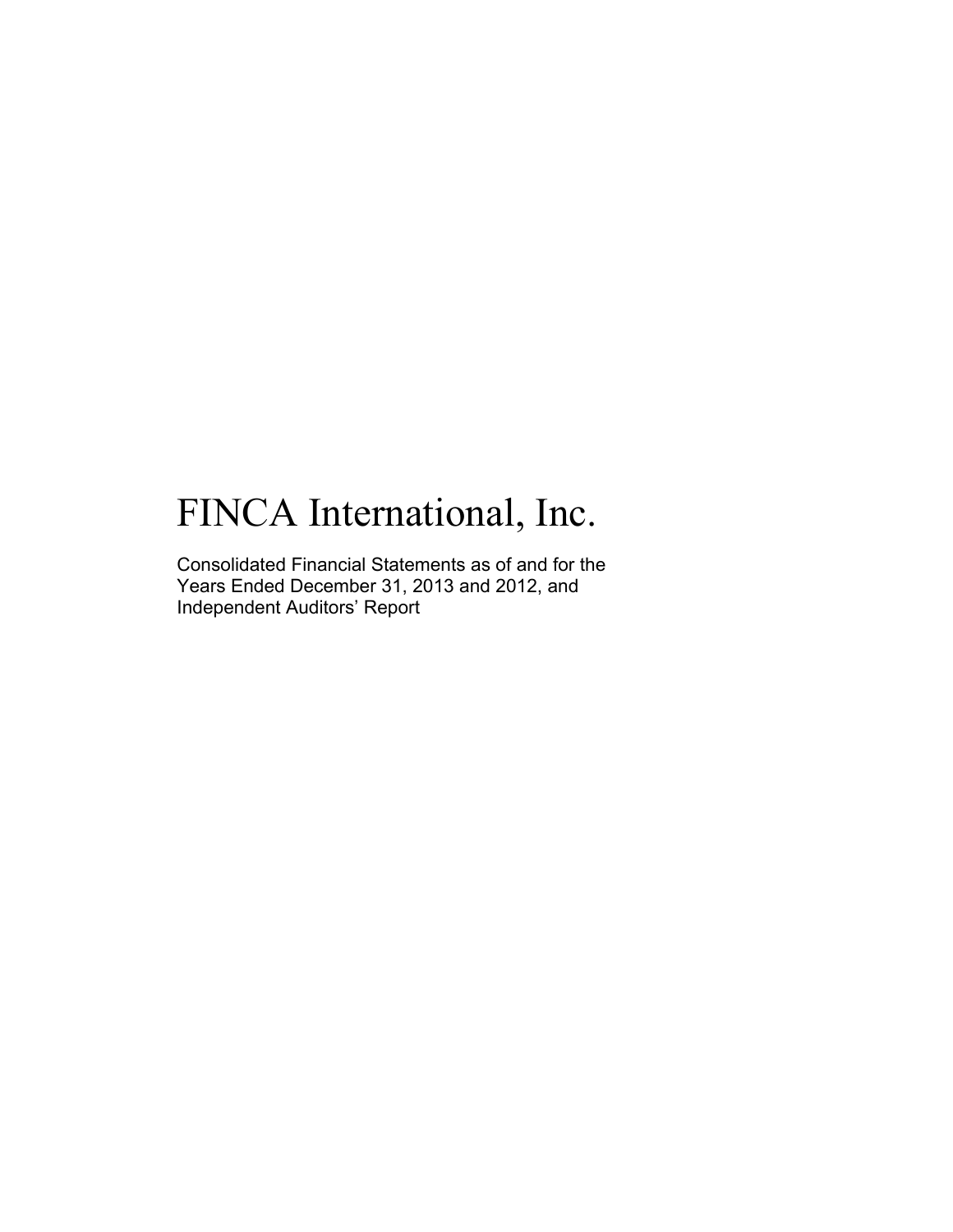# **TABLE OF CONTENTS**

|                                                                                                | Page     |
|------------------------------------------------------------------------------------------------|----------|
| INDEPENDENT AUDITORS' REPORT                                                                   | $1 - 2$  |
| CONSOLIDATED FINANCIAL STATEMENTS AS OF AND FOR THE<br>YEARS ENDED DECEMBER 31, 2013 AND 2012: |          |
| <b>Consolidated Statements of Financial Position</b>                                           | 3        |
| Consolidated Statements of Profit or Loss                                                      | 4        |
| Consolidated Statements of Other Comprehensive Income                                          | 5        |
| Consolidated Statements of Changes in Equity                                                   | 6        |
| <b>Consolidated Statements of Cash Flows</b>                                                   | $7 - 8$  |
| Notes to Consolidated Financial Statements                                                     | $9 - 59$ |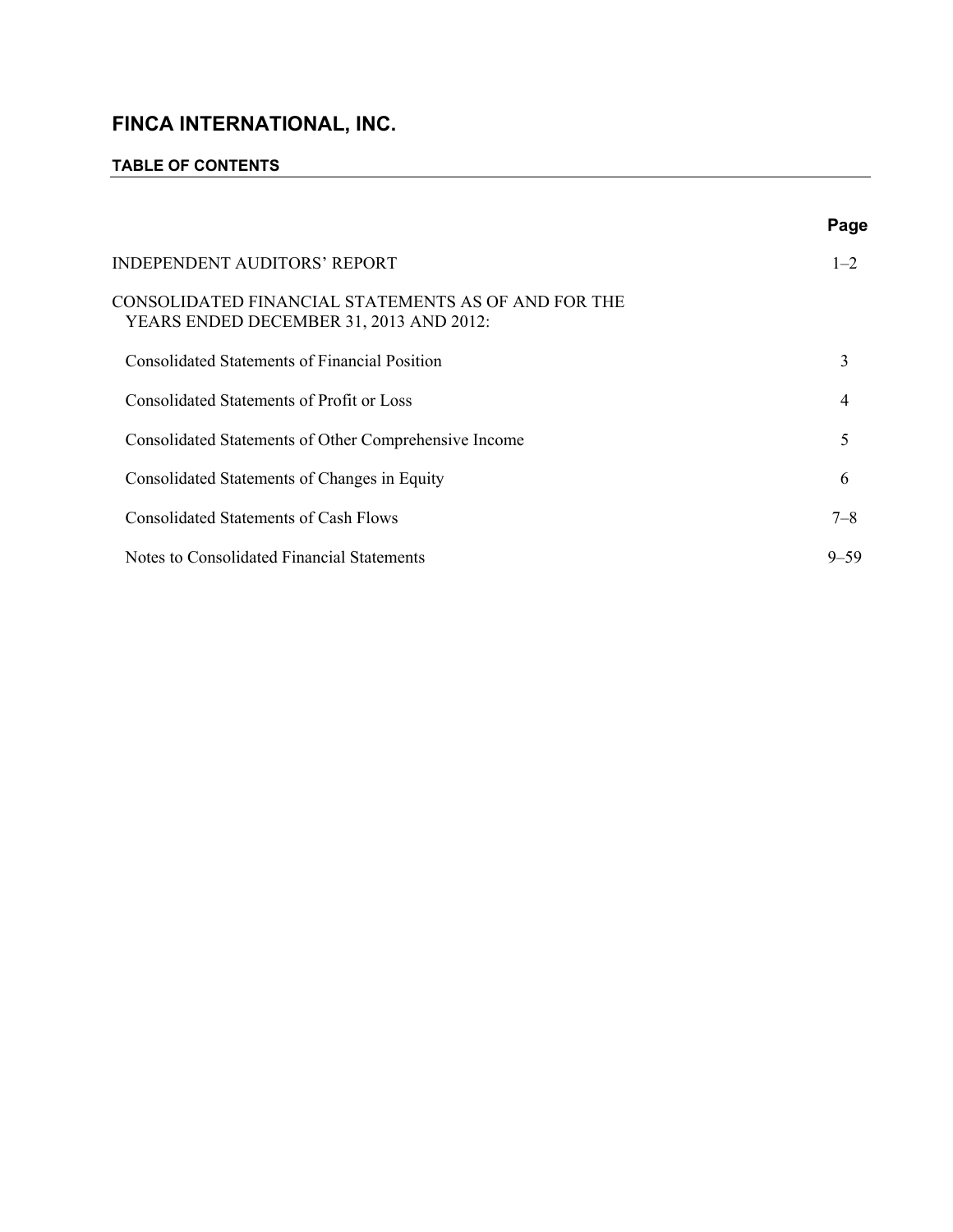

**Deloitte & Touche LLP** 1750 Tysons Blvd. McLean, VA 22102-4219 **USA** Tel: +1 703 251 1000

Fax: +1 703 251 3400 www.deloitte.com

# **INDEPENDENT AUDITORS' REPORT**

To the Board of Directors and Members of FINCA International, Inc. Washington, D.C.

We have audited the accompanying consolidated financial statements of FINCA International, Inc. (the "Company") and its subsidiaries, which comprise the consolidated statements of financial position as of December 31, 2013 and 2012, and the related consolidated statements of profit or loss, statements of other comprehensive income, statements of changes in equity, and statements of cash flows for the years then ended, and the related notes to the consolidated financial statements.

#### **Management's Responsibility for the Consolidated Financial Statements**

Management is responsible for the preparation and fair presentation of these consolidated financial statements in accordance with International Financial Reporting Standards ("IFRS") as issued by the International Accounting Standards Board; this includes the design, implementation, and maintenance of internal control relevant to the preparation and fair presentation of consolidated financial statements that are free from material misstatement, whether due to fraud or error.

#### **Auditors' Responsibility**

Our responsibility is to express an opinion on these consolidated financial statements based on our audits. We conducted our audits in accordance with auditing standards generally accepted in the United States of America and in accordance with International Standards on Auditing as established by the International Auditing and Assurance Standards Board. Those standards require that we plan and perform the audit to obtain reasonable assurance about whether the consolidated financial statements are free from material misstatement.

An audit involves performing procedures to obtain audit evidence about the amounts and disclosures in the consolidated financial statements. The procedures selected depend on the auditor's judgment, including the assessment of the risks of material misstatement of the consolidated financial statements, whether due to fraud or error. In making those risk assessments, the auditor considers internal control relevant to the Company's preparation and fair presentation of the consolidated financial statements in order to design audit procedures that are appropriate in the circumstances, but not for the purpose of expressing an opinion on the effectiveness of the Company's internal control. Accordingly, we express no such opinion. An audit also includes evaluating the appropriateness of accounting policies used and the reasonableness of significant accounting estimates made by management, as well as evaluating the overall presentation of the consolidated financial statements.

We believe that the audit evidence we have obtained is sufficient and appropriate to provide a basis for our audit opinion.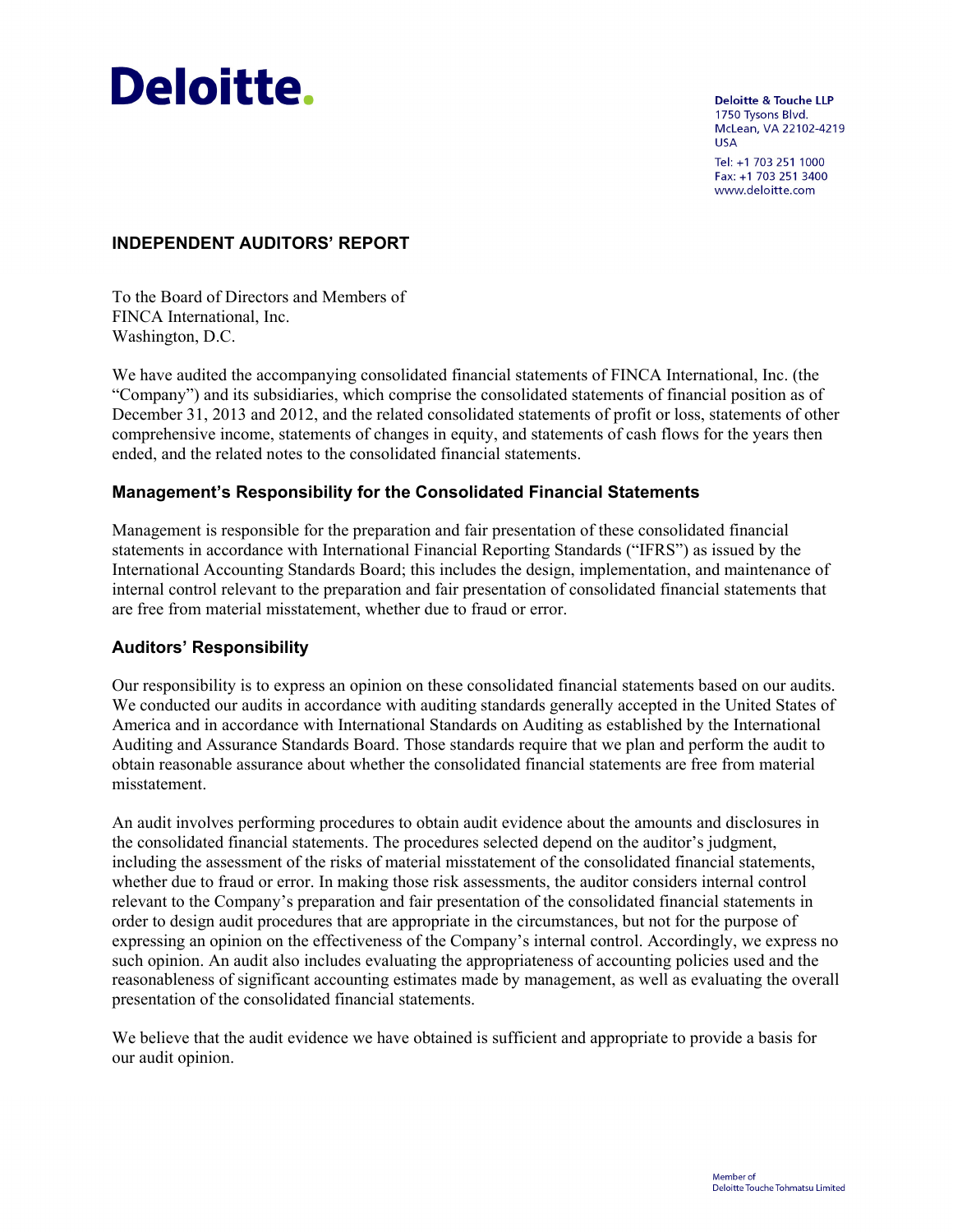# **Opinion**

In our opinion, the consolidated financial statements referred to above present fairly, in all material respects, the financial position of the Company and its subsidiaries as of December 31, 2013 and 2012, and the results of their operations and their cash flows for the years then ended in accordance with IFRS as issued by the International Accounting Standards Board.

Deloitte + Touche LLP

June 10, 2014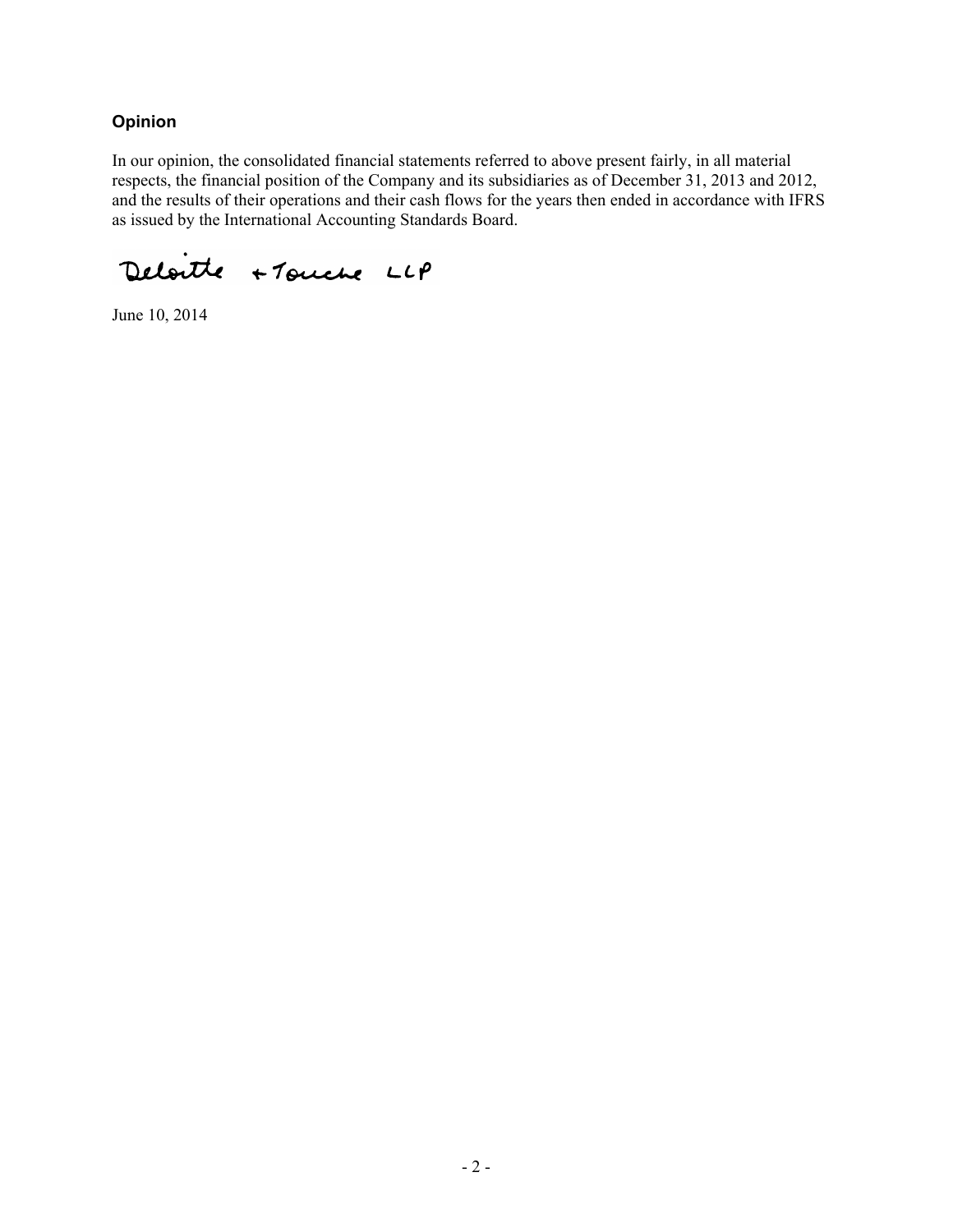# **CONSOLIDATED STATEMENTS OF FINANCIAL POSITION AS OF DECEMBER 31, 2013 AND 2012**

|                                                                                                                                                                                                                                                                                                                                                                                  | 2013                                                                                                                            | 2012                                                                                                           |
|----------------------------------------------------------------------------------------------------------------------------------------------------------------------------------------------------------------------------------------------------------------------------------------------------------------------------------------------------------------------------------|---------------------------------------------------------------------------------------------------------------------------------|----------------------------------------------------------------------------------------------------------------|
| <b>ASSETS</b>                                                                                                                                                                                                                                                                                                                                                                    |                                                                                                                                 |                                                                                                                |
| CASH AND CASH EQUIVALENTS                                                                                                                                                                                                                                                                                                                                                        | \$155,060,628                                                                                                                   | \$114,632,334                                                                                                  |
| RESTRICTED CASH AND CASH EQUIVALENTS (Note 12)                                                                                                                                                                                                                                                                                                                                   | 25,054,057                                                                                                                      | 27,749,373                                                                                                     |
| AVAILABLE FOR SALE FINANCIAL ASSETS (Note 13)                                                                                                                                                                                                                                                                                                                                    | 18,883,123                                                                                                                      | 15,631,910                                                                                                     |
| FINANCIAL ASSETS AT FAIR VALUE THROUGH PROFIT OR LOSS (Note 14)                                                                                                                                                                                                                                                                                                                  | 3,628,524                                                                                                                       | 5,364,708                                                                                                      |
| LOANS RECEIVABLE - Net (Note 15)                                                                                                                                                                                                                                                                                                                                                 | 828,793,935                                                                                                                     | 626,474,238                                                                                                    |
| <b>GRANTS RECEIVABLE</b>                                                                                                                                                                                                                                                                                                                                                         | 3,817,764                                                                                                                       | 2,071,262                                                                                                      |
| OTHER RECEIVABLES, PREPAID AND OTHER ASSETS (Note 16)                                                                                                                                                                                                                                                                                                                            | 16, 127, 756                                                                                                                    | 12,842,703                                                                                                     |
| PROPERTY AND EQUIPMENT (Note 17)                                                                                                                                                                                                                                                                                                                                                 | 29, 135, 224                                                                                                                    | 21,592,896                                                                                                     |
| INTANGIBLE ASSETS (Note 18)                                                                                                                                                                                                                                                                                                                                                      | 14,961,450                                                                                                                      | 9,232,789                                                                                                      |
| GOODWILL (Note 25)                                                                                                                                                                                                                                                                                                                                                               | 1,108,117                                                                                                                       |                                                                                                                |
| DEFERRED TAX ASSETS (Note 11)                                                                                                                                                                                                                                                                                                                                                    | 8,081,528                                                                                                                       | 5,482,836                                                                                                      |
| <b>TOTAL</b>                                                                                                                                                                                                                                                                                                                                                                     | \$1,104,652,106                                                                                                                 | \$841,075,049                                                                                                  |
| <b>LIABILITIES AND EQUITY</b>                                                                                                                                                                                                                                                                                                                                                    |                                                                                                                                 |                                                                                                                |
| <b>LIABILITIES:</b><br>Accounts payable and other accrued liabilities (Note 19)<br>Financial liability at fair value through profit and loss (Note 14)<br>Client deposits (Note 20)<br>Notes payable (Note 21)<br>Subordinated debt (Note 22)<br>Deferred revenue (Note 23)<br>Employee benefits (Note 24)<br>Current income tax liability<br>Deferred tax liabilities (Note 11) | S<br>34, 189, 189<br>1,650,749<br>78, 354, 279<br>644,350,196<br>22,558,246<br>7,702,074<br>3,504,764<br>2,043,254<br>1,245,419 | \$25,837,633<br>44,180,546<br>480,709,872<br>24, 101, 222<br>11,441,850<br>4,854,602<br>2,167,128<br>1,924,305 |
| <b>Total liabilities</b>                                                                                                                                                                                                                                                                                                                                                         | 795,598,170                                                                                                                     | 595,217,158                                                                                                    |
| EQUITY:<br>Reserves<br>Retained earnings<br>Currency translation reserve                                                                                                                                                                                                                                                                                                         | 15,211,848<br>186, 172, 023<br>(16, 126, 565)                                                                                   | 15,019,357<br>172,254,276<br>(13, 199, 335)                                                                    |
| Equity attributable to owners of the parent company                                                                                                                                                                                                                                                                                                                              | 185,257,306                                                                                                                     | 174,074,298                                                                                                    |
| NON-CONTROLLING INTEREST                                                                                                                                                                                                                                                                                                                                                         | 123,796,630                                                                                                                     | 71,783,593                                                                                                     |
| Total equity                                                                                                                                                                                                                                                                                                                                                                     | 309,053,936                                                                                                                     | 245,857,891                                                                                                    |
| <b>TOTAL</b>                                                                                                                                                                                                                                                                                                                                                                     | \$1,104,652,106                                                                                                                 | \$841,075,049                                                                                                  |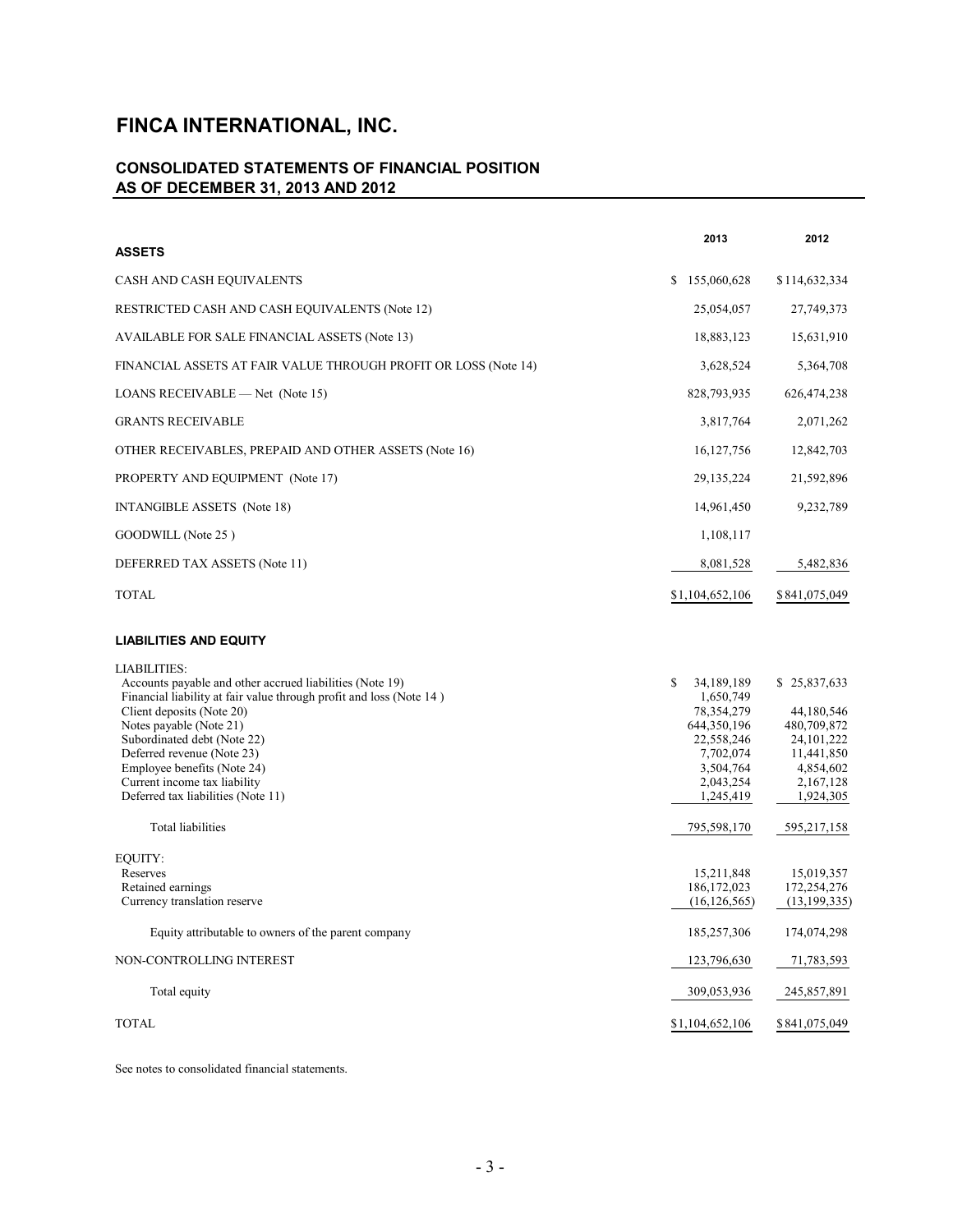# **CONSOLIDATED STATEMENTS OF PROFIT OR LOSS FOR THE YEARS ENDED DECEMBER 31, 2013 AND 2012**

|                                                                                                                                      | 2013                                        | 2012                                              |
|--------------------------------------------------------------------------------------------------------------------------------------|---------------------------------------------|---------------------------------------------------|
| <b>INTEREST INCOME</b>                                                                                                               | \$307,025,050                               | \$262,343,616                                     |
| <b>INTEREST EXPENSE</b>                                                                                                              | (63, 538, 860)                              | (47, 479, 887)                                    |
| NET INTEREST INCOME (Note 7)                                                                                                         | 243,486,190                                 | 214,863,729                                       |
| <b>IMPAIRMENT LOSSES ON LOANS (Note 15)</b>                                                                                          | (15, 554, 212)                              | (11,704,911)                                      |
| NET INTEREST INCOME AFTER PROVISION FOR<br><b>IMPAIRMENT LOSSES ON LOANS</b>                                                         | 227,931,978                                 | 203,158,818                                       |
| OTHER OPERATING INCOME                                                                                                               | 16,377,246                                  | 7,636,034                                         |
| NET OPERATING INCOME                                                                                                                 | 244,309,224                                 | 210,794,852                                       |
| PERSONNEL EXPENSES (Note 9)                                                                                                          | (149, 714, 540)                             | (116,610,838)                                     |
| <b>OTHER OPERATING EXPENSES (Note 10)</b>                                                                                            | (93, 965, 464)                              | (78, 639, 710)                                    |
| DEPRECIATION AND AMORTIZATION (Notes 17 and 18)                                                                                      | (9,892,099)                                 | (7, 288, 381)                                     |
| <b>TOTAL EXPENSES</b>                                                                                                                | (253, 572, 103)                             | (202, 538, 929)                                   |
| (LOSS) PROFIT BEFORE OTHER INCOME (EXPENSES)                                                                                         | (9,262,879)                                 | 8,255,923                                         |
| <b>OTHER INCOME (EXPENSES):</b><br><b>Grants and Donations</b><br>Foreign exchange gains (losses)<br>Non-operating income (expenses) | 31,434,250<br>18,342<br>962,706             | 24,006,638<br>(451,800)<br>(43, 742)              |
| PROFIT BEFORE INCOME TAX                                                                                                             | 23,152,419                                  | 31,767,019                                        |
| TAX (Note 11)                                                                                                                        | (9,100,297)                                 | (12, 504, 331)                                    |
| PROFIT FOR THE YEAR                                                                                                                  | 14,052,122                                  | 19,262,688                                        |
| PROFIT FOR THE YEAR ATTRIBUTABLE TO:<br>The parent<br>Non-controlling interest                                                       | 12,445,614<br>1,606,508<br>\$<br>14,052,122 | \$<br>13,251,731<br>6,010,957<br>\$<br>19,262,688 |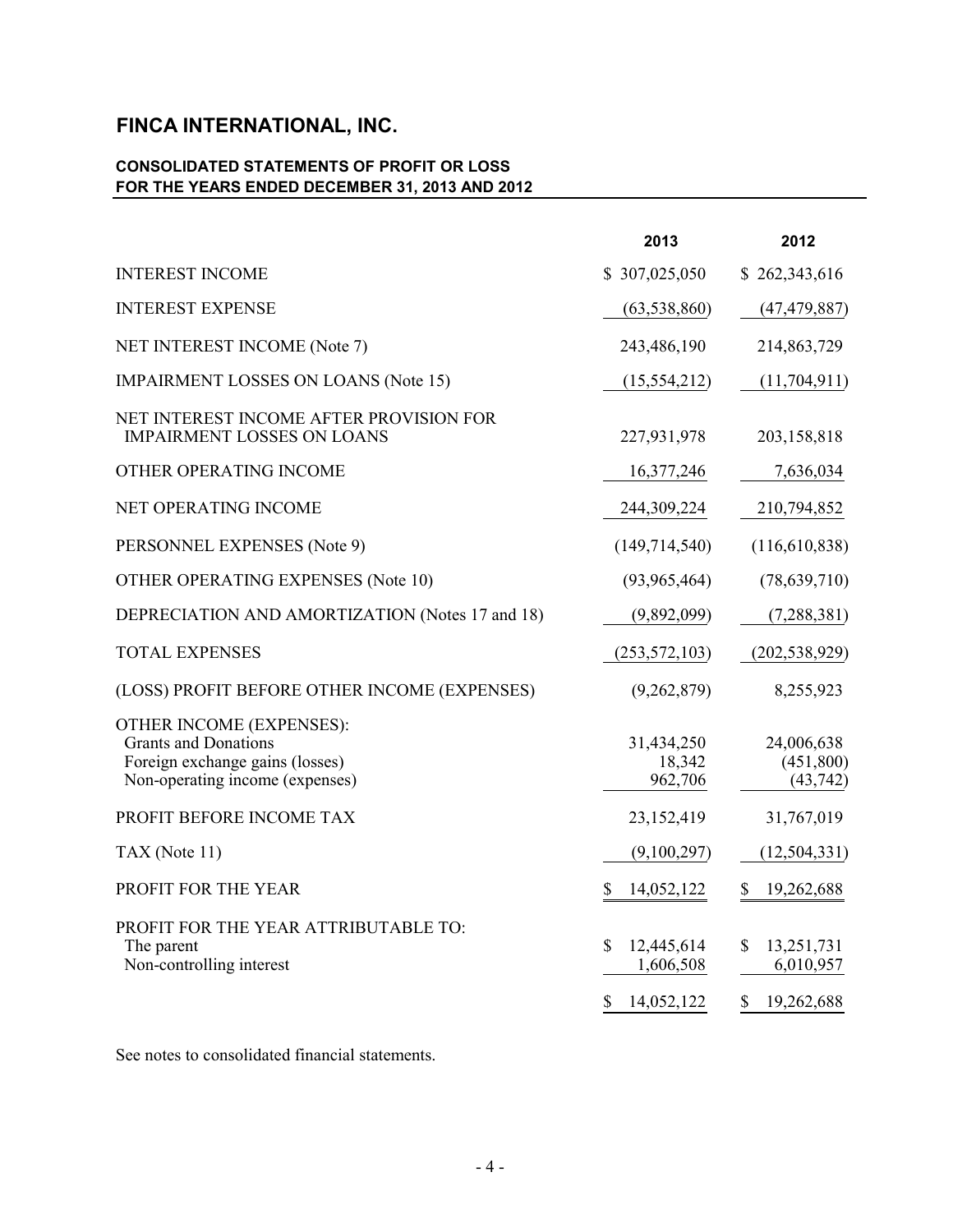# **CONSOLIDATED STATEMENTS OF OTHER COMPREHENSIVE INCOME FOR THE YEARS ENDED DECEMBER 31, 2013 AND 2012**

|                                                                                                                          | 2013                     | 2012                      |
|--------------------------------------------------------------------------------------------------------------------------|--------------------------|---------------------------|
| <b>PROFIT FOR THE YEAR</b>                                                                                               | \$14,052,122             | \$19,262,688              |
| OTHER COMPREHENSIVE INCOME:<br>Foreign currency movement during the year<br>Benefit plan fair value adjustment (Note 24) | (4,487,453)<br>1,656,266 | (2,464,486)<br>(595, 440) |
| Total other comprehensive income                                                                                         | (2,831,187)              | (3,059,926)               |
| TOTAL COMPREHENSIVE INCOME FOR THE YEAR                                                                                  | \$11,220,935             | \$16,202,762              |
| TOTAL COMPREHENSIVE INCOME FOR THE<br>YEAR ATTRIBUTABLE TO:<br>The parent<br>Non-controlling interest                    | \$11,174,650<br>46,285   | \$11,021,597<br>5,181,165 |
|                                                                                                                          | \$11,220,935             | \$16,202,762              |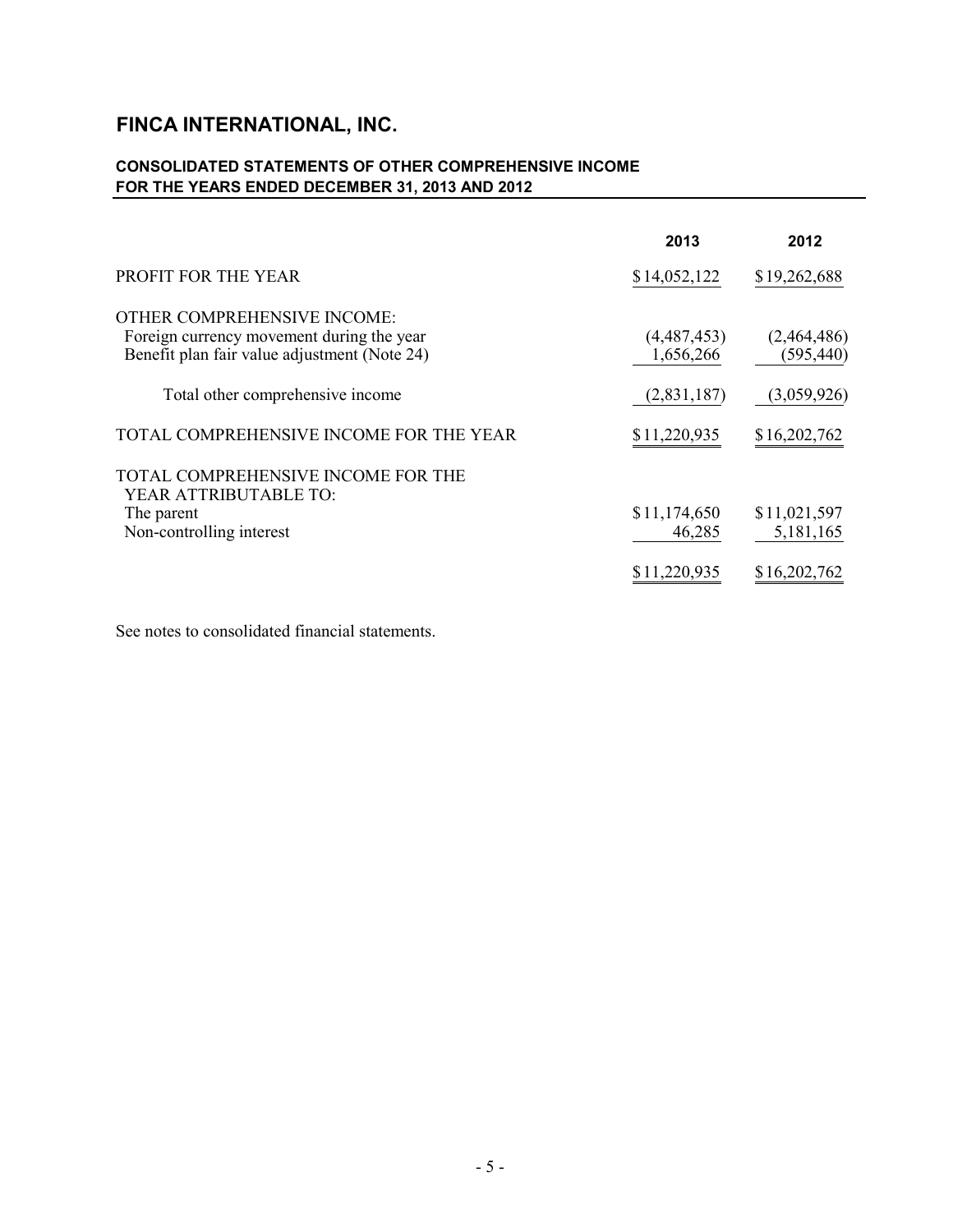# **CONSOLIDATED STATEMENTS OF CHANGES IN EQUITY FOR THE YEARS ENDED DECEMBER 31, 2013 AND 2012**

|                                                                                                                                 | <b>Reserves</b>          | <b>Retained</b><br><b>Earnings</b> | <b>Currency</b><br><b>Translation</b><br><b>Reserve</b> | <b>Total</b>                            | Non-controlling<br><b>Interest</b> | <b>Total Equity</b>                     |
|---------------------------------------------------------------------------------------------------------------------------------|--------------------------|------------------------------------|---------------------------------------------------------|-----------------------------------------|------------------------------------|-----------------------------------------|
| BALANCE - January 1, 2012                                                                                                       | \$13,907,134             | \$160,710,208                      | \$(11, 564, 641)                                        | \$163,052,701                           | \$66,602,428                       | \$229,655,129                           |
| Comprehensive income:<br>Profit for the year<br>Foreign currency movement during the year<br>Benefit plan fair value adjustment |                          | 13,251,731<br>(595, 440)           | (1,634,694)                                             | 13,251,731<br>(1,634,694)<br>(595, 440) | 6,010,957<br>(829,792)             | 19,262,688<br>(2,464,486)<br>(595, 440) |
| Total comprehensive income                                                                                                      |                          | 12,656,291                         | (1,634,694)                                             | 11,021,597                              | 5,181,165                          | 16,202,762                              |
| Issue of ordinary shares by subsidiary                                                                                          |                          |                                    |                                                         |                                         |                                    |                                         |
| Transfer to reserve                                                                                                             | 1,112,223                | (1, 112, 223)                      |                                                         |                                         |                                    |                                         |
| BALANCE — December 31, 2012                                                                                                     | 15,019,357               | 172,254,276                        | (13, 199, 335)                                          | 174,074,298                             | 71,783,593                         | 245,857,891                             |
| Comprehensive income:<br>Profit for the year<br>Foreign currency movement during the year<br>Benefit plan fair value adjustment |                          | 12,445,614<br>1,656,266            | (2,927,230)                                             | 12,445,614<br>(2,927,230)<br>1,656,266  | 1,606,508<br>(1,560,223)           | 14,052,122<br>(4,487,453)<br>1,656,266  |
| Total comprehensive income                                                                                                      | $\overline{\phantom{a}}$ | 14, 101, 880                       | (2,927,230)                                             | 11,174,650                              | 46,285                             | 11,220,935                              |
| Issue of ordinary shares by subsidiary                                                                                          |                          |                                    |                                                         |                                         | 49,999,511                         | 49,999,511                              |
| Non-controlling interest on acquisition of subsidiary                                                                           |                          |                                    |                                                         |                                         | 1,967,241                          | 1,967,241                               |
| Fair value revaluation reserve                                                                                                  |                          | 8,358                              |                                                         | 8,358                                   |                                    | 8,358                                   |
| Transfer to reserve                                                                                                             | 192,491                  | (192, 491)                         |                                                         |                                         |                                    | $\overline{\phantom{a}}$                |
| BALANCE — December 31, 2013                                                                                                     | \$15,211,848             | \$186,172,023                      | \$(16, 126, 565)                                        | \$185,257,306                           | \$123,796,630                      | \$309,053,936                           |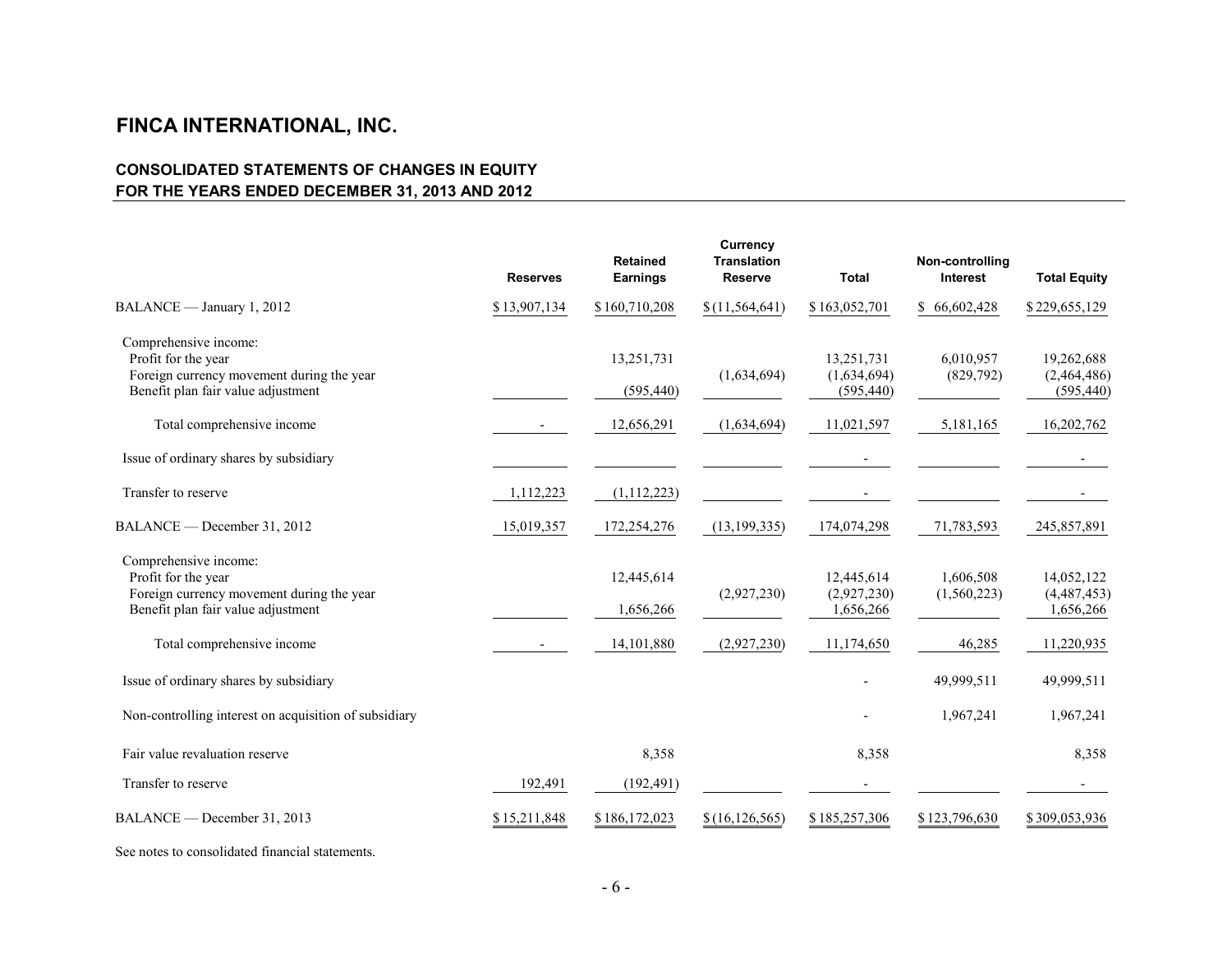# **CONSOLIDATED STATEMENTS OF CASH FLOWS FOR THE YEARS ENDED DECEMBER 31, 2013 AND 2012**

|                                                                 | 2013             | 2012             |
|-----------------------------------------------------------------|------------------|------------------|
| CASH FLOWS FROM OPERATING ACTIVITIES:                           |                  |                  |
| Net profit for the period after tax                             | \$<br>14,052,122 | 19,262,688<br>\$ |
| Adjustments to reconcile net profit for the period after tax to |                  |                  |
| net cash used in operating activities:                          |                  |                  |
| Depreciation and amortization (Notes 17 and 18)                 | 9,892,099        | 7,288,381        |
| Loss (gain) on disposal of fixed assets and intangibles         |                  |                  |
| (Notes 17 and 18)                                               | 559,059          | (65,719)         |
| Impairment on loan losses and other financial assets (Note 15)  | 15,554,212       | 11,704,911       |
| Impairment of other assets                                      | 229,084          |                  |
| Foreign exchange losses (gains) (Note 5)                        | (18, 342)        | 451,800          |
| Changes in deferred tax assets and liabilities                  | (3,277,578)      | (743, 012)       |
| Fair value adjustment on financial assets and liabilities       |                  |                  |
| through profit and loss                                         | 3,049,860        |                  |
| (Decrease) increase of assets and liabilities from operating    |                  |                  |
| activities after non-cash items:                                |                  |                  |
| Change in loans receivable                                      | (213, 939, 490)  | (132, 787, 798)  |
| Change in grants receivable                                     | (1,746,504)      | 326,535          |
| Change in other receivables and other assets                    | (2,840,336)      | (2,316,628)      |
| Change in other liabilities                                     | 9,513,610        | 3,376,918        |
| Change in client deposits                                       | 15,248,989       | 3,457,131        |
| Change in deferred revenue                                      | (3,912,055)      | 250,065          |
| Change in current income tax liability                          | (123, 873)       | (1,098,677)      |
| Change in employee benefits                                     | (666, 613)       | 130,053          |
| Net cash used in operating activities                           | (158, 425, 756)  | (90, 763, 352)   |
| CASH FLOWS FROM INVESTING ACTIVITIES:                           |                  |                  |
| Proceeds (purchases) from financial assets                      | 5,419,444        | (634, 862)       |
| Purchase of property and equipment (Note 17)                    | (15, 137, 214)   | (11,646,582)     |
| Purchase of intangible assets (Note 18)                         | (6,929,751)      | (4,888,534)      |
| Proceeds from sales/disposal of fixed assets (Note 17)          | 342,075          | 1,494,670        |
| Net cash on acquisition of subsidiary (Note 25)                 | 1,247,257        |                  |
| Net cash used in investing activities                           | (15,058,189)     | (15,675,308)     |
| CASH FLOWS FROM FINANCING ACTIVITIES:                           |                  |                  |
| Issue of shares                                                 | 49,999,511       |                  |
| Proceeds from lenders                                           | 408,735,208      | 230, 847, 287    |
| Repayment of loans and borrowings to lenders                    | (242, 766, 445)  | (135, 326, 637)  |
|                                                                 |                  |                  |
| Net cash provided by financing activities                       | 215,968,274      | 95,520,650       |
|                                                                 |                  |                  |

(Continued)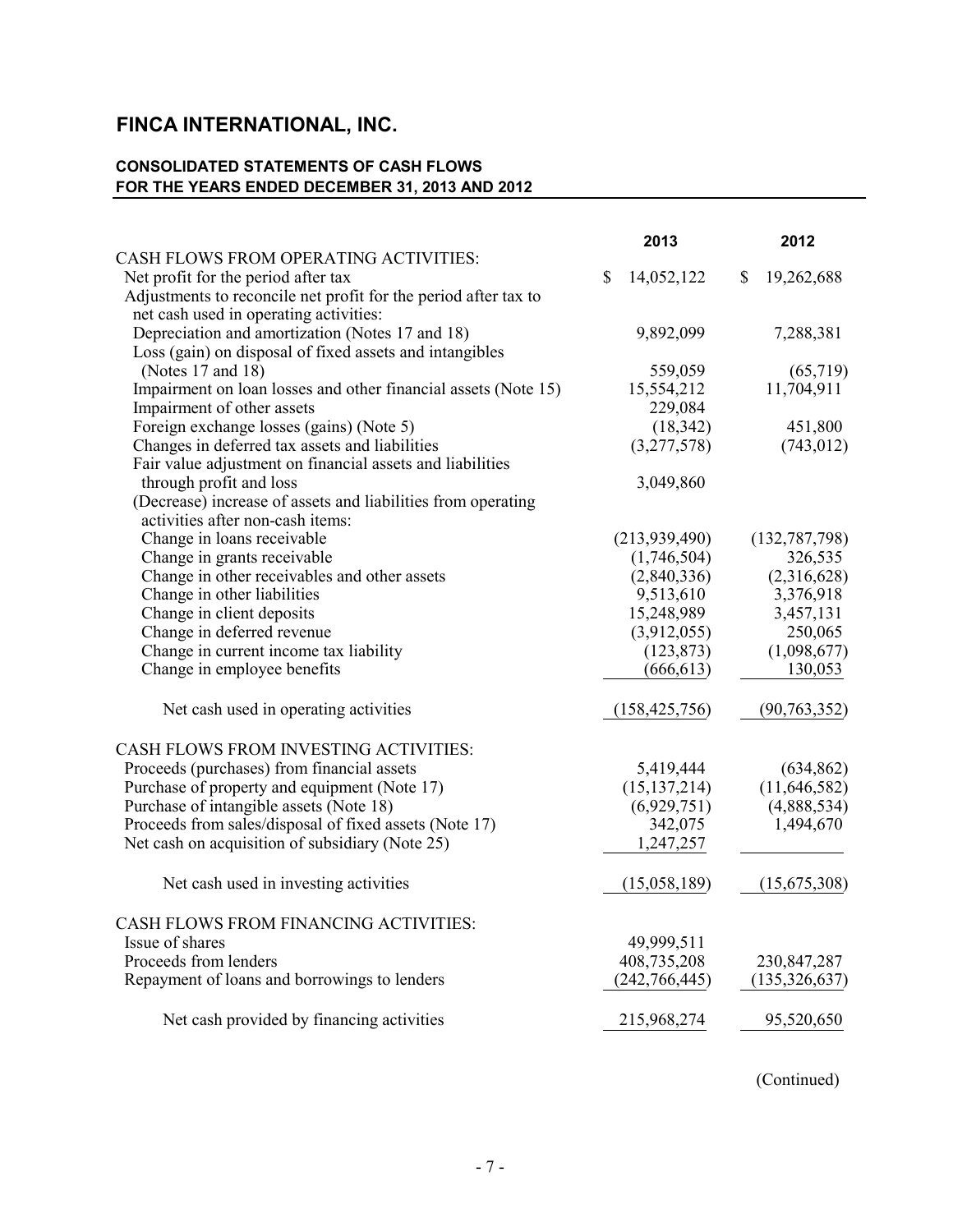# **CONSOLIDATED STATEMENTS OF CASH FLOWS FOR THE YEARS ENDED DECEMBER 31, 2013 AND 2012**

|                                                                        | 2013            | 2012              |
|------------------------------------------------------------------------|-----------------|-------------------|
| NET INCREASE (DECREASE) IN CASH AND<br><b>CASH EQUIVALENTS</b>         | \$42,484,329    | \$(10,918,010)    |
| CASH AND CASH EQUIVALENTS — Beginning of the year                      | 114,632,334     | 127,082,074       |
| EFFECT OF EXCHANGE RATE CHANGES ON CASH AND<br><b>CASH EQUIVALENTS</b> | (2,056,035)     | (1, 531, 730)     |
| CASH AND CASH EQUIVALENTS — End of the year                            | \$155,060,628   | \$114,632,334     |
| SUPPLEMENTAL DISCLOSURES TO CASH FLOWS<br>FROM OPERATING ACTIVITIES:   |                 |                   |
| Interest received                                                      | \$285,721,156   | \$262,174,723     |
| Interest paid                                                          | \$ (56,793,284) | \$ (45, 722, 754) |
| Income taxes paid                                                      | \$(11,152,826)  | \$(12,990,968)    |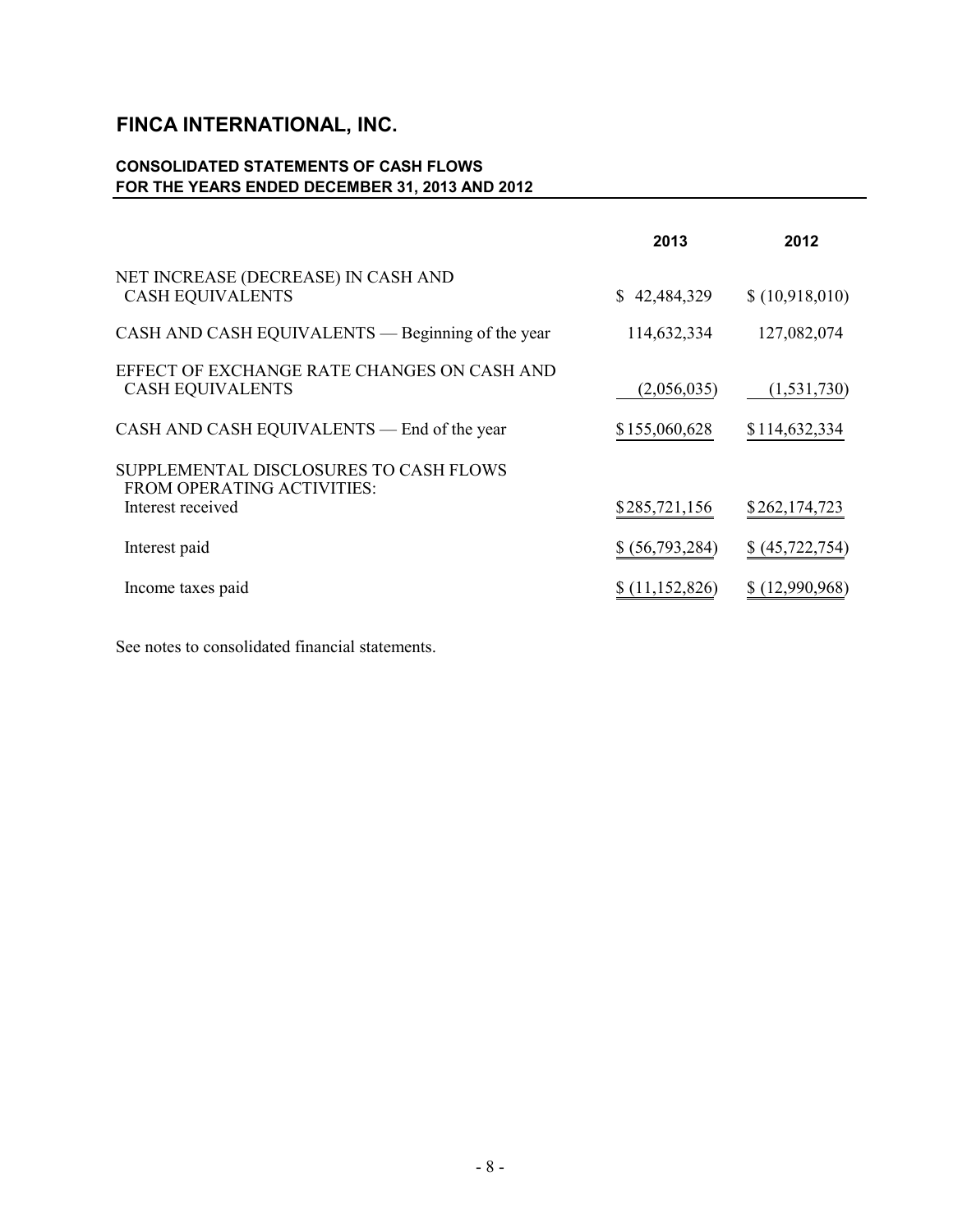#### **NOTES TO CONSOLIDATED FINANCIAL STATEMENTS AS OF AND FOR THE YEARS ENDED DECEMBER 31, 2013 AND 2012**

#### **1. NATURE OF ACTIVITIES**

FINCA International, Inc. (FINCA or "FINCA International" or the "Company") is a not-for-profit corporation, incorporated in New York, United States of America (USA), that has received a determination letter from the United States Internal Revenue Service classifying it as a tax-exempt public charity described in Section 501(c)(3) of the United States Internal Revenue Code of 1986, as amended. Founded in 1984, FINCA provides financial services to the world's lowest-income entrepreneurs so they can create jobs, build assets, and improve their standard of living. FINCA's headquarters are located in Washington, D.C., USA.

In December 2011, FINCA completed the reorganization of its organizational structure by forming a 100%-owned subsidiary in October 2010, FINCA Microfinance Holding Company LLC (FMH), a holding company incorporated in the USA, through which it could obtain additional capital for expansion of FINCA's mission. FMH is a limited liability company formed under the laws of the State of Delaware. FINCA International is the substantial majority shareholder, with minority positions held by social and development institutions. In exchange for its majority ownership in FMH, FINCA contributed the ownership of all of its microfinance operating subsidiaries to FMH, in which all operating subsidiaries became wholly owned subsidiaries of FMH. Upon completion of this group reorganization, FINCA obtained equity funding of approximately \$70.3 million. In 2013, FINCA completed its second capital raise for FMH. FMH received \$50 million in additional equity primarily from its existing shareholders.

The proceeds are used by FINCA to expand outreach, enter additional countries, and provide a greater range of needed products, including savings accounts. FINCA operates FMH with existing FINCA employees and provides stewardship services that include management, accounting, administrative, personnel, and legal functions. FMH follows FINCA's mission of poverty alleviation, and no changes may be made to the corporate purpose without the consent of FINCA. In order to ensure complete alignment of interests with the microentrepreneur clients that it serves, no FINCA employee, board member, or officer may hold any equity interest in FINCA or any of the subsidiaries. FINCA, as the controlling entity, will remain a not-for-profit corporation and maintain its designation as a Section 501(c)(3) charitable entity. At present, FINCA through FMH operates in 22 developing countries in Latin America (Ecuador, El Salvador, Guatemala, Haiti, Honduras, Mexico, and Nicaragua), Africa (Democratic Republic of the Congo, Malawi, Tanzania, Uganda, and Zambia), Eurasia (Armenia, Azerbaijan, Georgia, Kosovo, Kyrgyzstan, Russia, and Tajikistan), and the Middle East (Afghanistan, Jordan, and Pakistan). FINCA operates through local entities ("subsidiaries") that are owned and/or controlled by FINCA through FMH, including predominantly corporations and, in some cases, nongovernmental organizations, or as branches of FINCA International.

In 2013, through FINCA's wholly owned subsidiary of FMH, FINCA Microfinance Cooperatief U.A. (FMC) in the Netherlands completed the acquisition of FINCA Microfinance Bank Limited with its headquarters in Lahore, Pakistan (formerly Kashf Microfinance Bank Limited) (see Note 25). FMH is the majority shareholder (82.78%) of FINCA Bank Limited, Pakistan. Through FMC, FMH continues to financially support the establishment of greenfield operations in Nigeria through the process of applying for a banking license.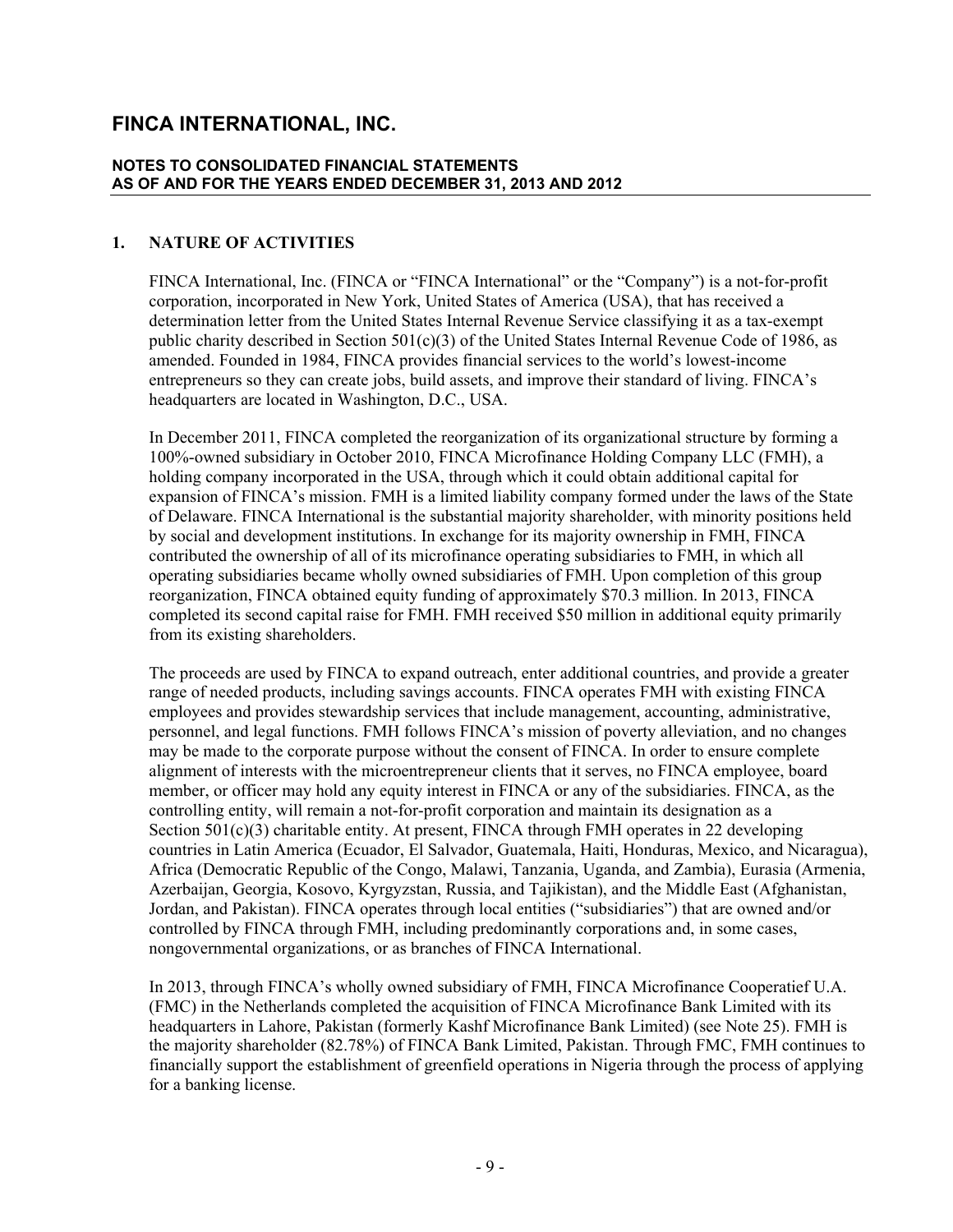Subsidiaries principally provide small loans to individuals and to groups of individuals that lack access to traditional financial institutions. In most cases, FINCA loans are made to groups of individuals referred to as "Village Banks." These groups, consisting of individuals that know each other, guarantee each other's loans and provide a network of support for the group members. Individual loans, typically larger in size, are made where individual small businesses demonstrate adequate need and creditworthiness.

In addition to loans, FINCA, through a growing number of its subsidiaries, provides other financial services needed by the working poor, including savings deposits, remittances, and micro insurance.

The majority of FINCA's clients worldwide are generally women (by number of clients) who often lack the ability to secure employment and who, in many cultures, are the primary providers for a family. FINCA's loans are a renewable resource that can improve the economy of an entire community. FINCA operates on a twin bottom line approach of sustainability and social outreach.

#### **2. BASIS OF PREPARATION**

The consolidated financial statements have been prepared in accordance with International Financial Reporting Standards issued by the International Accounting Standards Board (IASB) and Interpretations issued by the IFRS Interpretations Committee (IFRIC) (together, IFRS) and stated in U.S. dollars (USD), which is FINCA's functional currency.

The consolidated financial statements were approved by the board of directors on June 5, 2014.

**Basis of Measurement** — The consolidated financial statements have been prepared on the historical cost basis, except for the following:

- Financial instruments at fair value through profit or loss are measured at fair value.
- Available for sale financial assets are measured at fair value.

Historical cost is generally based on the fair value of the consideration given in exchange for goods and services. Fair value is the price that would be received to sell an asset or paid to transfer a liability in an orderly transaction between market participants at the measurement date, regardless of whether that price is directly observable or estimated using another valuation technique. In estimating the fair value of an asset or a liability, FINCA takes into account the characteristics of the asset or liability if market participants would take those characteristics into account when pricing the asset or liability at the measurement date. Fair value for measurement and/or disclosure purposes in these consolidated financial statements is determined on such a basis, except for share-based payment transactions that are within the scope of IFRS 2, *Share-based Payment*, leasing transactions that are within the scope of International Accounting Standards (IAS) 17, *Leases*, and measurements that have some similarities to fair value but are not fair value, such as net realizable value in IAS 2, *Inventories*, or value in use in IAS 36, *Impairment of Assets*.

In addition, for financial reporting purposes, fair value measurements are categorized into Levels 1, 2, or 3 based on the degree to which the inputs to the fair value measurements are observable and the significance of the inputs to the fair value measurement in its entirety, which are described as follows:

• *Level 1* — Level 1 inputs are quoted prices (unadjusted) in active markets for identical assets or liabilities that the entity can access at the measurement date.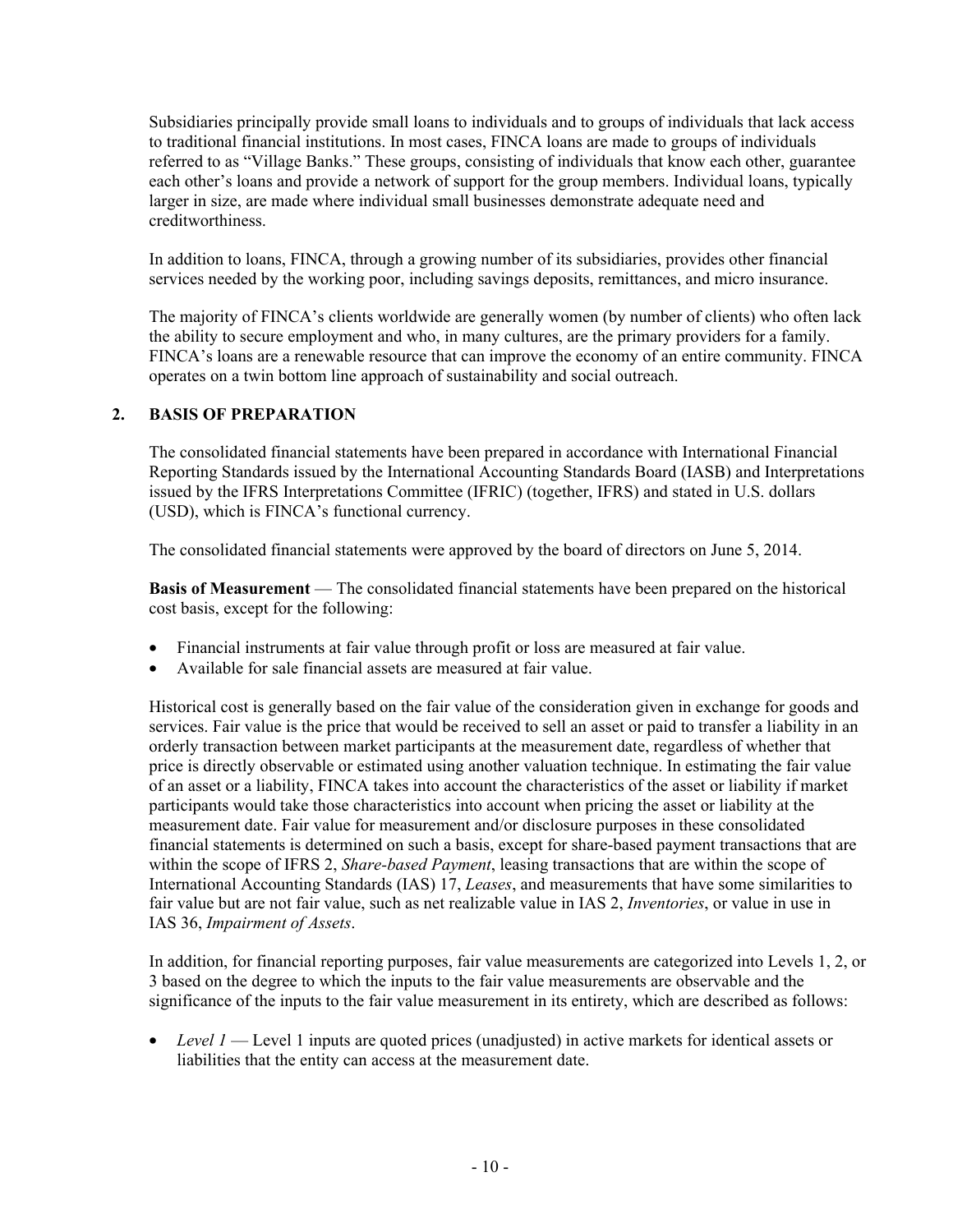- *Level 2* Level 2 inputs are inputs, other than quoted prices included within Level 1, that are observable for the asset or liability, either directly or indirectly.
- *Level* 3 Level 3 inputs are unobservable inputs for the asset or liability.

**Functional and Presentation Currency** — The consolidated financial statements are presented in USD, which is FINCA's functional currency.

# **3. SIGNIFICANT ACCOUNTING POLICIES**

The principal accounting policies are set out below:

Management discussed with the FINCA audit committee the development, selection, and disclosure of FINCA's critical accounting estimates and judgments and the application of these policies and estimates.

Within the consolidated statements of cash flows, the effect of the changes in the 2012 interest receivable, interest payable, income taxes payable, and accounts payable and other accrued liabilities have been combined into the line item "change in other liabilities" within the cash flows from operating activities section to conform to the current reporting format and the presentation for the year ended December 31, 2013. The interest received, interest paid, and income taxes paid have been disclosed as supplemental disclosures to cash flows from operating activities in the consolidated statements of cash flows for the years ended December 31, 2013 and 2012.

Within the consolidated statements of profit or loss, the 2012 grants income (\$5,936,488) and donations income (\$18,070,150) line items have been combined into the line item "grants and donations income" (\$24,006,638) to conform to the current reporting format and the presentation on the consolidated statements of profit or loss for the year ended December 31, 2013. Such reclassifications had no impact on profit or loss or equity. As both grants income and donations income are qualitatively similar, management determined that these items are best displayed in the same line item.

The consolidated financial statements incorporate the financial statements of FINCA and entities (including structured entities) controlled by FINCA and its subsidiaries. Control is achieved when FINCA:

- has power over the investee;
- is exposed, or has rights, to variable returns from its involvement with the investee; and
- has the ability to use its power to affect its returns.

FINCA reassesses whether or not it controls an investee if facts and circumstances indicate that there are changes to one or more of the three elements of control listed above.

Consolidation of a subsidiary begins when FINCA obtains control over the subsidiary and ceases when FINCA loses control of the subsidiary. Specifically, income and expenses of a subsidiary acquired or disposed of during the year are included in the consolidated statements of profit or loss and other comprehensive income from the date FINCA gains control until the date when FINCA ceases to control the subsidiary.

Profit or loss and each component of other comprehensive income are attributed to the owners of FINCA and to the non-controlling interests. Total comprehensive income of subsidiaries is attributed to the members of FINCA and to the non-controlling interests even if this results in the non-controlling interests having a deficit balance. When necessary, adjustments are made to the financial statements of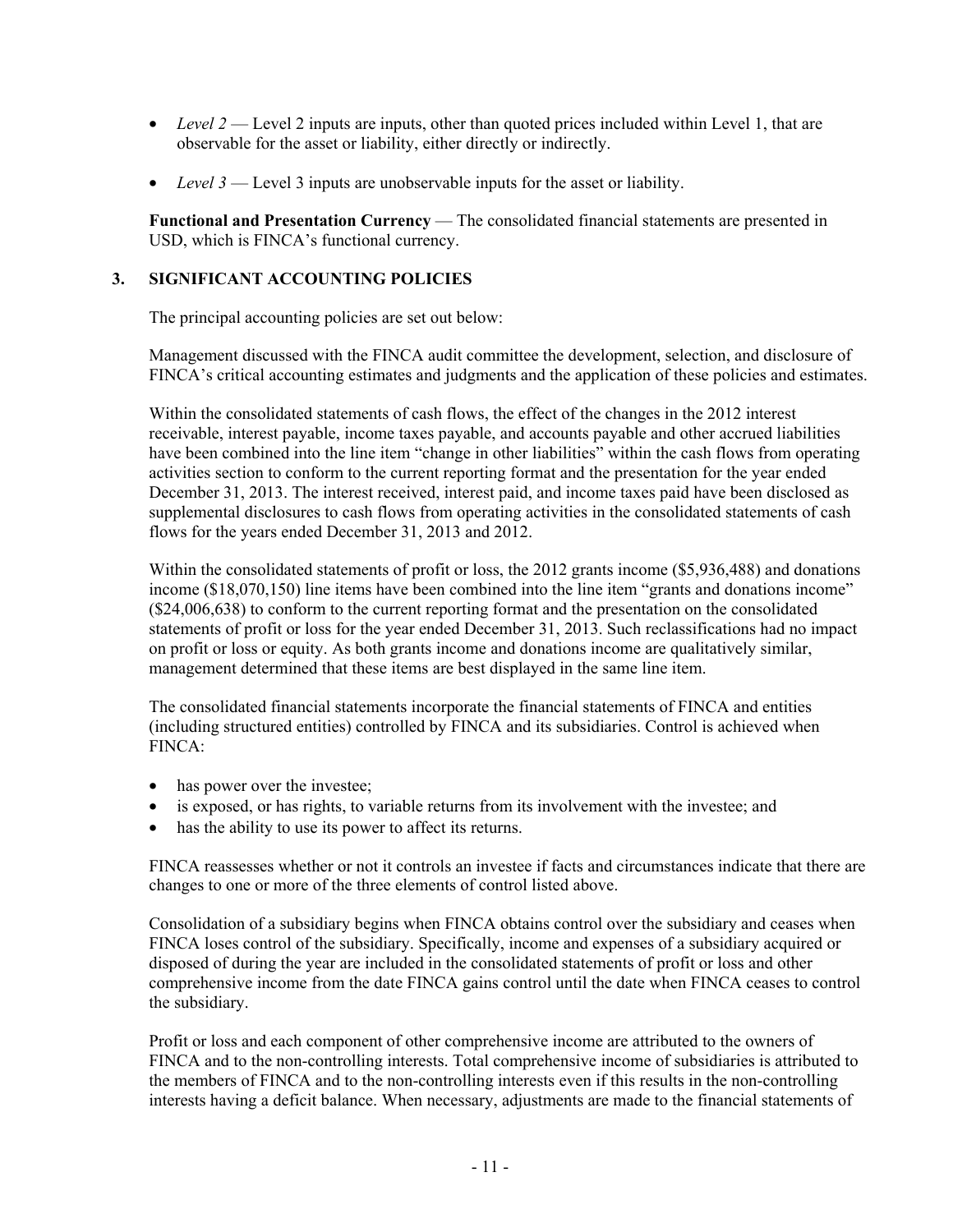Subsidiaries to bring their accounting policies in line with the Company's accounting policies. All intragroup assets and liabilities, equity, income, expenses, and cash flows relating to transactions between members of the Company are eliminated in full upon consolidation.

*Non-controlling Interests* — Non-controlling interests represent the portion of profit or loss and net assets of subsidiaries not owned, directly or indirectly, by FINCA. Non-controlling interests are presented separately in the consolidated statements of profit or loss and within equity in the consolidated statements of financial position, separately from parent shareholders' equity.

All intragroup transactions and balances are eliminated in full upon consolidation. Unrealized losses are eliminated in the same way as unrealized gains, but only to the extent that there is no evidence of impairment.

**Business Combinations** — FINCA uses the acquisition method to account for the acquisition of businesses. The consideration transferred in a business combination is measured at fair value, which is calculated as the sum of the acquisition-date fair values of the assets transferred by the Company, liabilities incurred by the Company to the former owners of the acquiree, and the equity interests issued by the Company in exchange for control of the acquiree. Acquisition-related costs are recognized in profit or loss as incurred.

At the acquisition date, the identifiable assets acquired and liabilities assumed are recognized at their fair value except for:

- Deferred tax assets or liabilities and assets or liabilities related to employee benefit arrangements are recognized and measured in accordance with IAS 12, *Income Taxes*, and IAS 19, *Employee Benefits*  (as revised in 2011), respectively;
- Liabilities or equity instruments related to share-based payment arrangements of the Company entered to replace the share-based payment arrangements of the acquiree are measured in accordance with IFRS 2 at the acquisition date; and
- Assets (or disposal groups) that are classified as held for sale in accordance with IFRS 5, *Noncurrent Assets Held for Sale and Discontinued Operations*, are measured in accordance with the standard.

Goodwill is measured as the excess of the sum of the consideration transferred, the amount of any noncontrolling interests in the acquiree, and the fair value of the acquirer's previously held equity interest in the acquiree (if any) over the net of the acquisition-date amounts of the identifiable assets acquired and liabilities assumed. If, after reassessment, the net of the acquisition-date amounts of the identifiable assets acquired and liabilities assumed exceeds the sum of the consideration transferred, the amount of any non-controlling interest in the acquiree, and the fair value of the acquirer's previously held interest in the acquiree (if any), the excess is recognized immediately in profit or loss as a bargain purchase gain.

Non-controlling interests that are present ownership interests and entitle their holders to a proportionate share of the entity's net assets in the event of liquidation may be initially measured at fair value or at the non-controlling interests' proportionate share of the recognized amounts of the acquiree's identifiable net assets. On the acquisition date, FINCA had elected to measure the non-controlling interest in the FINCA Bank Limited, Pakistan at fair value.

When the consideration transferred by the Company in a business combination includes assets or liabilities resulting from a contingent consideration, the contingent consideration is measured at its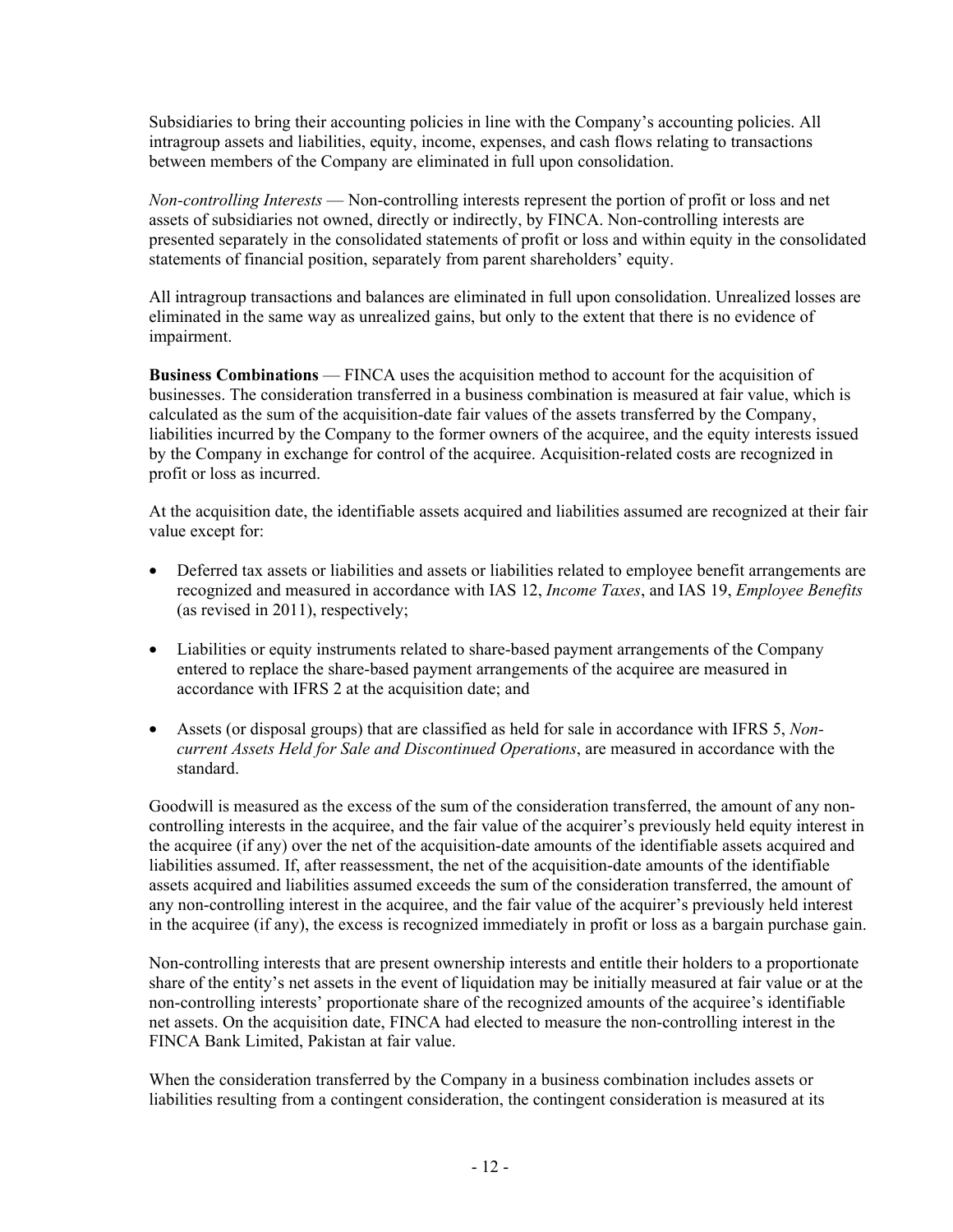acquisition-date fair value and included as part of the consideration transferred in a business combination. Changes in the fair value of the contingent consideration that qualify as measurement period adjustments are adjusted retrospectively with corresponding adjustments against goodwill. Measurement period adjustments are adjustments that arise from additional information obtained during the measurement period that cannot exceed one year from the acquisition date and relate to facts and circumstances that existed at the acquisition date. Contingent consideration that is classified as equity is not remeasured at subsequent reporting dates, and its subsequent settlement is accounted for within equity. Contingent consideration that is classified as an asset or liability is remeasured at subsequent reporting dates in accordance with IAS 39, *Financial Instruments: Recognition and Measurement*, or IAS 37, *Provision, Contingent Liabilities and Contingent Assets*, as appropriate, with the corresponding gain or loss recognized in profit or loss.

When a business combination is achieved in stages, the Company's previously held equity interest in the acquiree is remeasured at its acquisition-date fair value and the resulting gain or loss, if any, is recognized in profit or loss. Amounts arising from interests in the acquiree prior to the acquisition date that have previously been recognized in other comprehensive income are reclassified to profit or loss. Prior to the acquisition date of May 7, 2013, FINCA did not hold any equity interests in FINCA Bank Limited, Pakistan.

Items for which accounting is not complete by the end of the reporting period in which the combination occurs are reported at provisional amounts. These items are further adjusted during the remeasurement period or additional assets or liabilities are recognized to reflect new information obtained about facts and circumstances that existed at the acquisition date that, if known, would have affected the amounts recognized at that date.

**Goodwill** — Goodwill arising on an acquisition of a business is carried at cost as established at the date of acquisition of the business less accumulated impairment losses, if any.

For the purposes of impairment testing, goodwill is allocated to the Company's cash-generating unit that is expected to benefit from the synergies of the combination.

A cash-generating unit to which goodwill has been allocated is tested for impairment annually, or more frequently when there is evidence that the unit may be impaired. If the recoverable amount of the cashgenerating unit is less than its carrying amount, the impairment loss is allocated first to reduce the goodwill allocated to the cash generating unit and then to the other assets of the unit pro rata based on the carrying amount of each asset in the unit. Any impairment loss for goodwill is recognized directly in profit or loss. An impairment loss recognized for goodwill is not reversed in subsequent periods.

On disposal of the relevant cash-generating unit, the attributable amount of goodwill is included in the determination of the profit or loss on disposal.

Goodwill and fair value adjustments to identifiable assets acquired and liabilities assumed through acquisition of a foreign operation are treated as assets and liabilities of the foreign operation and translated at the exchange rate prevailing at the end of each reporting period. Exchange differences are recognized in other comprehensive income.

#### **Revenue Recognition**

*Net Interest Income* — Interest income from a financial asset is recognized when it is probable that the economic benefits will flow to the Company and the amount of income can be measured reliably. Interest income and expense are recognized on an accrual basis using the effective interest method. The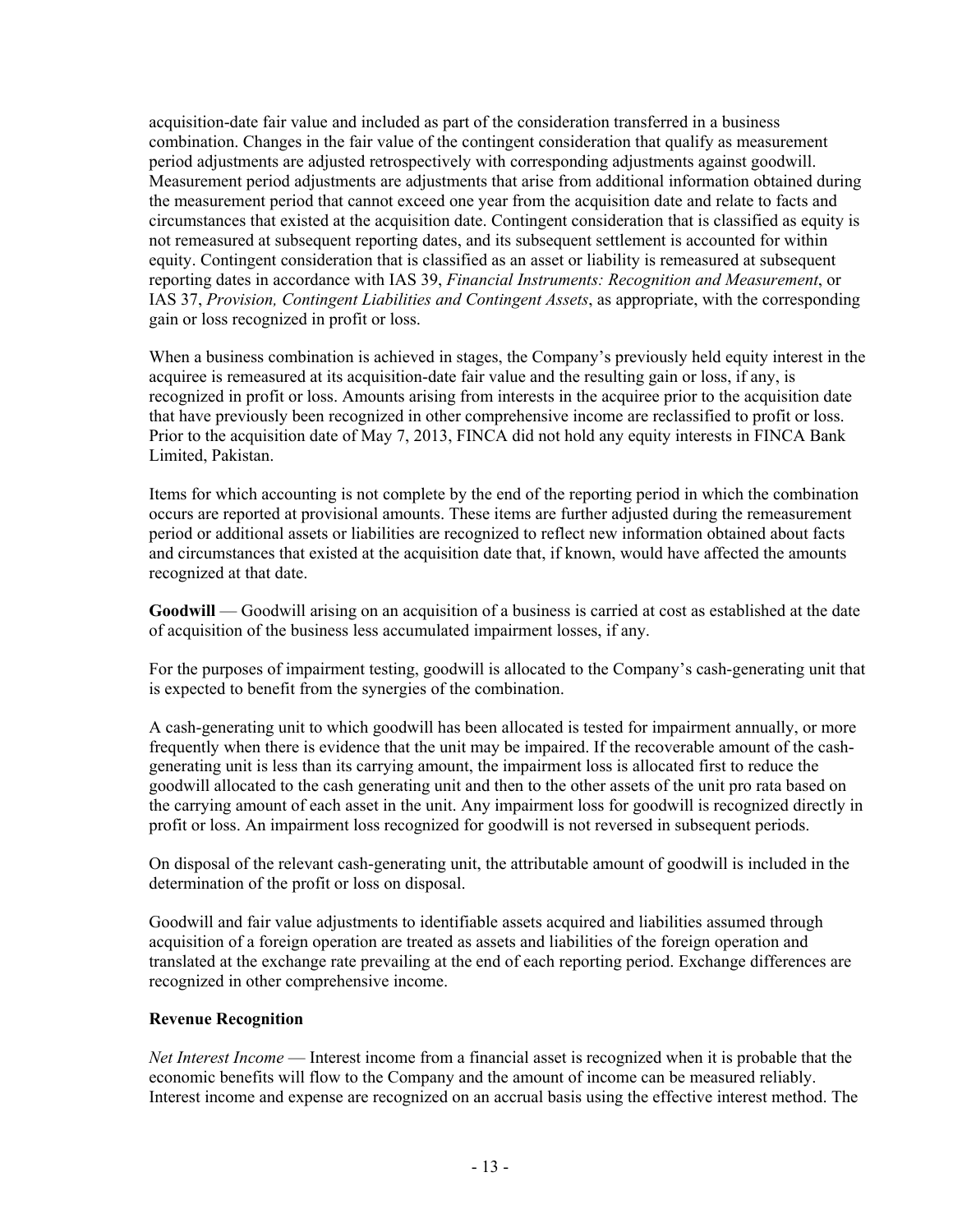effective interest rate is the rate that exactly discounts estimated future cash receipts (including all fees paid or received that form an integral part of the effective interest rate, transaction costs, and other premiums or discounts) through the expected life of the debt instrument, or (where appropriate) a shorter period, to the net carrying amount on initial recognition.

Once a financial asset or a group of similar financial assets has been written down (or partly written down) as a result of an impairment loss, interest income is thereafter recognized using the rate of interest used to discount the future cash flows for the purpose of measuring the impairment loss.

Interest income and expense presented in the consolidated statements of profit or loss include:

- Interest on financial assets and liabilities at amortized cost on an effective interest rate basis
- Interest on available for sale investment securities on an effective interest rate basis

Fair value changes on other financial assets and liabilities carried at fair value through profit or loss are presented in net income on other financial instruments carried at fair value within the "non-operating income" line in the consolidated statements of profit or loss.

*Fee and Commission Income and Other Operating Income* — Fee and commission income are recognized on an accrual basis when the service has been provided. Loan origination fees are deferred and recognized as an adjustment to the effective interest rate on the loan. Loan servicing fees are recognized as revenue as the services are provided.

*Other Income* — Grant revenue is recognized when there is reasonable assurance that FINCA has complied with the terms and conditions associated with the grant and that grants will be received. Grants are recognized in profit or loss on a systematic basis over the periods in which FINCA recognizes as expenses the related costs for which the grants are intended to compensate.

Donations received are recorded as revenue when the amount can be reliably measured and there is reasonable assurance that it will be received.

# **Foreign Currency**

*Foreign Currency Transactions and Balances* — In preparing the financial statements of each individual subsidiary, transactions in currencies other than the entity's functional currency (foreign currencies) are recognized at the rates of exchange prevailing at the dates of the transactions. At the end of each reporting period, monetary items denominated in foreign currencies are retranslated at the rates prevailing at that date. Nonmonetary items carried at fair value that are denominated in foreign currencies are retranslated at the rates prevailing at the date when the fair value was determined. Nonmonetary items that are measured in terms of historical cost in a foreign currency are not retranslated.

Exchange differences on monetary items are recognized in profit or loss in the period in which they arise except for:

- exchange differences on foreign currency borrowings relating to assets under construction for future productive use, which are included in the cost of those assets when they are regarded as an adjustment to interest costs on those foreign currency borrowings;
- exchange differences on transactions entered into in order to hedge certain foreign currency risks; and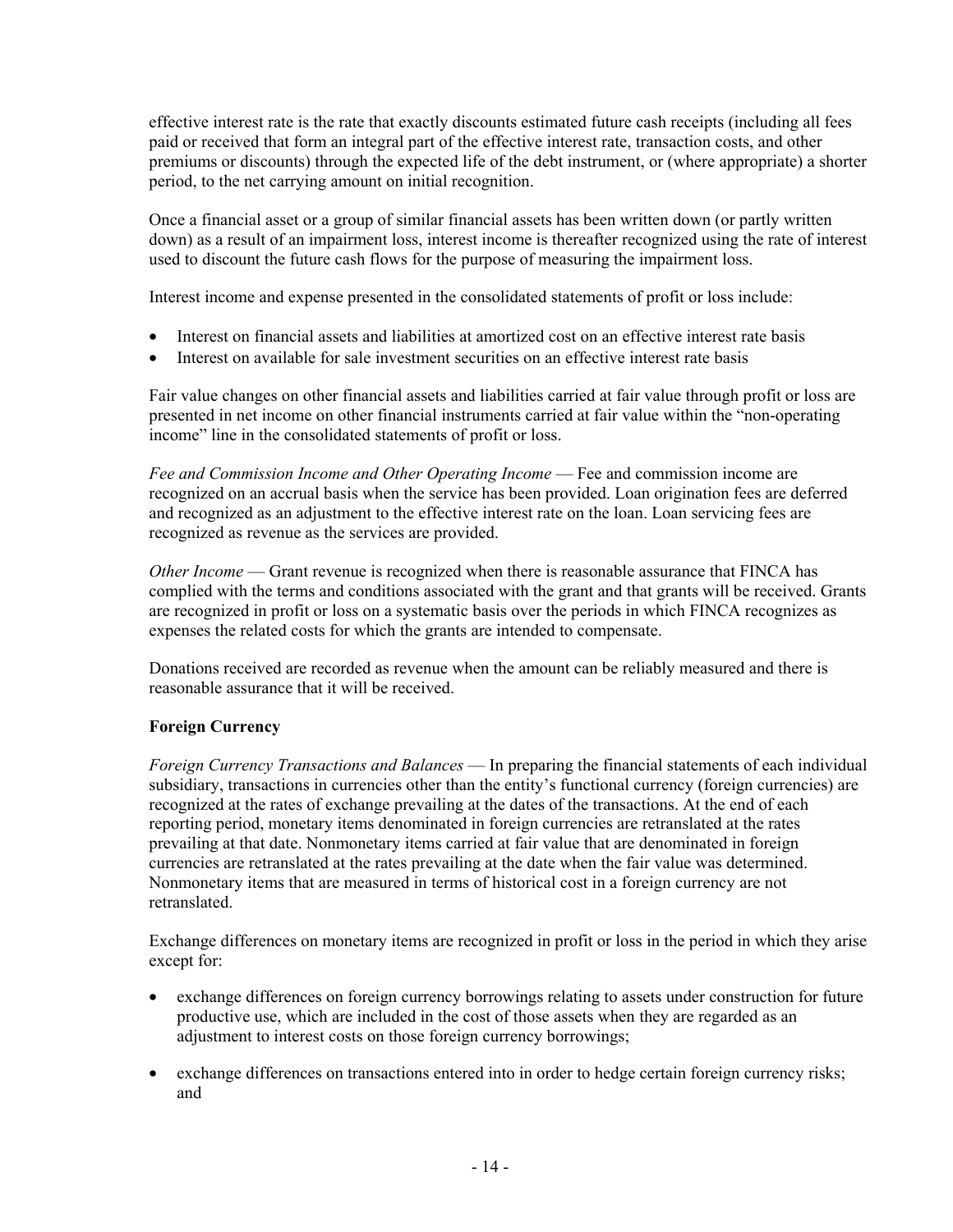• exchange differences on monetary items receivable from or payable to a foreign operation for which settlement is neither planned nor likely to occur (therefore forming part of the net investment in the foreign operation), which are recognized initially in other comprehensive income and reclassified from equity to profit or loss on repayment of the monetary items.

For the purposes of presenting the consolidated financial statements, the assets and liabilities of FINCA's foreign operations are translated into USD using exchange rates prevailing at the end of each reporting period. Income and expense items are translated at the average exchange rates for the period, unless exchange rates fluctuate significantly during that period, in which case the exchange rates at the dates of the transactions are used. Exchange differences arising, if any, are recognized in other comprehensive income and accumulated in equity (and attributed to non-controlling interests as appropriate).

**Dividends** — Dividends are recognized in equity in the period in which they are approved by the Company's members.

**Income Tax Expense** — FINCA is exempt from federal income tax under Section 501(c)(3) of the United States Internal Revenue Code of 1986, as amended; however, income from certain activities not directly related to the tax-exempt purpose is subject to taxation as unrelated business taxable income. Accordingly, no provision for income taxes is made in the consolidated financial statements. However, some of the foreign operations of the subsidiaries are subject to local income tax in the jurisdictions where they operate, and certain cross-border payments are subject to foreign withholding taxes.

Income tax expense comprises current and deferred tax. Income tax expense is recognized in the consolidated statements of profit or loss, except to the extent that it relates to items recognized directly in equity, in which case it is recognized in equity. The current tax is calculated using tax rates that have been enacted, or substantively enacted, by the end of the reporting period in the respective jurisdictions.

Deferred tax is provided using the balance sheet liability method, providing for temporary differences between the carrying amounts of assets and liabilities in the consolidated financial statements and the corresponding tax basis used. Deferred tax assets are generally recognized for all deductible temporary differences to the extent that it is probable that taxable profits will be available against which those deductible temporary differences can be utilized. The carrying amount of deferred tax assets is reviewed at the end of each reporting period and reduced to the extent that it is no longer probable that sufficient taxable profits will be available to allow all or part of the asset to be recovered.

Deferred tax liabilities are generally recognized for all taxable temporary differences. However, deferred tax liabilities are not recognized for the following temporary differences: the initial recognition of goodwill, the initial recognition of assets or liabilities in a transaction that is not a business combination and that affects neither accounting nor taxable profit, and differences relating to investments in subsidiaries to the extent that FINCA is able to control the reversal of temporary difference and it is probable that the temporary difference will not reverse in the foreseeable future.

Deferred tax liabilities and assets are measured at the tax rates that are expected to apply in the period in which the liability is settled or the asset realized, based on tax rates (and tax laws) that have been enacted or substantively enacted by the end of the reporting period.

The measurement of deferred tax liabilities and assets reflects the tax consequences that would follow from the manner in which FINCA expects, at the end of the reporting period, to recover or settle the carrying amount of its assets and liabilities.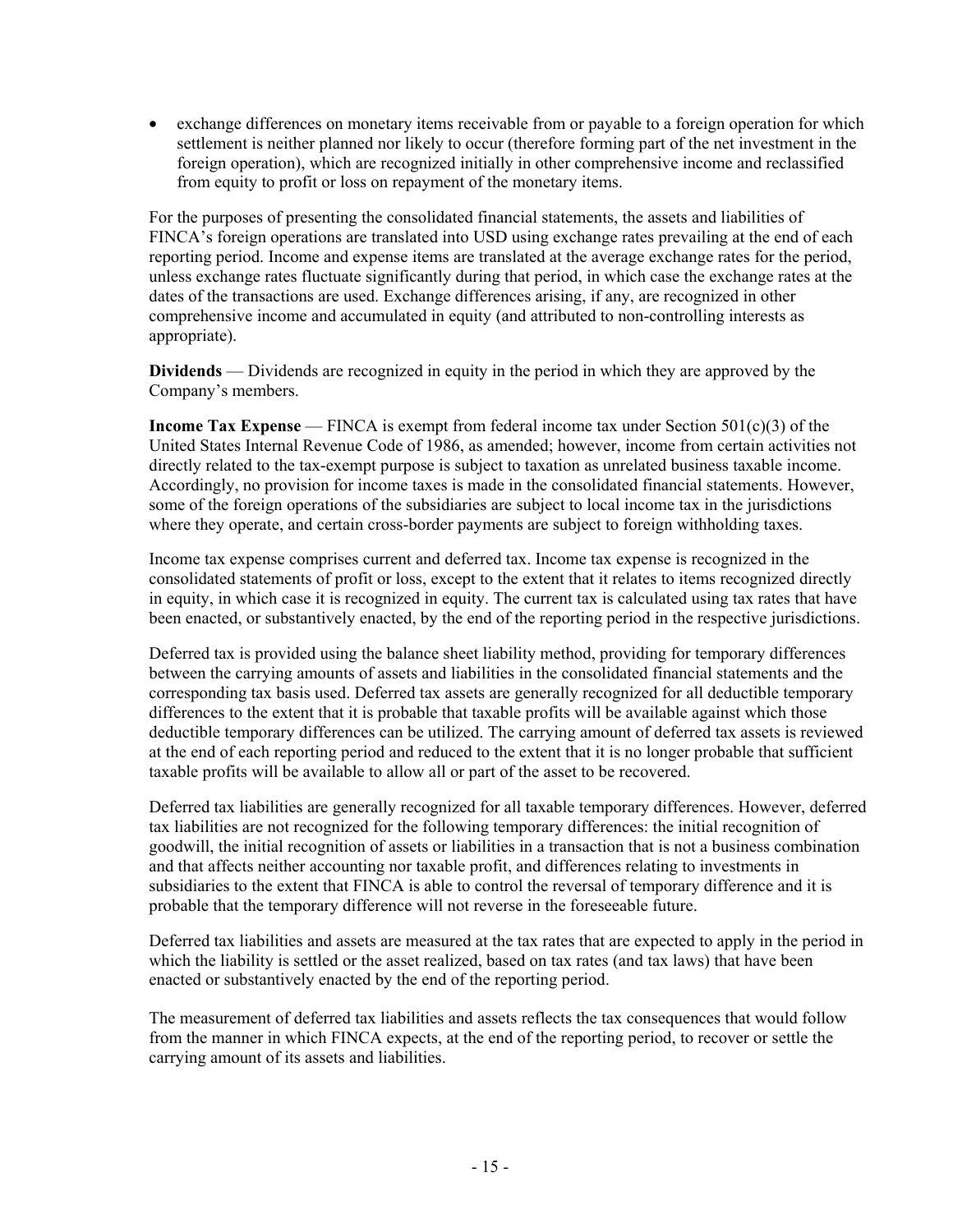**Financial Assets and Liabilities** — FINCA recognizes financial assets and liabilities on its consolidated financial statements when it becomes a party to the contractual obligations of the instrument. Financial assets and financial liabilities are initially measured at fair value. Transaction costs that are directly attributable to the acquisition or issue of financial assets and financial liabilities (other than financial assets and financial liabilities at fair value through profit or loss) are added to or deducted from the fair value of the financial assets or financial liabilities, as appropriate, on initial recognition. Transaction costs directly attributable to the acquisition of financial assets or financial liabilities at fair value through profit or loss are recognized immediately in profit or loss.

**Financial Assets** — FINCA recognizes its financial assets within the following specified categories: at fair value through profit or loss ("FVTPL"), available for sale ("AFS"), and loans and receivables. The classification depends on the nature and purpose for which the financial assets were acquired and is determined at the time of initial recognition.

*Financial Assets at FVTPL* — Financial assets are classified as at FVTPL when the financial asset is either held for trading or it is designated as at FVTPL and:

- it has been acquired principally for the purpose of selling it in the near term or
- it is a derivative that is not designated and effective as a hedging instrument.

A financial asset other than a financial asset held for trading may be designated as at FVTPL upon initial recognition if:

- such designation eliminates or significantly reduces a measurement or recognition inconsistency that would otherwise arise or
- the financial asset forms part of a group of financial assets, financial liabilities, or both that is managed and its performance is evaluated on a fair value basis, in accordance with FINCA's documented risk management or investment strategy, and information about the grouping is provided internally on that basis or
- it forms part of a contract containing one or more embedded derivatives, and IAS 39 permits the entire combined contract to be designated as at FVTPL.

Financial assets at FVTPL are stated at fair value, with remeasurement gains or losses recognized in profit or loss. The net gain or loss recognized in profit or loss incorporates any dividend or interest earned on the financial asset and is included in the "other gains and losses" line item. Fair value is determined in the manner described in Note 6.

*Held-to-Maturity Investments* — Held-to-maturity investments are non-derivative financial assets with fixed or determinable payments and fixed maturities that the Company has positive intent and ability to hold to maturity. Subsequent to initial recognition, held-to-maturity investments are measured at amortized cost using the effective interest method less any impairment.

*AFS Financial Assets* — AFS financial assets are non-derivatives that are either designated as AFS or are not classified as (a) loans and receivables, (b) held-to-maturity investments, or (c) financial assets at fair value through profit or loss. AFS financial assets are stated at fair value at the end of reporting period. Changes in the carrying amount of AFS monetary financial assets relating to changes in foreign currency rates, interest income calculated using the effective interest method, and dividends on AFS equity investments are recognized in profit or loss. Other changes in the carrying amount of AFS financial assets are recognized in other comprehensive income and accumulated under the investment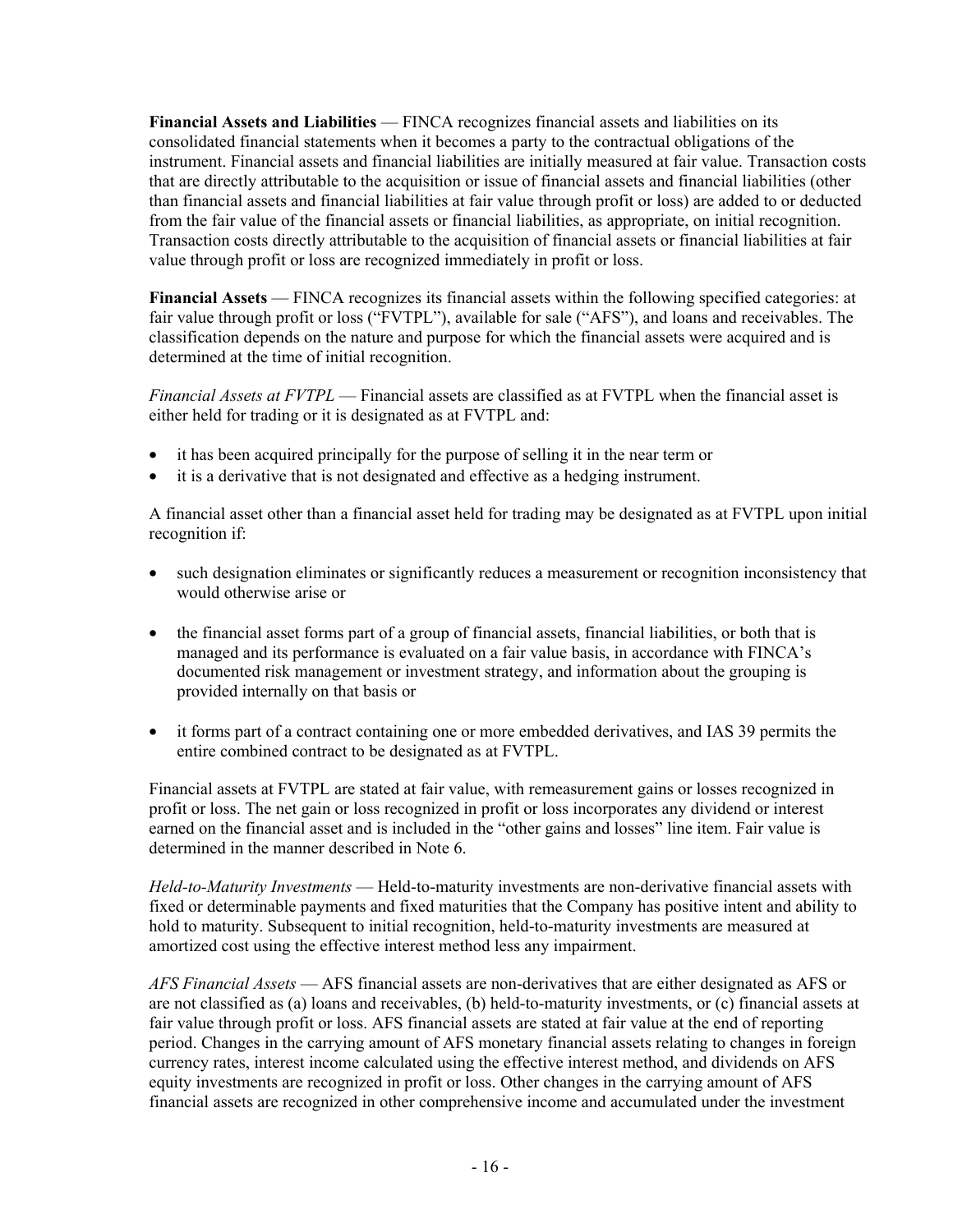valuation reserve. When the investment is disposed of or is determined to be impaired, the cumulative gain or loss, previously accumulated in the revaluation reserve, is reclassified to profit or loss.

*Loans Receivable* — Loans receivable are non-derivative financial assets with fixed or determinable payments that are not quoted in an active market and that FINCA does not intend to sell immediately or in the near term.

Loans receivable are initially measured at fair value plus directly attributable transaction costs and subsequently measured at their amortized cost using the effective interest method, less any impairment.

#### **Allowance for Losses on Loans**

*Impairment of Loans* — FINCA assesses at each balance sheet date whether there is objective evidence that a group of financial assets is impaired. If there is objective evidence that impairment of a credit exposure or a portfolio of credit exposures has occurred that influences the future cash flow of the financial assets, the respective losses are immediately recognized. Depending on the size or type of the credit exposure, such losses are either calculated on an individual credit exposure basis or are collectively assessed for a portfolio of credit exposures. The carrying amount of the loan is reduced through the use of an allowance account and the amount of the loss is recognized in the consolidated statements of profit or loss. FINCA does not recognize losses from expected future events.

*Individually Assessed Loans* — Credit exposures are considered individually significant if they have a certain size, partly depending on the individual subsidiary. As a FINCA-wide rule, all credit exposures over a country-specific threshold are individually assessed for impairment. For such credit exposures, it is assessed whether objective evidence of impairment exists (i.e., any factors that might influence the client's ability to fulfill its contractual payment obligations towards the individual subsidiary):

- Delinquencies in contractual payments of interest or principal
- Breach of covenants or conditions
- Initiation of bankruptcy proceedings
- Any specific information on the client's business (e. g., reflected by cash flow difficulties experienced by the client)
- Changes in the client's market environment
- The general economic situation

Additionally, the aggregate exposure to the client and the realizable value of collateral held are taken into account when deciding on the allowance for impairment. If there is objective evidence that an impairment loss has been incurred, the amount of the loss is measured as the difference between the asset's carrying amount and the present value of its estimated future cash flows discounted at the financial asset's original effective interest rate (specific impairment). If a credit exposure has a variable interest rate, the discount rate for measuring any impairment loss is the current effective interest rate determined under the contract. The calculation of the present value of the estimated future cash flow of a collateralized financial asset reflects the cash flow that may result from foreclosure less costs for obtaining and selling the collateral.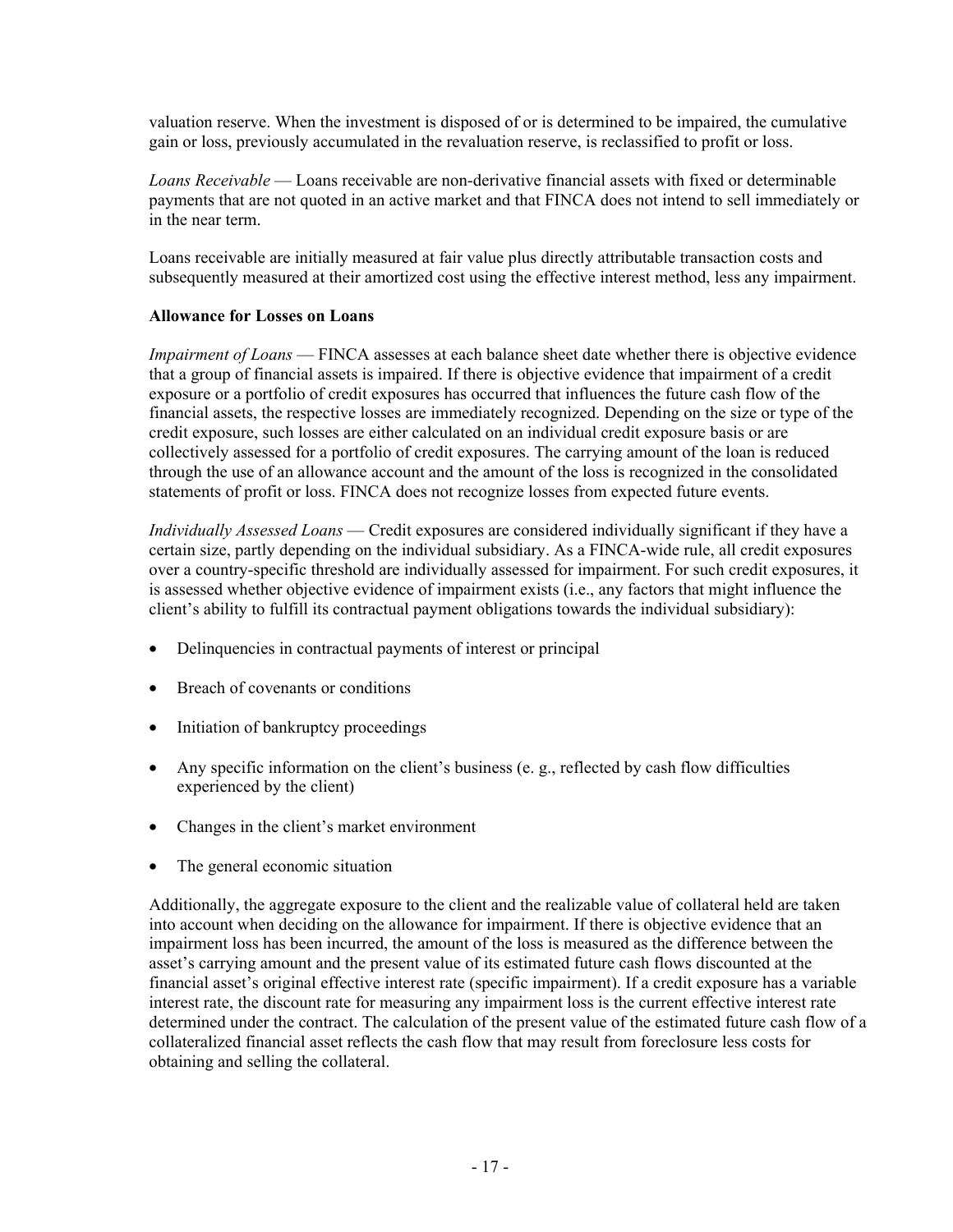If FINCA determines that no objective evidence of impairment exists for an individually assessed financial asset, whether individually significant or not, it includes the asset in a group of financial assets with similar credit risk characteristics and collectively assesses them for impairment (impairment for collectively assessed credit exposures).

*Collectively Assessed Loans* — There are two cases in which credit exposures are collectively assessed for impairment:

- Individually insignificant credit exposures that show objective evidence of impairment
- The group of credit exposures that do not show signs of impairment in order to cover all losses that have already been incurred but not detected on an individual credit exposure basis

For the purpose of the evaluation of impairment of individually insignificant credit exposures, the credit exposures are grouped on the basis of similar credit risk characteristics (i.e., according to the number of days they are in arrears). Arrears of more than 30 days are considered to be a sign of impairment. This characteristic is relevant for the estimation of future cash flows for the defined groups of such assets, based on historical loss experiences with loans that showed similar characteristics. The collective assessment of impairment for individually insignificant credit exposures and for unimpaired credit exposures belonging to a group of financial assets is based on a quantitative analysis of historical default rates for loan portfolios with similar risk characteristics in the individual subsidiary (migration analysis), grouped into geographical segments with a comparable risk profile. After a qualitative analysis of this statistical data, FINCA management approves appropriate rates as the basis for its portfolio-based impairment allowances. Deviations from this guideline were allowed if necessitated by the specific situation of the subsidiary.

Future cash flows in a group of financial assets that are collectively evaluated for impairment are estimated on the basis of the contractual cash flows of the assets in the group and historical loss experience for assets with credit risk characteristics similar to those in the group. Historical loss experience is adjusted on the basis of current observable data to reflect the effects of current conditions that did not affect the period in which the historical loss experience is based and to remove the effects of conditions in the historical period that do not exist currently. The methodology and assumptions used for estimating future cash flows are reviewed regularly by FINCA to reduce any differences between loss estimates and actual loss experience.

*Writing Off Loans* — When a loan is determined uncollectible, it is written off against the related allowance for loan impairment. Such loans are written off after all the necessary procedures have been completed and the amount of the loss has been determined. Subsequent recoveries of amounts previously written off decrease the amount of the allowance for loan impairment in the consolidated statements of profit or loss.

*Investments* — Investments are initially measured at fair value plus incremental direct transaction costs and subsequently accounted for depending on their classification as either held to maturity, fair value through profit or loss, or AFS.

*Derecognition of Financial Assets* — FINCA derecognizes a financial asset when the contractual rights to the cash flow for the asset expire or when it transfers the financial asset and substantially all the risks and rewards of ownership of the asset to another party. On derecognition of the financial asset, the difference between the asset's carrying amount and the sum of consideration received and receivable as well as the cumulative gain or loss that had been recognized in other comprehensive income, and accumulated in equity, is recognized in profit or loss.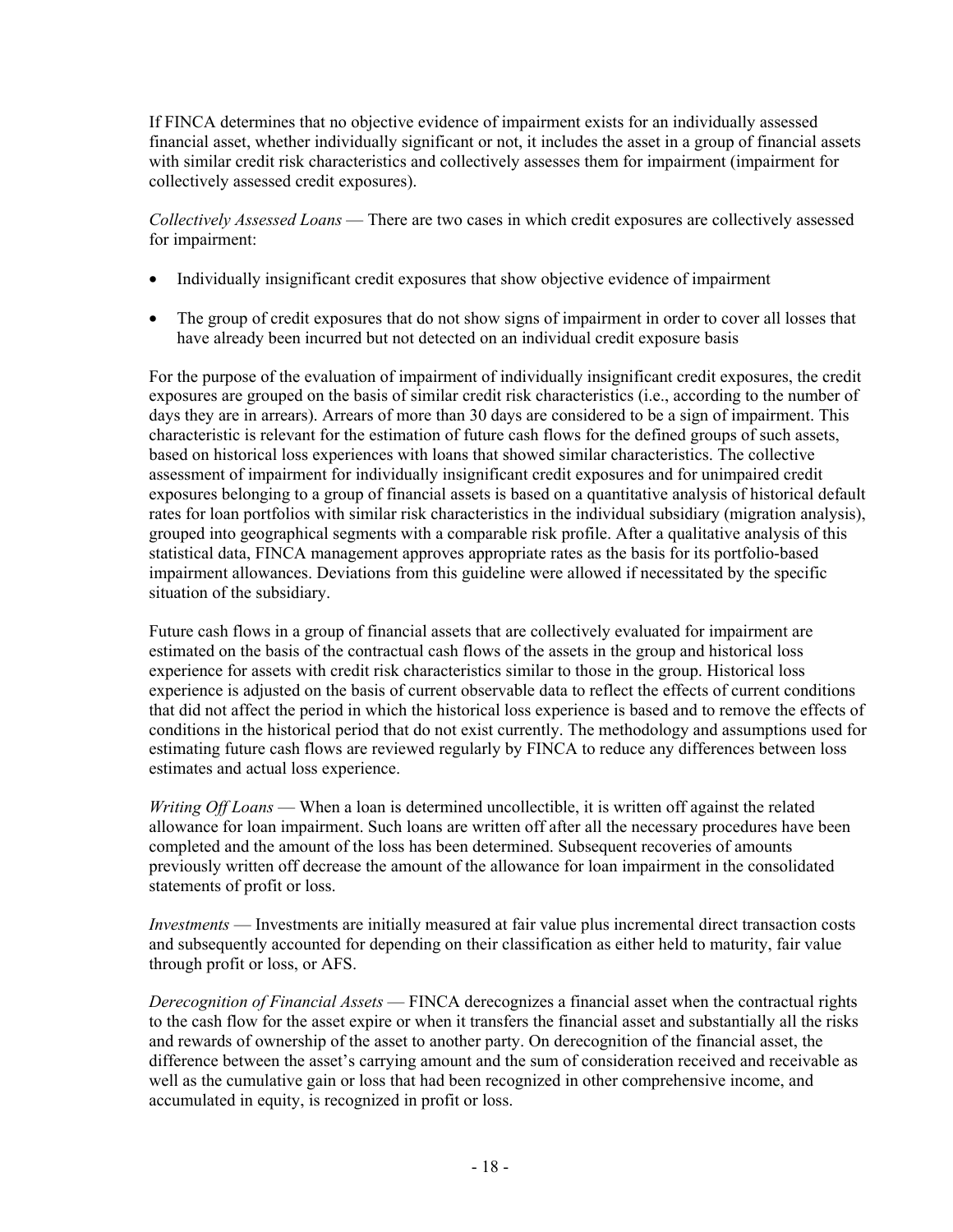FINCA also derecognizes certain assets when it charges off balances pertaining to the assets deemed to be uncollectible (see Note 5). Any interest in transferred financial assets that is created or retained by FINCA is recognized as a separate asset or liability.

*Impairment of Financial Assets* — At each balance sheet date, FINCA assesses whether there is objective evidence that financial assets not carried at FVTPL are impaired. Financial assets are impaired when objective evidence demonstrates that a loss event has occurred after the initial recognition of the asset and that the loss event has an impact on the future cash flows of the asset that can be reliably estimated.

For AFS equity investments, a significant or prolonged decline in the fair value of the security below its cost is considered to be objective evidence of impairment.

For all other financial assets, objective evidence of impairment could include:

- Significant financial difficulty of the issuer or counterparty
- Breach of contract, such as default or delinquency in interest or principal payments
- Probability that the borrower will enter bankruptcy or financial reorganization
- Disappearance of an active market for that financial asset because of financial difficulties

FINCA considers evidence of impairment at both a specific and collective asset level. All individually significant financial assets are assessed for specific impairment. All significant assets found not to be specifically impaired are then collectively assessed for any impairment that has been incurred but not yet identified. Assets that are not individually significant are then collectively assessed for impairment by grouping together financial assets (carried at amortized cost) with similar risk characteristics.

Objective evidence that financial assets are impaired can include default or delinquency by a client, restructuring of a loan or advance by FINCA on terms that FINCA would not otherwise consider, indications that a client or issuer will enter bankruptcy, or other observable data relating to a group of assets, such as adverse changes in the payment status of clients or issuers in the group or economic conditions that correlate with defaults in the group.

Impairment losses on assets carried at amortized cost are measured as the difference between the carrying amount of the financial assets and the present value of estimated cash flows discounted at the assets' original effective interest rate. Losses are recognized in the consolidated statements of profit or loss and reflected in an allowance account against loans and advances.

When a subsequent event causes the amount of impairment loss to decrease, the impairment loss is reversed through profit or loss.

**Financial Liabilities** — Financial liabilities are classified as either financial liabilities at FVTPL or other financial liabilities.

*Financial Liabilities at FVTPL* — Financial liabilities are classified as at FVTPL when the financial liability is held for trading or it is designated as at FVTPL. FINCA did not have any financial liabilities held for trading at December 31, 2013.

A financial liability other than a financial liability held for trading may be designated at FVTPL upon initial recognition if:

• it has been incurred principally for the purpose of repurchasing it in the near term; or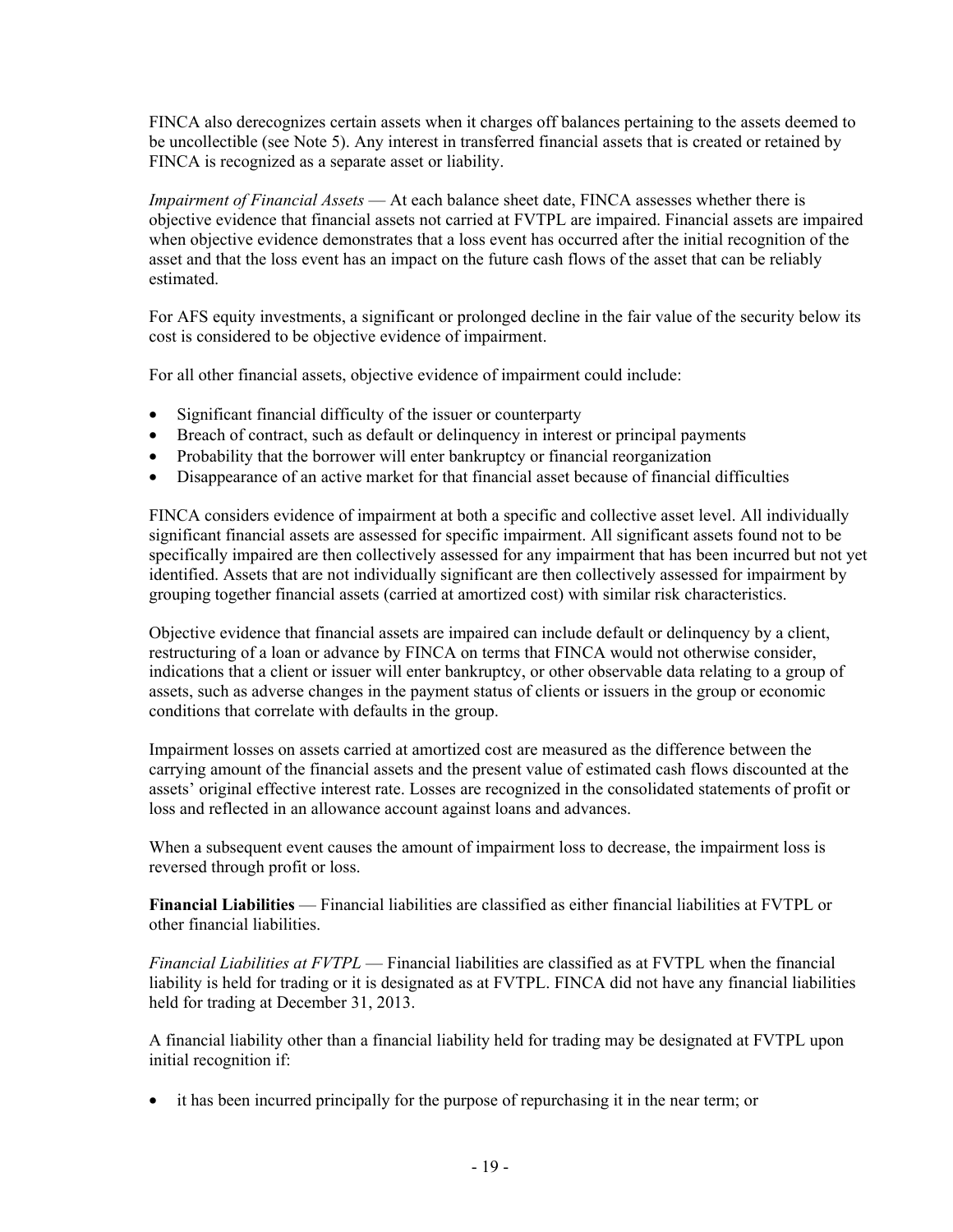- on initial recognition it is part of a portfolio of identified financial instruments that FINCA manages together and has a recent actual pattern of short-term profit taking; or
- it is a derivative that is not designated and effective as a hedging instrument (such designation eliminates or significantly reduces a measurement or recognition inconsistency that would otherwise arise); or
- the financial asset forms part of a group of financial assets, financial liabilities, or both that is managed and its performance is evaluated on a fair value basis, in accordance with FINCA's documented risk management or investment strategy, and information about the grouping is provided internally on that basis; or
- it forms part of a contract containing one or more embedded derivatives and IAS 39 permits the entire combined contract to be designated as at FVTPL.

Financial liabilities at FVTPL are stated at fair value with remeasurement gains or losses recognized in profit or loss. The net gain or loss recognized in profit or loss incorporates any interest paid on the financial liability and is included in the "other gains or losses" line item.

*Other Financial Liabilities* — Other financial liabilities (including borrowings, trade, and other payables) are measured at amortized cost using the effective interest method.

FINCA initially recognizes loans and advances and other financial liabilities (including depository instruments with the central banks of subsidiaries' countries of operation, deposits by banks and customers, debt securities issued, other borrowed funds, subordinated debt, and other financial liabilities) at fair value, net of transaction costs.

*Notes Payable* — Notes payable are recognized initially at fair value, net of transaction costs incurred. Notes payable are subsequently carried at amortized cost; any difference between the proceeds (net of transaction costs) and the redemption value is recognized in the consolidated statements of profit or loss over the period of the borrowings using the effective interest method. Fees paid on the establishment of loan facilities are recognized as transaction costs of the loan to the extent that it is probable that some or all of the facility will be drawn down. In this case, the fee is deferred until the draw-down occurs. To the extent there is no evidence that it is probable that some or all of the facility will be drawn down, the fee is capitalized as a prepayment for liquidity services and amortized over the period of the facility to which it relates

*Subordinated Debt* — Subordinated debt consists mainly of liabilities to other international financial institutions which in the event of insolvency or liquidation are not repaid until all nonsubordinated creditors have been satisfied. There is no obligation to repay early. Following initial recognition at acquisition cost, the subordinated debt is recognized at amortized cost. Premiums and discounts are accounted for over the respective terms in the consolidated statements of profit or loss under "net interest income"

*Client Deposits* — Client deposits are recognized initially at fair value net of transaction costs incurred. Changes to client deposits are subsequently stated at amortized cost; any difference between proceeds net of transaction costs and the redemption value is recognized in the consolidated statements of profit or loss over the period of the borrowings using the effective interest rate method.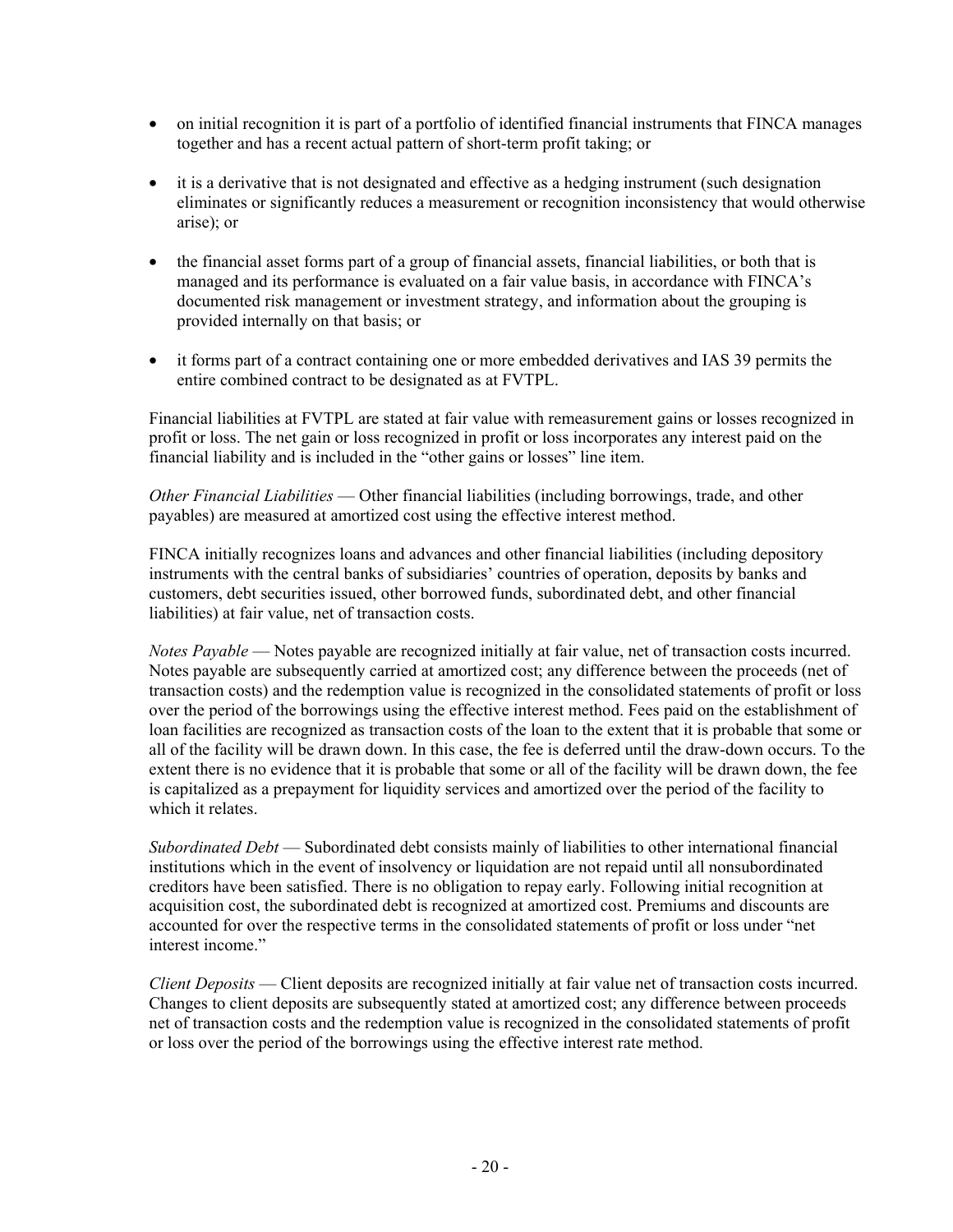Other fair value changes are recognized in other comprehensive income, a component of equity, until the investment is sold or impaired and the balance in equity is recognized in the consolidated statements of profit or loss.

*Financial Guarantee Contracts* — Financial guarantee contracts issued by FINCA are initially measured at their fair value and, if not designated as at FVTPL, are subsequently measured at the higher of:

- The amount of obligation under the contract, as determined in accordance with IAS 37
- The amount initially recognized less, where appropriate, cumulative amortization recognized in accordance with the revenue recognition policies

*Derecognition of Financial Liabilities* — Financial liabilities are derecognized when they have been redeemed or otherwise extinguished. All financial liabilities are derecognized when they are extinguished, that is when the obligation is discharged, canceled, or expires. The difference between the carrying amount of financial liability derecognized and consideration paid is recognized in the consolidated statements of profit or loss.

**Derivatives** — The Company enters into a variety of derivative financial instruments to manage its exposure to interest rate and foreign exchange risk, including foreign exchange forward contracts and interest rate and cross-currency swaps.

Derivative instruments are initially recognized at fair value at the date the derivative contracts are entered into and are subsequently remeasured to their fair value at the end of each reporting period. The resulting gain or loss is recognized in profit or loss immediately unless the derivative is designated and effective as hedging instrument, in which event the timing of the recognition in profit or loss depends on the nature of the hedge relationship. FINCA, in alignment with its risk management objectives, resources, and its strategy for undertaking various hedge transactions, assesses the relationship between the hedging instrument and the hedged item. Based on this assessment, the Company did not designate any of the hedging instruments as derivatives used for hedging purposes that qualify for hedge accounting. At December 31, 2013, the resulting gains or losses from "mark-to-market" valuation of the derivative instruments are recognized in the consolidated statements of profit or loss.

**Offsetting** — Financial assets and liabilities are offset and the net amount is presented in the consolidated statements of financial position when, and only when, FINCA has a legal right to offset the amounts and intends either to settle on a net basis or to realize the asset and settle the liability simultaneously.

Income and expenses are presented on a net basis only when permitted by the accounting standards or for gains and losses arising from a group of similar transactions.

**Cash and Cash Equivalents** — Cash and cash equivalents include notes and coins on-hand, unrestricted balances held with central banks, and highly liquid financial assets with original maturities of less than three months, which are subject to insignificant risk of changes in their fair value and are used by FINCA in the management of its short-term commitments.

**Property and Equipment** — Items of property and equipment are measured at cost, less accumulated depreciation and recognized impairment losses.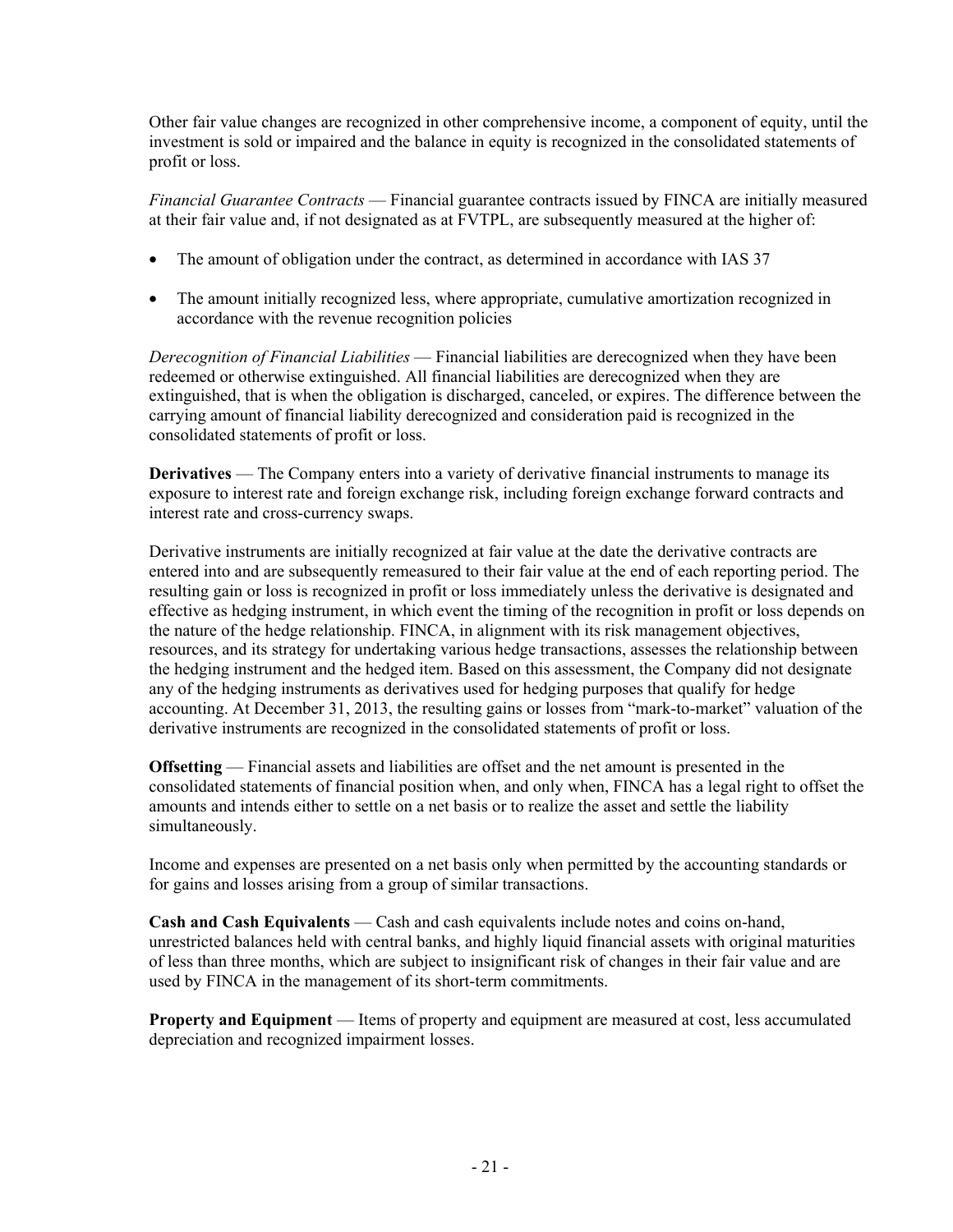Cost includes expenditures that are directly attributable to the acquisition of the asset. The cost of self-constructed assets includes the cost of materials and direct labor, any other costs directly attributable to bringing the asset to a working condition for its intended use, and the costs of dismantling and removing the items and restoring the site on which they are located. Purchased software that is integral to the functionality of the related equipment is capitalized as part of that equipment.

The cost of replacing part of an item of property or equipment is recognized in the carrying amount of the item if it is probable that the future economic benefits embodied within the part will flow to FINCA and its cost can be reliably measured. The costs of the day-to-day servicing of property and equipment are recognized in the consolidated statements of profit or loss as incurred.

Depreciation is recognized in the consolidated statements of profit or loss on a straight-line basis over the estimated useful lives of each part of an item of property and equipment:

| Buildings and offices          | $20 - 50$ years |
|--------------------------------|-----------------|
| Computer equipment             | $2-5$ years     |
| Furniture and office equipment | $5-7$ years     |
| Vehicles                       | $3 - 5$ years   |
| Other                          | $2-5$ years     |

Leasehold improvements are depreciated over the shorter of the lease term or their useful lives. When necessary, assets are componentized to address different useful lives of the component.

Depreciation methods, useful lives, and residual values are reassessed at each reporting date.

*Borrowing Costs* — FINCA did not incur any interest costs that qualify for capitalization under IAS 23, *Borrowing Costs*.

**Intangible Assets** — Costs associated with maintaining computer software programs are recognized as an expense as incurred. Development costs that are directly attributable to the design and testing of identifiable and unique software products controlled by FINCA are recognized as intangible assets when the following criteria are met:

- It is technically feasible to complete the software product so that it will be available for use;
- Management intends to complete the software product and use it;
- There is an ability to use or sell the software product;
- It can be demonstrated how the software product will generate probable future economic benefits;
- Adequate technical, financial and other resources to complete the development and to use or sell the software product are available; and
- The expenditure attributable to the software product during its development can be reliably measured.

Directly attributable costs that are capitalized as part of the software product include the software development employee costs and an appropriate portion of the overhead costs.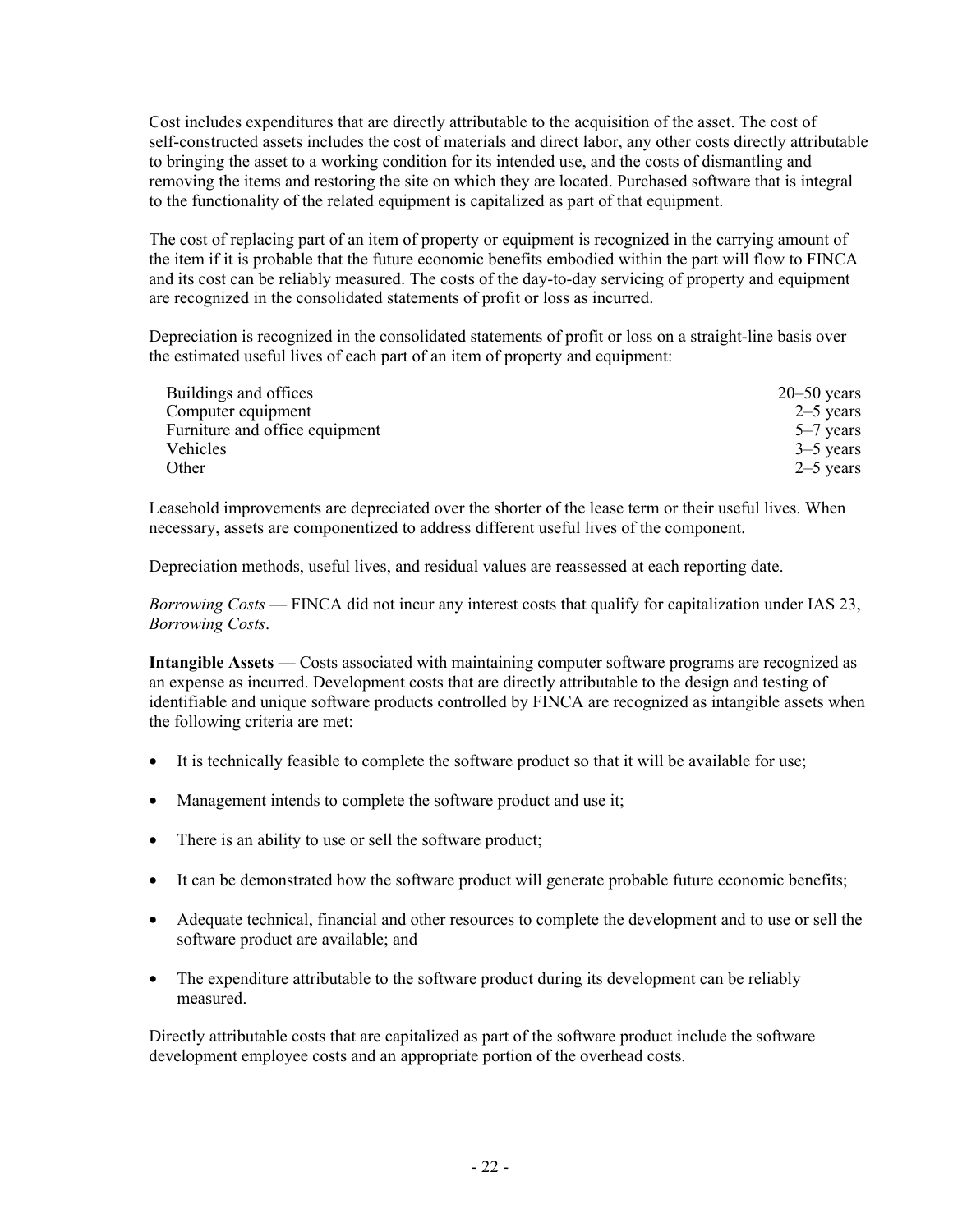Other development expenditures that do not meet these criteria are recognized as an expense as incurred. Development costs previously recognized as an expense are not recognized as an asset in a subsequent period.

Computer software development costs recognized as assets are amortized over their useful lives, which is three to five years depending on facts and circumstances. Capital work in progress is represented by capitalized costs of information systems implementation in process. Capital work in progress is not amortized.

**Impairment of Nonfinancial Assets** — The carrying amounts of FINCA's nonfinancial assets are reviewed on an annual basis or whenever a triggering event has been observed to determine whether there is any indication of impairment. If any such indication exists, the asset's recoverable amount is estimated to determine the extent of the impairment loss (if any).

An impairment loss is recognized if the carrying amount of an asset or its cash-generating unit exceeds its recoverable amount. A cash-generating unit is the smallest identifiable asset group that generates cash flows that are largely independent from other assets and groups. Impairment losses are recognized in the consolidated statements of profit or loss.

The recoverable amount of an asset or cash-generating unit is the higher of its value in use and its fair value, less cost to sell. In assessing value in use, the estimated future cash flows are discounted to their present value using a pretax discount rate that reflects current market assessments of the time value of money and the risks specific to the asset for which the estimates of future cash flows have not been adjusted.

Impairment losses recognized in prior periods are assessed at each reporting date for any indications that the loss has decreased or no longer exists. Such impairment loss is reversed if there has been a change in the estimates used to determine the recoverable amount. Such an impairment loss is reversed only to the extent that the asset's carrying amount does not exceed the carrying amount that would have been determined, net of depreciation or amortization, if no impairment loss had been recognized in previous years.

**Leased Assets** — Where substantially all of the risks and rewards incidental to ownership of a leased asset have been transferred to FINCA (a "finance lease"), the asset is treated as if it had been purchased outright. The amount initially recognized as an asset is the lower of the fair value of the leased property and the present value of the minimum lease payments payable over the term of the lease. The corresponding lease commitment is shown as a liability. Lease payments are analyzed between capital and interest. The interest element is charged to the consolidated statements of profit or loss over the period of the lease and is calculated so that it represents a constant proportion of the lease liability. The capital element reduces the balance owed to the lessor. As of December 31, 2013 and 2012, FINCA had no finance leases.

Where substantially all of the risks and rewards incidental to ownership are not transferred to FINCA (an "operating lease"), the total rentals payable under the lease are charged to the consolidated statements of profit or loss on a straight-line basis over the lease term. The aggregate benefit of lease incentives is recognized as a reduction of the rental expense over the lease term on a straight-line basis. Lease incentives received are recognized as an integral part of the total lease expense over the term of the lease.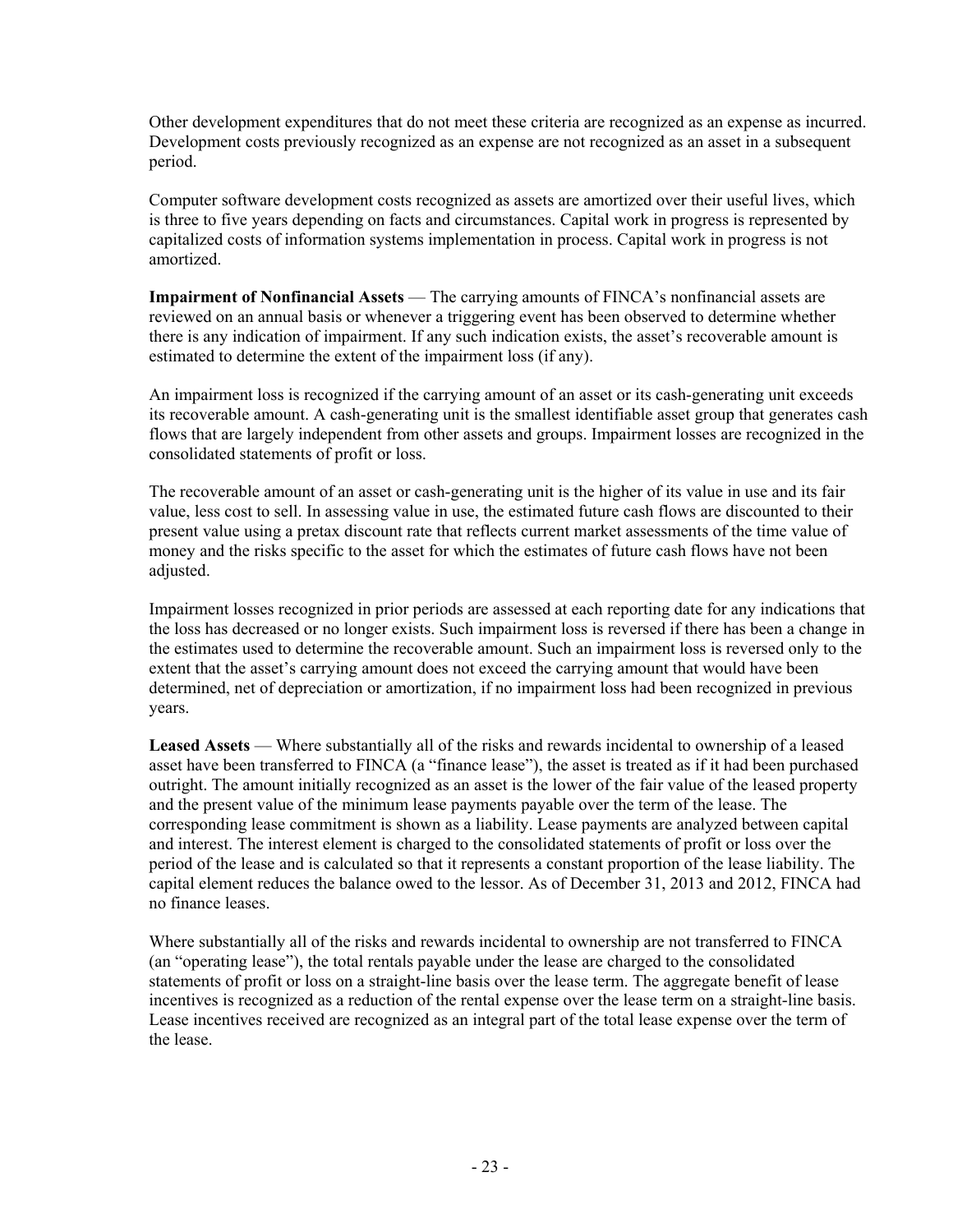### **Employee Benefits**

*Deferred Contribution Benefit Plan* — FINCA follows statutory and regulatory requirements with regard to establishing employee benefit plans in both the international jurisdictions it operates and in the United States.

FINCA has established an employee contribution plan that allows employees to defer compensation up to a maximum amount as permitted by the Internal Revenue Code. FINCA makes contributions to the plan as a discretionary employer match. Payments to defined contribution retirement benefit plans are recognized as an expense when employees have rendered service entitling them to the contributions.

*Employee Benefit Plans* — In accordance with IAS 19 (as mended in 2011), for defined benefit retirement plans, FINCA uses the projected unit credit method to calculate the cost of providing benefits, with actuarial valuations being carried out by a qualified actuary at the end of each annual reporting period. Remeasurements, including actuarial gains and losses, the effect of changes to the asset ceiling (if applicable), and the return on plan assets (excluding interest) is reflected immediately in the consolidated statements of financial position with a cost or credit recognized in other comprehensive income in the period in which they occur. Remeasurement recognized in other comprehensive income is reflected immediately in retained earnings and will not be reclassified in to profit or loss. Prior service costs are recognized in profit or loss in the period of plan amendment. Defined benefit costs are categorized as follows:

- Service costs, which include current and past service costs, as well as gains and losses on curtailments and settlements
- Net interest expense or income
- Remeasurements

FINCA presents the first two components of defined benefit costs in profit or loss under the employee benefits expense line item. The retirement benefit obligation recognized in the consolidated statements of financial position represents the actual deficit of FINCA's defined benefit plans.

*Short-Term Benefits* — Short-term employee benefit obligations are measured on an undiscounted basis and are expensed as the related service is provided.

A provision is recognized for the amount expected to be paid under short-term cash bonus or if FINCA has a present legal or constructive obligation to pay this amount as a result of past service provided by the employee and the obligation can be reliably estimated.

**Government and Other Grants** — Grants are accounted for in accordance with IAS 20, *Accounting for Government Grants and Disclosure of Government Assistance*, following the gross approach, where the money received and the obligation to use the money for ongoing expenses is not offset. The liability to fulfill the obligation, recognized in the consolidated statements of financial position, is amortized through the consolidated statements of profit or loss at the same time as funds are spent to cover expenditures. When donor contributions are used to purchase assets, the assets are recognized in the consolidated statements of financial position. Another liability is recognized to reflect the obligation to use the funds for restricted purposes. The liability is amortized through the consolidated statements of profit or loss, at which time expenses are incurred for program activities.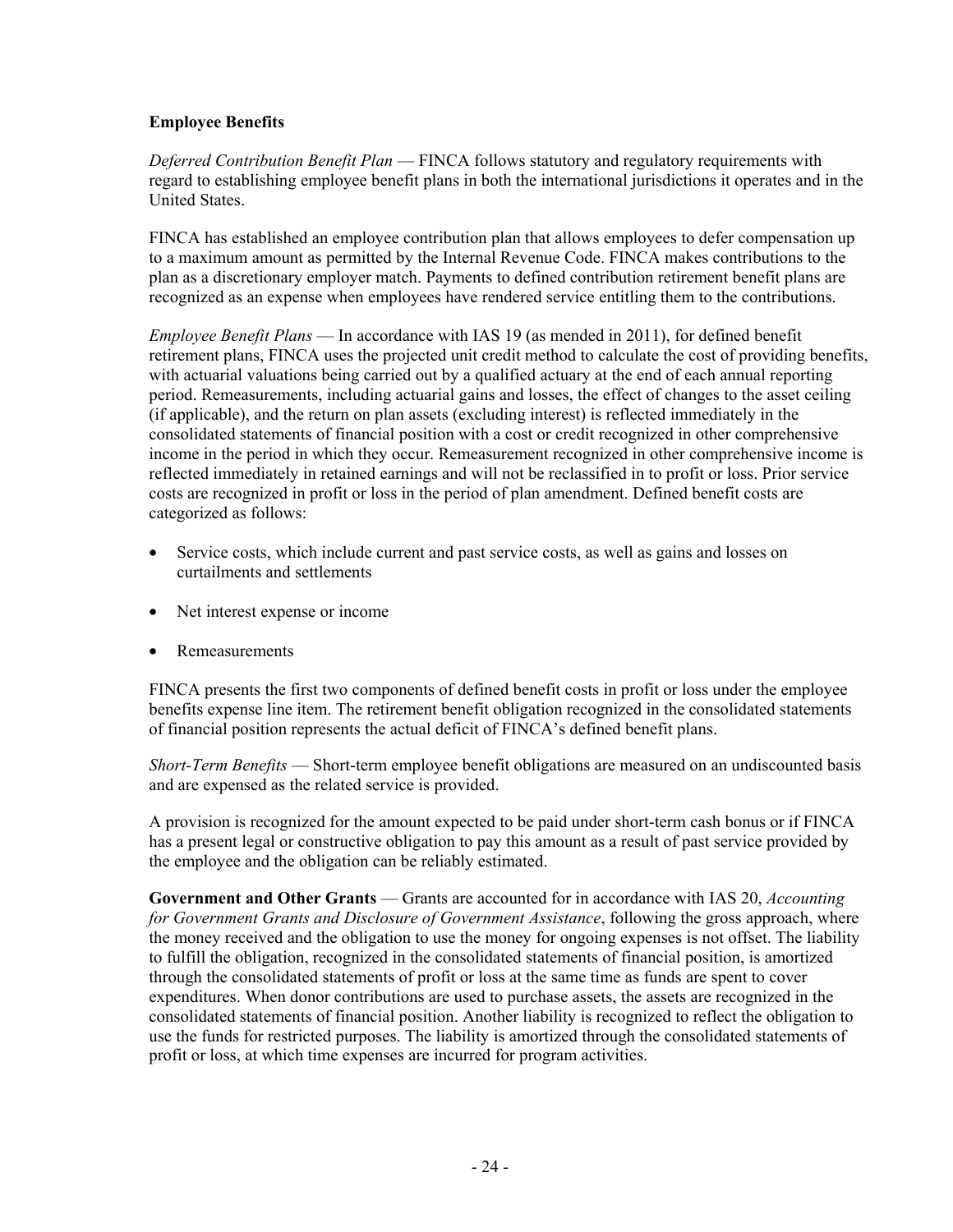**Provisions** — Provisions are recognized when FINCA has a present obligation (legal or constructive) as a result of past events, it is probable that an outflow of resources will be required to settle the obligation, and the amount has been reliably estimated. Provisions are not recognized for future operating losses.

Provisions are measured at the present value of the expenditures expected to be required to settle the obligation using a pretax rate that reflects current market assessments of the time value of money and the risks specific to the obligation.

### **Application of New and Revised IFRSs**

*New and Revised IFRSs Affecting Amounts Reported and/or Disclosures in the Consolidated Financial Statements* — In the current year, FINCA has adopted all new and revised standards and interpretations that are relevant to its operations and effective for an accounting period that begins on or after January 1, 2013.

*Amendments to IFRS 7 Disclosures — Offsetting Financial Assets and Financial Liabilities* — FINCA has applied the amendments to IFRS 7, *Disclosures — Offsetting Financial Assets and Financial Liabilities,* for the first time in the current year. The amendments to IFRS 7 require entities to disclose information about rights of offset and related arrangements (such as collateral posting requirements) for financial instruments under an enforceable master netting agreement or similar arrangement.

The amendments have been applied retrospectively. Financial assets and liabilities are offset and the net amount is presented in the consolidated statements of financial position when, and only when, FINCA has a legal right to offset the amounts and intends either to settle on a net basis or to realize the asset and settle the liability simultaneously. The amendments to IFRS 7 have not resulted in a material change to the consolidated financial statements.

*New and Revised Standards on Consolidation, Joint Arrangements, Associates and Disclosures* — In May 2011, a package of five standards on consolidation, joint arrangements, associates, and disclosures was issued comprising IFRS 10, *Consolidated Financial Statements*, IFRS 11, *Joint Arrangements*, IFRS 12, *Disclosure of Interests in Other Entities*, IAS 27 (as revised in 2011), *Separate Financial Statements,* and IAS 28 (as revised in 2011), *Investments in Associates and Joint Ventures*. Subsequent to the issue of these standards, amendments to IFRS 10, IFRS 11, and IFRS 12 were issued to clarify certain transitional guidance on the first-time application of the standards.

In the current year, FINCA has applied for the first time IFRS 10, IFRS 11, IFRS 12, and IAS 28 (as revised in 2011) together with the amendments to IFRS 10, IFRS 11, and IFRS 12 regarding the transitional guidance.

The impact of the application of these standards is set out below.

**Impact of the Application of IFRS 10** — IFRS 10 replaces the parts of IAS 27, *Consolidated and Separate Financial Statements,* that deal with consolidated financial statements and SIC-12, *Consolidation — Special Purpose Entities*. IFRS 10 changes the definition of control such that an investor has control over an investee when (a) it has power over the investee; (b) it is exposed, or has rights, to variable returns from its involvement with the investee, and (c) has the ability to use its power to affect its returns. All three of these criteria must be met for an investor to have control over an investee. Previously, control was defined as the power to govern the financial and operating policies of an entity so as to obtain benefits from its activities. Additional guidance has been included in IFRS 10 to explain when an investor has control over an investee.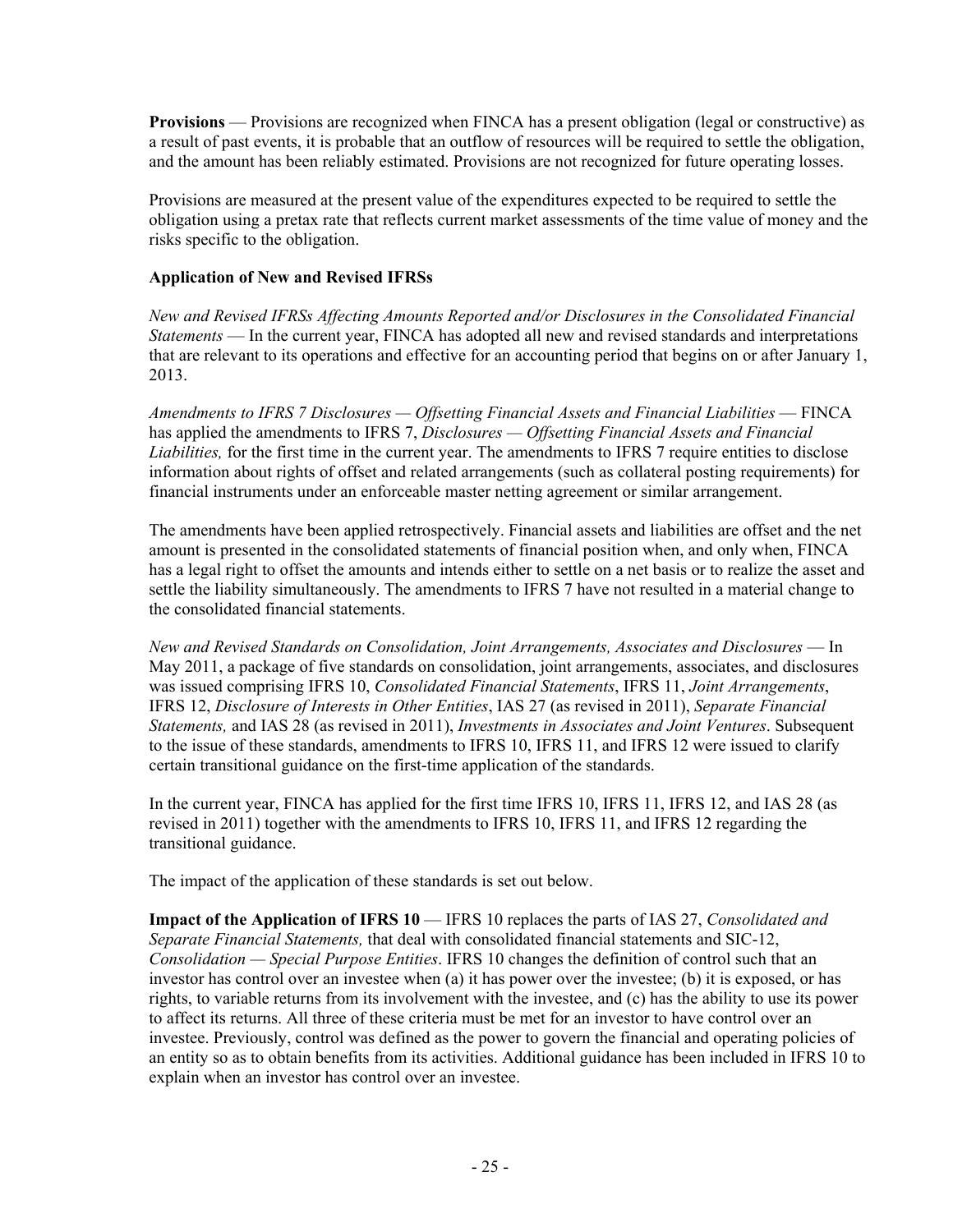FINCA consolidates all wholly owned or controlled subsidiaries; therefore, the application of this standard had no material impact on the consolidated financial statements both in 2013 and when applied retrospectively.

**Impact of the Application of IFRS 11** — IFRS 11 replaces IAS 31, *Interests in Joint Ventures*, and the guidance contained in a related interpretation, SIC-13, *Jointly Controlled Entities — Non-Monetary Contributions by Ventures*, has been incorporated in IAS 28 (as revised in 2011). IFRS 11 deals with how a joint arrangement in which two or more parties have joint control should be classified and accounted for. Under IFRS 11, there are only two types of joint arrangements: joint operations and joint ventures. The classification of joint arrangements under IFRS 11 is determined based on the rights and obligations of parties to the joint arrangements by considering the structure, the legal form of the arrangements, the contractual terms agreed by the parties to the arrangement, and, when relevant, other facts and circumstances.

Application of IFRS 11 does not have a significant effect on FINCA's consolidated financial statements as FINCA does not have joint arrangements.

**Impact of the Application of IFRS 12** — IFRS 12 applies to entities that have interests in subsidiaries, joint arrangements, associates, and/or unconsolidated structured entities. In general, the application of IFRS 12 has resulted in more extensive disclosures in the consolidated financial statements (see Note 27 for details).

**Impact of the Application IFRS 13** — FINCA has applied IFRS 13, *Fair Value Measurement*, for the first time in the current year. IFRS 13 establishes a single source of guidance for fair value measurements and disclosures about fair value measurements. The scope of IFRS 13 is broad; the fair value measurement requirements of IFRS 13 apply to both financial instrument items and nonfinancial instrument items for which other IFRSs require or permit fair value measurements and disclosures about fair value measurements, except for share-based payment transactions that are within the scope of IFRS 2, leasing transactions that are within the scope of IAS 17, and measurements that have some similarities to fair value but are not fair value (e.g., net realizable value for the purposes of measuring inventories or value in use for impairment assessment purposes).

IFRS 13 defines fair value as the price that would be received to sell an asset or paid to transfer a liability in an orderly transaction in the principal (or most advantageous) market at the measurement date under current market conditions. Fair value under IFRS 13 is an exit price regardless of whether that price is directly observable or estimated using another valuation technique. Also, IFRS 13 includes extensive disclosure requirements.

IFRS 13 requires prospective application from January 1, 2013. In addition, specific transitional provisions were given to entities such that they need not apply the disclosure requirements set out in the standard to comparative information provided for periods before the initial application of the standard. In accordance with these transitional provisions, FINCA has not made any new disclosures required by IFRS 13 for the 2012 comparative period (see Note 6 for the 2013 disclosures). Other than the additional disclosures, the application of IFRS 13 has not had any material impact on the amounts recognized in the consolidated financial statements.

**IAS 19 (as Revised in 2011)** — In the current year, FINCA has applied IAS 19 (as revised in 2011) and the related consequential amendments for the first time.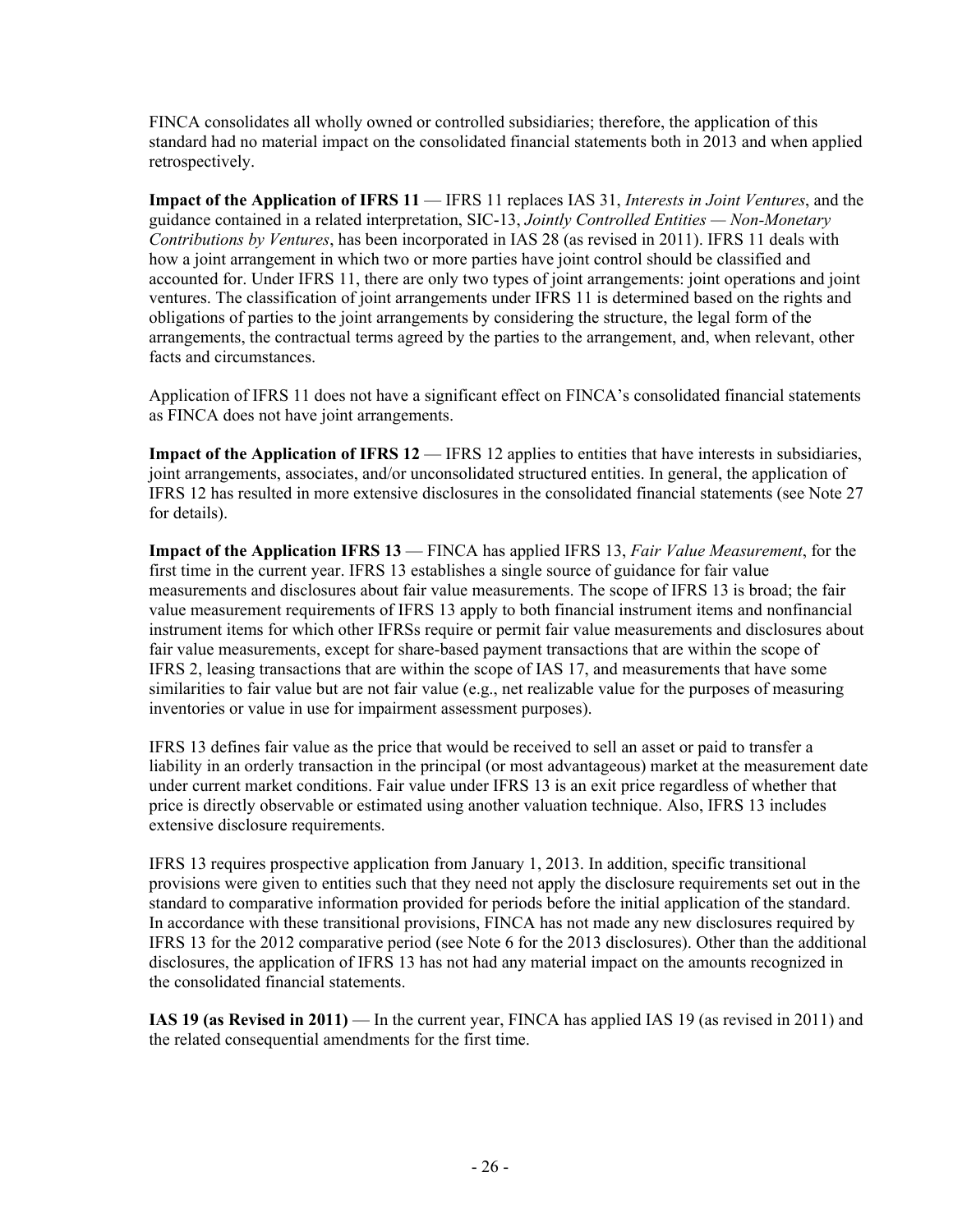IAS 19 (as revised in 2011) changes the accounting for defined benefit plans and termination benefits. The most significant change relates to the accounting for changes in defined benefit obligations and plan assets. The amendments require the recognition of changes in defined benefit obligations and in the fair value of plan assets when they occur and hence eliminate the "corridor approach" permitted under the previous version of IAS 19 and accelerate the recognition of past service costs. All actuarial gains and losses are recognized immediately through other comprehensive income in order for the net pension asset or liability recognized in the consolidated statements of financial position to reflect the full value of the plan deficit or surplus. Furthermore, the interest cost and expected return on plan assets used in the previous version of IAS 19 are replaced with a "net interest" amount under IAS 19 (as revised in 2011), which is calculated by applying the discount rate to the net defined benefit liability or asset. In addition, IAS 19 (as revised in 2011) introduces certain changes in the presentation of the defined benefit cost including more extensive disclosures.

The application of IAS 19 (as revised in 2011) did not materially affect these consolidated financial statements of the Company.

*New and Revised IFRSs in Issue but Not yet Effective* — FINCA has not applied the following new and revised IFRSs that have been issued but are not yet effective:

- **IFRS 9.** *Financial Instruments*<sup>2</sup>
- Amendments to IFRS 9 and IFRS 7 mandatory effective date of IFRS 9 and transition  $disclosures<sup>2</sup>$
- Amendments to IFRS 10, IFRS 12, and IAS  $27$  investment entities<sup>1</sup>
- Amendments to IAS 32, *Financial Instruments: Presentation* offsetting financial assets and financial liabilities $<sup>1</sup>$ </sup>

<sup>1</sup> Effective for annual periods beginning on or after January 1, 2014, with earlier application permitted.

<sup>2</sup> Effective for annual periods beginning on or after January 1, 2015, with earlier application permitted.

**IFRS 9** — IFRS 9, issued in November 2009, introduced new requirements for the classification and measurement of financial assets. IFRS 9 was amended in October 2010 to include requirements for the classification and measurement of financial liabilities and for derecognition.

Key requirements of IFRS 9:

- All recognized financial assets that are within the scope of IAS 39 are required to be subsequently measured at amortized cost or fair value. Specifically, debt investments that are held within a business model whose objective is to collect the contractual cash flows and that have contractual cash flows that are solely payments of principal and interest on the principal outstanding are generally measured at amortized cost at the end of subsequent accounting periods. All other debt investments and equity investments are measured at their fair value at the end of subsequent accounting periods. In addition, under IFRS 9, entities may make an irrevocable election to present subsequent changes in the fair value of an equity investment (that is not held for trading) in other comprehensive income, with only dividend income generally recognized in profit or loss.
- For the measurement of financial liabilities designated as at FVTPL, IFRS 9 requires that the amount of change in the fair value of the financial liability that is attributable to changes in the credit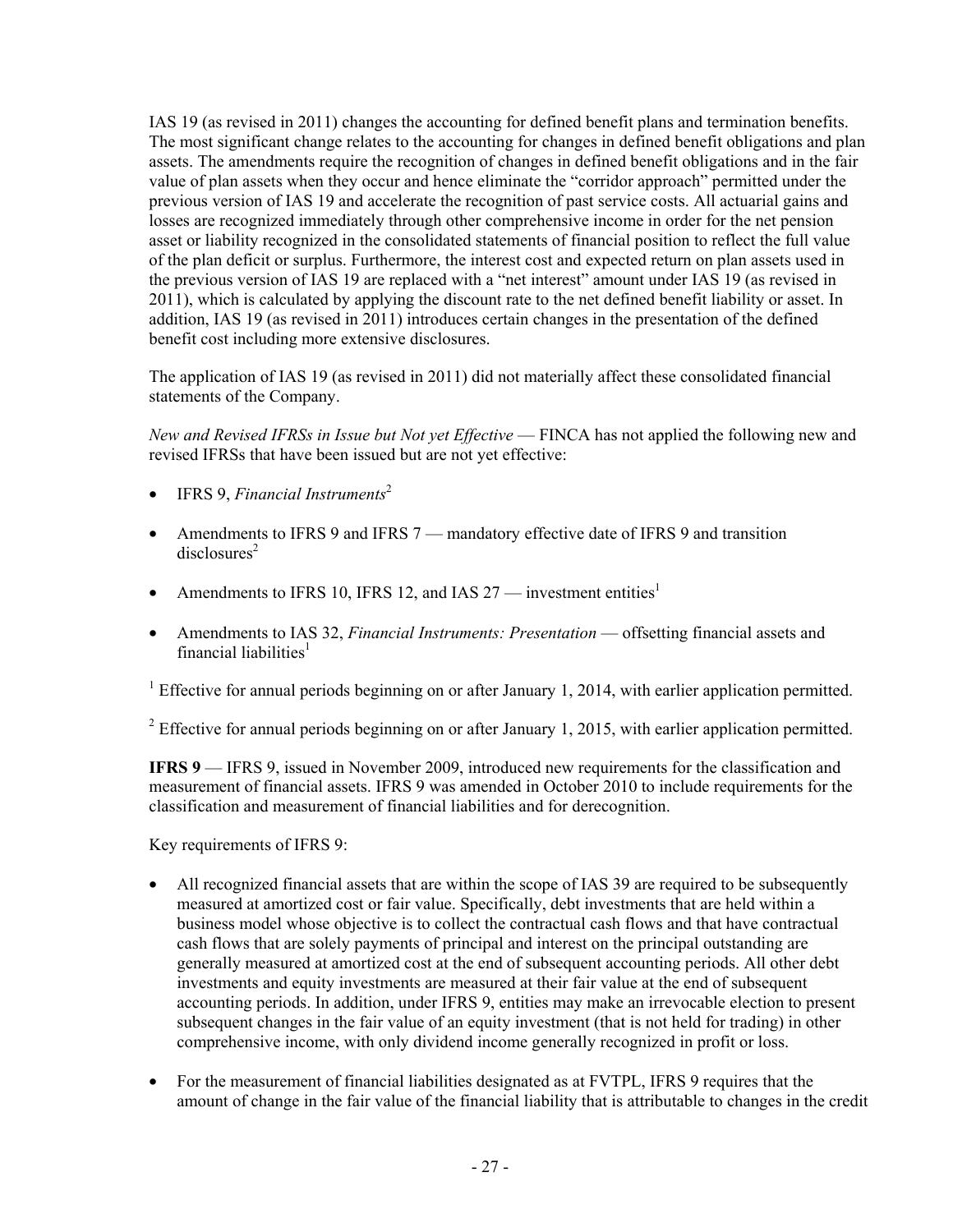risk of that liability is presented in other comprehensive income, unless the recognition of the effects of changes in the liability's credit risk in other comprehensive income would create or enlarge an accounting mismatch in profit or loss. Changes in fair value attributable to a financial liability's credit risk are not subsequently reclassified to profit or loss. Under IAS 39, the entire amount of the change in the fair value of the financial liability designated as FVTPL is presented in profit or loss.

In March 2013, the IASB issued a revised exposure draft that proposes a more forward-looking impairment model that reflects expected credit losses, as compared to the incurred loss model under IAS 39.

*Amendments to IFRS 10, IFRS 12, and IAS 27 Investment Entities —* The amendments to IFRS 10 define an investment entity and require a reporting entity that meets the definition of an investment entity not to consolidate its subsidiaries, but instead to measure its subsidiaries at FVTPL in its consolidated and separate financial statements.

To qualify as an investment entity, a reporting entity is required to:

- obtain funds from one or more investors for the purpose of providing them with professional investment management services;
- commit to its investor(s) that its business purpose is to invest funds solely for returns from capital appreciation, investment income, or both; and
- measure and evaluate performance of substantially all of its investments on a fair value basis.

Consequential amendments have been made to IFRS 12 and IAS 27 to introduce new disclosure requirements for investment entities.

The management of FINCA does not anticipate that the investment entities amendments will have any effect on FINCA's consolidated financial statements as FINCA is not an investment entity.

**Amendments to IAS 32 Offsetting Financial Assets and Financial Liabilities** — The amendments to IAS 32 clarify the requirements relating to the offset of financial assets and financial liabilities. Specifically, the amendments clarify the meaning of "currently has a legally enforceable right of set-off" and "simultaneous realization and settlement."

The management of FINCA does not anticipate that the application of these amendments to IAS 32 will have a significant impact on FINCA's consolidated financial statements as FINCA does not have any financial assets and financial liabilities that qualify for offset.

# **4. CRITICAL ACCOUNTING ESTIMATES AND JUDGMENTS**

**Allowances for Credit Impairment** — The specific counterparty component of the total allowances for impairment applies to claims evaluated individually for impairment and is based upon management's best estimate of the present value of the cash flows that are expected to be received. In estimating these cash flows, management makes judgments about a counterparty's financial situation and the net realizable value of any underlying collateral. Each impaired asset is assessed on its merits, and the workout strategy and estimate of cash flows considered recoverable are independently approved by FINCA management.

Collectively assessed impairment allowances cover credit losses inherent in portfolios of claims with similar economic characteristics when there is objective evidence to suggest that they contain impaired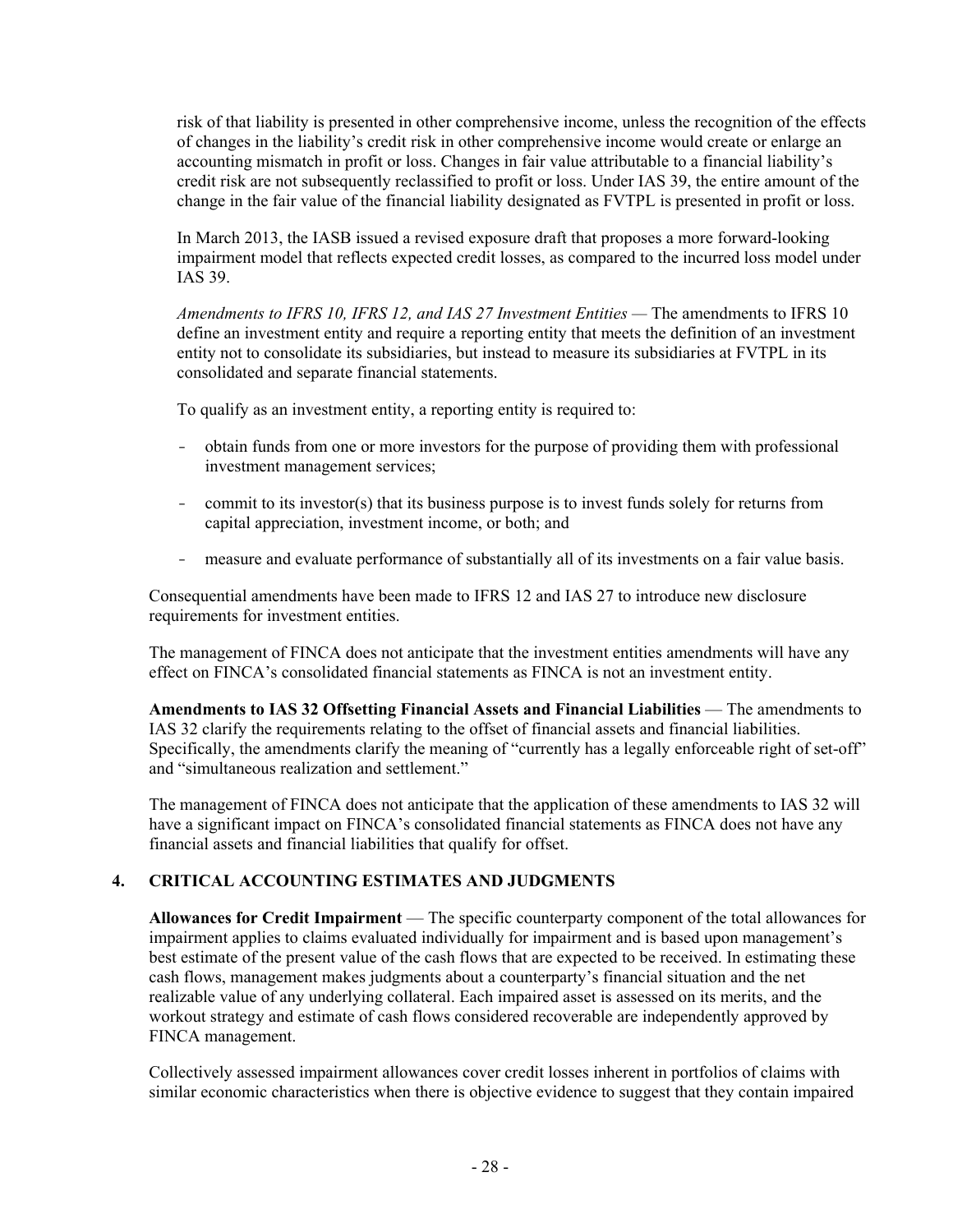claims, but the individual impaired items cannot yet be identified. A component of collectively assessed allowances is for country risks. In assessing the need for collective loan credit loss allowances, management considers factors such as credit quality, portfolio size, concentrations, and economic factors. In order to estimate the required allowance, assumptions are made to define the way inherent losses are modeled and to determine the required input parameters, based on historical experience and current economic conditions. The accuracy of the allowances depends on how well these estimated future cash flows for specific counterparty allowances are forecast and the model assumptions and parameters used in determining collective allowances.

**Income Taxes** — FINCA is subject to income tax in several international jurisdictions, and significant judgment is required in determining the provision for income taxes. During the ordinary course of business, there are transactions and calculations for which the ultimate tax determination is uncertain. As a result, FINCA recognizes tax liabilities based on estimates of whether additional taxes and interest will be due. These tax liabilities are recognized when, despite FINCA's belief that its tax return positions are supportable, FINCA believes that certain positions are likely to be challenged and may not be fully sustained upon review by tax authorities. FINCA believes that its accruals for tax liabilities are adequate for all open audit years based on its assessment of many factors including past experience and interpretations of tax law. This assessment relies on estimates and assumptions and may involve a series of complex judgments about future events. To the extent that the final tax outcome of these matters is different than the amounts recorded, such differences will affect income tax expense in the period in which such determination is made.

**Legal Proceedings** — In accordance with IFRS, FINCA recognizes a provision where there is a present obligation from a past event, a transfer of economic benefits is probable, and the amount of costs of the transfer can be estimated reliably. In instances where the criteria are not met, a contingent liability may be disclosed in the notes to the consolidated financial statements. Obligations arising in respect of contingent liabilities that have been disclosed or those that are not currently recognized or disclosed in the consolidated financial statements could have a material effect on FINCA's financial position. Application of these accounting principles to legal cases requires FINCA management to make determinations about various factual and legal matters beyond its control. FINCA has outstanding legal cases, makes assessments of the legal proceedings at each reporting date, and makes a determination as to their status in order to assess the need for provisions and disclosures in its consolidated financial statements. Among the factors considered in making decisions on provisions are the nature of litigation, claim, or assessment, the legal process and potential level of damages in the jurisdiction in which the litigation, claim, or assessment has been brought, the progress of the case (including the progress after the date of the consolidated financial statements, but before those consolidated statements are issued), the opinions or views of legal advisers, experience on similar cases, and any decision of FINCA's management as to how it will respond to the litigation, claim, or assessment.

# **5. FINANCIAL RISK MANAGEMENT**

FINCA's principal business activities by their nature involve assuming certain financial risks in order to achieve the desired financial and social returns. These risks include:

- Credit risk
- Market risk
- Liquidity risk
- Counterparty risk
- Foreign currency risk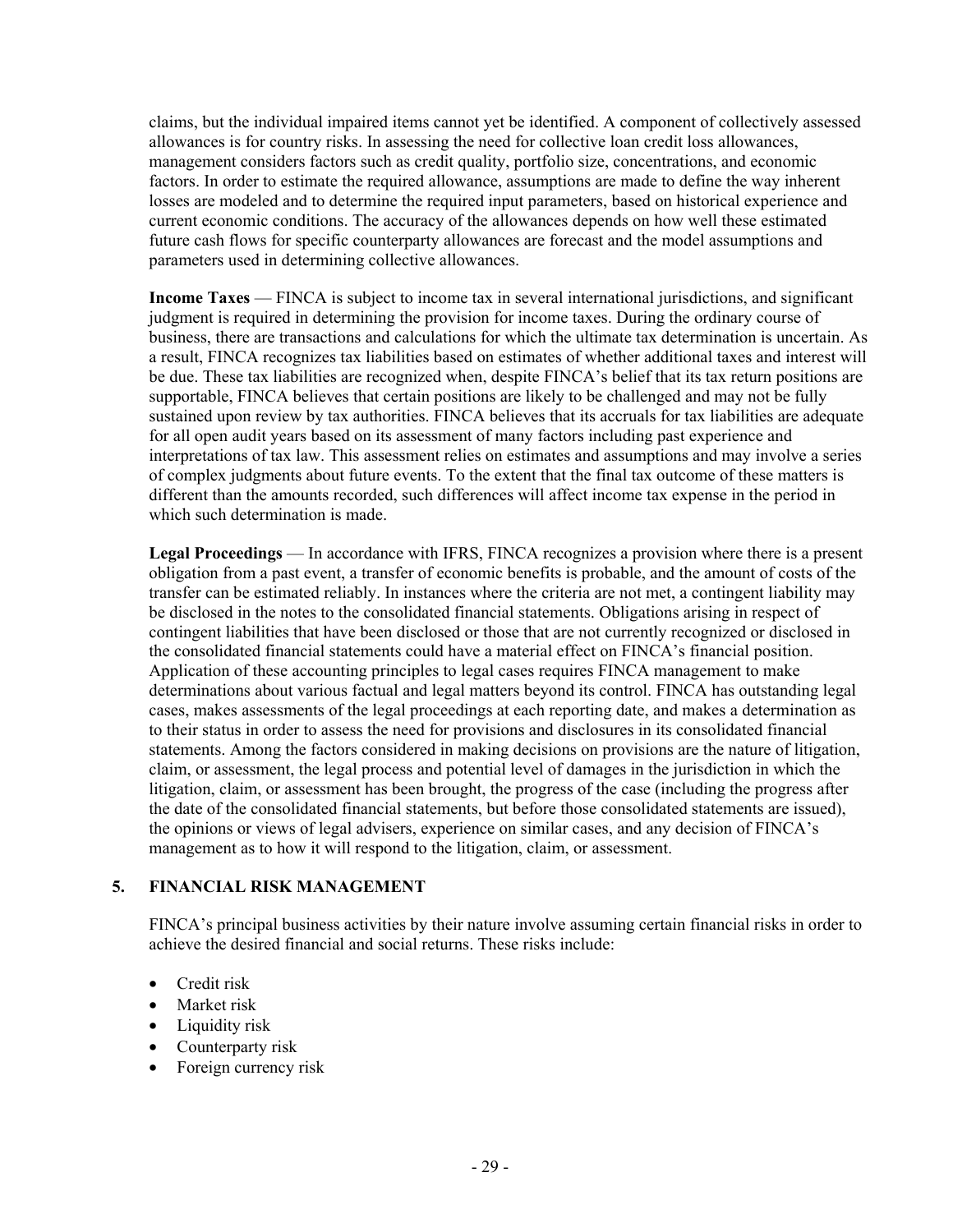There have been no substantive changes in FINCA's exposure to these risks, its objectives, policies, and processes for managing these risks or the methods used to measure them from the year ended December 31, 2012, unless otherwise noted.

FINCA has established a 20% minimum Tier I capital policy that is applicable to all subsidiaries. Compliance with this internal policy is monitored as part of the monthly Assets and Liabilities Committees (ALCO) process. While subsidiaries may temporarily fall below this internal policy, plans to correct any shortfalls are quickly implemented. Certain subsidiaries, only upon approval of FINCA's audit committee, are permitted to include qualifying Tier II equity to meet this minimum requirement. This internal policy is typically more stringent than local regulatory capital requirements (which are applicable to certain subsidiaries), which must also be adhered to. FINCA's Tier I and Tier II capital ratios exceeded this minimum policy level in 2013 and 2012.

|                                                               | 2013                                                          | 2012                                          |
|---------------------------------------------------------------|---------------------------------------------------------------|-----------------------------------------------|
| Reserves<br>Retained earnings<br>Currency translation reserve | $\mathbb{S}$<br>15,211,848<br>186, 172, 023<br>(16, 126, 565) | \$15,019,357<br>172,254,276<br>(13, 199, 335) |
| Tier I capital attributable to the parent company             | 185,257,306                                                   | 174,074,298                                   |
| Tier I capital attributable to non-controlling interests      | 123,796,630                                                   | 71,783,593                                    |
| Tier I capital                                                | 309,053,936<br>S                                              | \$245,857,891                                 |
| Total assets                                                  | \$1,104,652,106                                               | \$841,075,049                                 |
| Tier I capital/assets                                         | 28.0 %                                                        | 29.2 %                                        |
| Qualified Tier II capital                                     | 7,688,000                                                     | 12,342,000                                    |
| Total capital                                                 | 316,741,936<br>S                                              | \$258,199,891                                 |
| Total capital/assets                                          | 28.7 %                                                        | $30.7 \%$                                     |

**Credit Risk** — Credit risk is the potential for financial loss resulting from the failure of a client or counterparty to honor its financial or contractual obligations. Credit risk arises from FINCA's microfinance activities.

FINCA's loan portfolio is made up entirely of loans made to individuals and groups of individuals for a specific purpose and insufficiently diversified to reduce concentration risk. At December 31, 2013 and 2012, FINCA had 1,146,000 and 990,000 borrowers, respectively.

FINCA's aggregate loan portfolio was \$840.6 million and \$636.6 million as of December 31, 2013 and 2012, respectively (see Note 15). FINCA's total allowances for impairments totaled \$11.8 million at December 31, 2013, a coverage ratio of 1.4% of total loans. The total allowances for impairments totaled \$10.1 million at December 31 2012, a coverage ratio of 1.6% of total loans.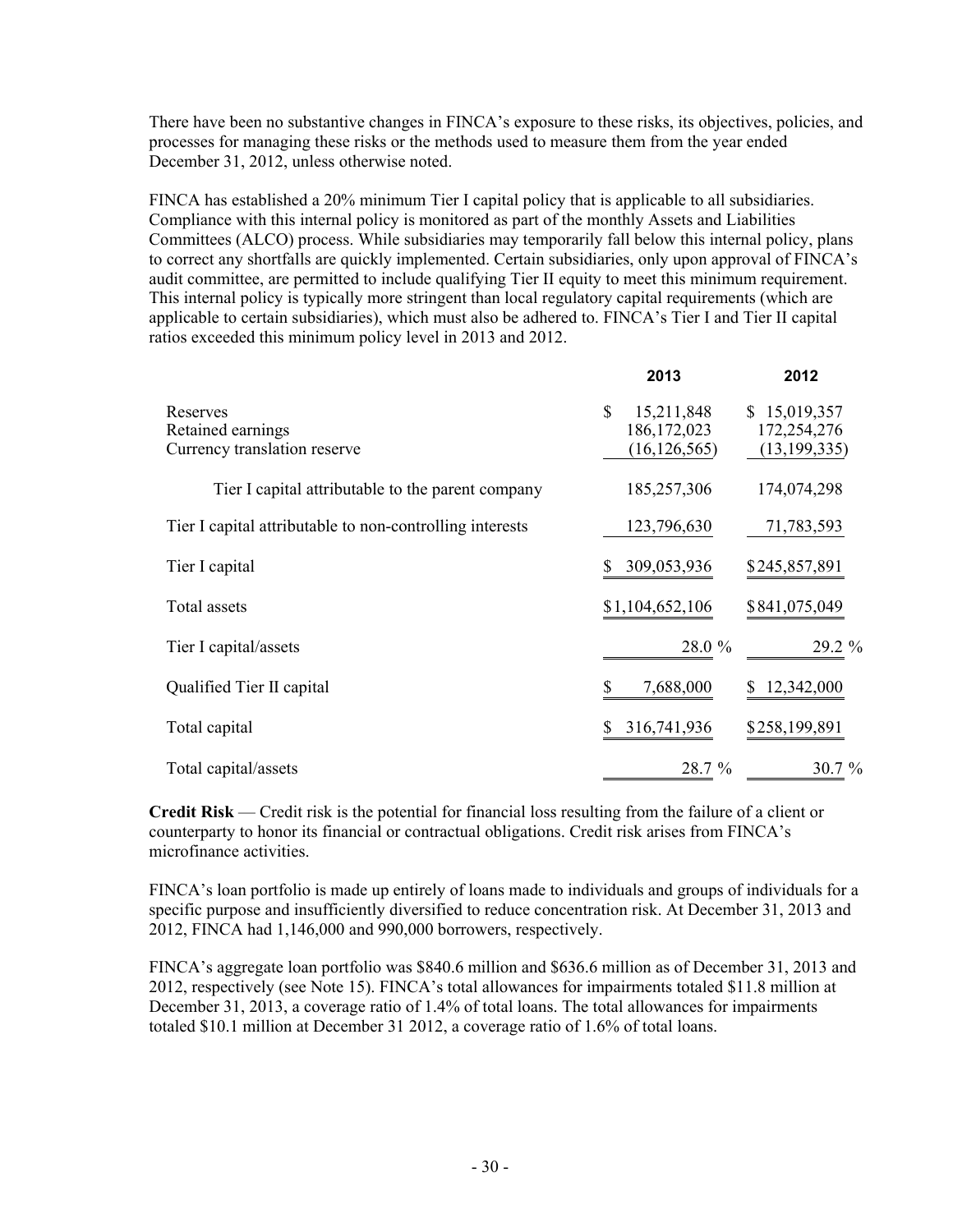Regionally, impairment losses on loans approximate 0.9%–5.7% and 0.9%–4.8% of the average total loan portfolio at December 31, 2013 and 2012, respectively, pursuant to the following:

|               | Impairment<br><b>Losses on Loans</b> |             | <b>Average Gross</b><br><b>Loans to Customers</b> |               |         | <b>Impairment Losses</b><br>as % of Average<br><b>Gross Loans</b> |
|---------------|--------------------------------------|-------------|---------------------------------------------------|---------------|---------|-------------------------------------------------------------------|
|               | 2013                                 | 2012        | 2013                                              | 2012          | 2013    | 2012                                                              |
| Eurasia       | \$4,258,956                          | \$3,965,180 | \$466,152,944                                     | \$365,454,201 | $0.9\%$ | $1.1 \%$                                                          |
| Latin America | 8,211,725                            | 6,026,915   | 145,080,515                                       | 125,800,805   | 5.7     | 4.8                                                               |
| Africa        | 2,692,928                            | 1,683,760   | 95,650,862                                        | 69,666,655    | 2.8     | 2.4                                                               |
| <b>MESA</b>   | 390,603                              | 120,462     | 37,670,664                                        | 13,541,775    | 1.0     | 0.9                                                               |

FINCA conducts biannual historical loan-loss migration analysis across its subsidiary network in order to determine the probability of default, defined as all loans in arrears in excess of 180 days, as well as an examination of other current observable factors (e.g., macroeconomic, operational, policy and systems changes, political risk, etc.) in order to establish subsidiary credit reserves. The loan loss migration data is used to form the statistical base of the credit risk calculation in order to estimate the probability of default over a six month period. In addition, FINCA conducts quarterly vintage loan analysis.

Exposure to credit risk at December 31, 2013 is as follows:

*Impaired Loans* — Impaired loans are loans for which FINCA determines that it is probable that it will be unable to collect all principal and interest due according to the contractual terms of the loan agreement.

*Past Due But Not Impaired Loans* — Past due but not impaired loans are loans where contractual interest or principal payments are past due, but FINCA believes that impairment is not appropriate on the basis of the level of collateral available and/or the stage of collection of amounts owed to FINCA.

*Loans with Renegotiated Terms* — Loans with renegotiated terms are loans that have been restructured due to deterioration in the client's financial position and where FINCA has made concessions that it would not otherwise consider. Once the loan is restructured, it remains in this category independent of satisfactory performance after restructuring.

*Allowances for Impairment* — FINCA establishes an allowance for impairment losses that represents an estimate of probable or expected losses in its loan portfolio. The main components of this allowance are a specific loss component that relates to individually significant exposures and a collective loan loss allowance established for groups of homogeneous assets with respect to losses that have been incurred but have not been identified on loans subject to individual assessment for impairment.

*Write-Off Policy* — FINCA writes off a loan (and any related allowances for impairment losses) when FINCA's credit committees and subsidiaries' audit committees determine that the loans are uncollectible. This determination is reached after considering information such as the occurrence of significant changes in a client's financial position, such that the client can no longer pay the obligation, or that proceeds from collateral, if any, will not be sufficient to pay back the entire exposure. For smaller balance standardized loans, charge-off decisions are generally based on a product-specific past due status.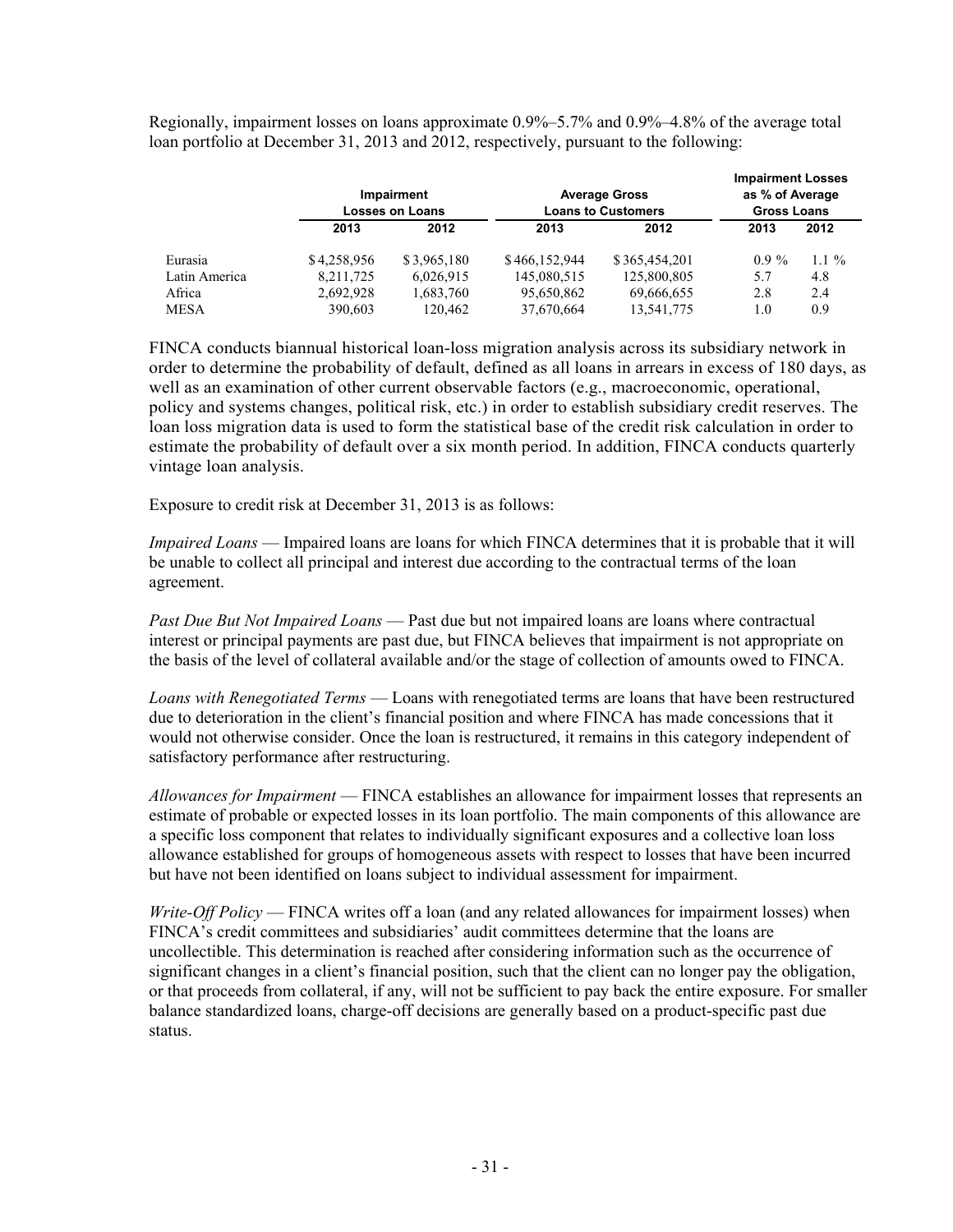|                                                   | <b>Total Gross Loans for Each Portfolio Aging Segment</b> |                                                  |                                                |                                                 |                                                |                                               |                                                           |  |  |
|---------------------------------------------------|-----------------------------------------------------------|--------------------------------------------------|------------------------------------------------|-------------------------------------------------|------------------------------------------------|-----------------------------------------------|-----------------------------------------------------------|--|--|
|                                                   | Current                                                   | $1 - 30$ Days                                    | 31-60 Days                                     | 61-90 Days                                      | 91-180 Days                                    | 180+ Days                                     | <b>Total Gross</b><br><b>Loan Portfolio</b>               |  |  |
| Eurasia<br>Latin America<br>Africa<br><b>MESA</b> | \$511,423,945<br>149,076,624<br>111,989,097<br>45,143,628 | \$4,709,591<br>3,323,472<br>1,933,014<br>371,412 | \$1,145,719<br>1,355,810<br>757,809<br>229,778 | 870.901<br>S.<br>1,089,507<br>458,287<br>93,142 | \$1,943,730<br>2,261,397<br>882,448<br>208,147 | S.<br>333,851<br>604,217<br>387,951<br>37,190 | \$520,427,737<br>157,711,027<br>116,408,606<br>46,083,297 |  |  |
| Total                                             | \$817,633,294                                             | \$10,337,489                                     | \$3,489,116                                    | \$2,511,837                                     | \$5,295,722                                    | \$1,363,209                                   | \$840,630,667                                             |  |  |
|                                                   | Aging of the Allowances for Impairment                    |                                                  |                                                |                                                 |                                                |                                               |                                                           |  |  |
|                                                   |                                                           |                                                  |                                                |                                                 |                                                |                                               |                                                           |  |  |
|                                                   | Current                                                   | $1 - 30$ Days                                    | 31-60 Days                                     | 61-90 Days                                      | 91-180 Days                                    | 180+ Days                                     | Total Allowance<br>for Impairment                         |  |  |
| Eurasia<br>Latin America<br>Africa<br><b>MESA</b> | \$<br>1.738.619<br>1,388,475<br>116,102<br>279,321        | \$.<br>297,256<br>297,222<br>124,034<br>13,992   | S.<br>435,123<br>442,968<br>233,546<br>37,791  | 505,767<br>S.<br>619,823<br>178,211<br>8,816    | \$1,671,595<br>1,704,986<br>669,639<br>55,101  | 259,158<br>S.<br>359,233<br>399,250<br>704    | \$<br>4,907,518<br>4,812,707<br>1,720,782<br>395,725      |  |  |

The regional segmentation by arrears category for gross loans and allowances at December 31, 2013 is as follows:

*Market Risk* — Market risk includes price risk, foreign exchange, and liquidity risk, which arise in the normal course of FINCA's business:

- Price risk is the risk to earnings from changes in interest rates.
- Foreign exchange rate risk arises from the different markets in which FINCA operates, which are mostly developing countries with so-called exotic currencies.
- Liquidity risk is the risk that a change in market conditions precludes the ability of FINCA to fund its existing asset base and operational requirements.

Market risks are measured in accordance with established standards to ensure consistency across subsidiaries. Each subsidiary is required to comply with network-wide risk limits that clearly define approved risk parameters.

FINCA's financial performance is subject to some degree of risk due to changes in interest rates; however, FINCA's subsidiary balance sheets have significantly less interest rate risk than that of a traditional financial institution as:

- The tenor mismatch between assets and liabilities is far less.
- Neither the assets nor the liabilities of subsidiaries are tied to any particular market index and therefore do not automatically "reprice" during their stated tenor.
- The short-term nature of FINCA's loans to clients renders the benefit of prepayments to be immaterial; thus, changes in market rates have an immaterial effect on prepayments.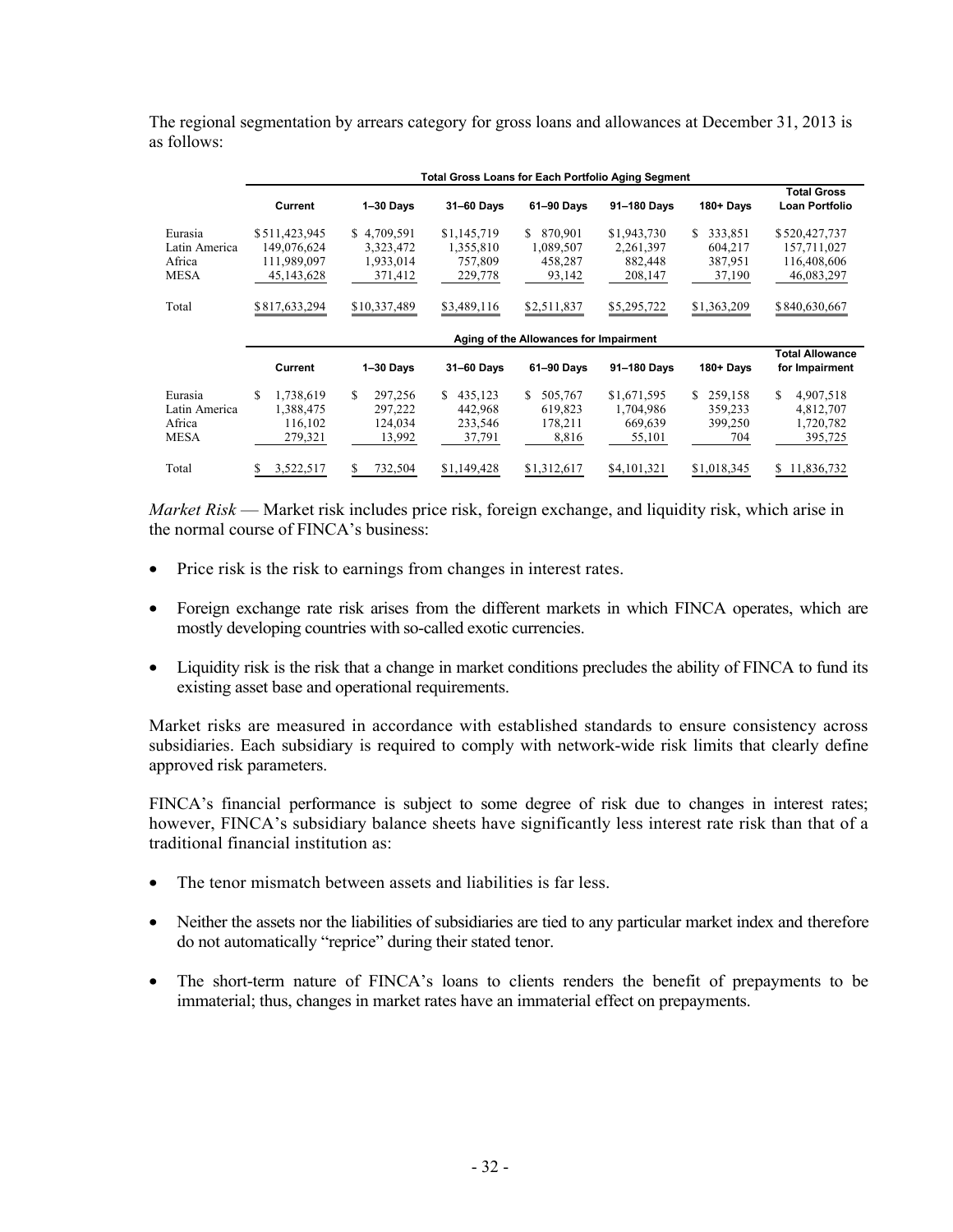The consideration of interest rate risk by term of asset and liability as of December 31, 2013 is as follows:

|                                                                       | Up to<br>3 Months | 3-6 Months    | 7-12 Months   | 1-3 Years         | More Than 3<br>Years | Non-interest<br><b>Sensitive</b><br><b>Balances</b> | 2013<br><b>Total</b> |
|-----------------------------------------------------------------------|-------------------|---------------|---------------|-------------------|----------------------|-----------------------------------------------------|----------------------|
| Cash and cash equivalents                                             | \$81,684,517      | \$            | $\mathbf S$   | S                 | S                    | \$73,376,111                                        | \$155,060,628        |
| Restricted cash and cash equivalents                                  | 15,610,691        | 2,000,000     | 1,000,000     |                   |                      | 6,443,366                                           | 25,054,057           |
| Available for sale financial assets<br>Financial assets at fair value | 3,556,446         | 744,287       | 451,892       | 1,327,725         |                      | 12,802,773                                          | 18,883,123           |
| through profit and loss                                               | 791,137           | 524,823       | 2,223,777     | 88,787            |                      |                                                     | 3,628,524            |
| Loans receivable — net                                                | 191,056,276       | 159,007,695   | 233,517,584   | 240,409,345       | 4,803,035            |                                                     | 828,793,935          |
| Grants receivable — net                                               | 46,565            | 215,608       |               | 140,408           |                      | 3,415,183                                           | 3,817,764            |
| Other receivables, prepaid and                                        |                   |               |               |                   |                      |                                                     |                      |
| other assets                                                          | 357,210           |               |               |                   |                      | 15,770,546                                          | 16,127,756           |
| Property and equipment — net                                          |                   |               |               | 86,693            | 983,009              | 28,065,522                                          | 29,135,224           |
| Intangible assets — net                                               |                   |               |               |                   | 567,346              | 14,394,104                                          | 14,961,450           |
| Goodwill                                                              |                   |               |               |                   |                      | 1,108,117                                           | 1,108,117            |
| Deferred tax assets                                                   |                   |               |               |                   |                      | 8,081,528                                           | 8,081,528            |
| Total assets                                                          | 293,102,842       | 162,492,413   | 237, 193, 253 | 242,052,958       | 6,353,390            | 163,457,250                                         | 1,104,652,106        |
| Accounts payable and other                                            |                   |               |               |                   |                      |                                                     |                      |
| accrued liabilities                                                   | 3,230,884         |               | 161,367       | 86,569            |                      | 30,710,369                                          | 34,189,189           |
| Financial liability at fair value                                     |                   |               |               |                   |                      |                                                     |                      |
| through profit and loss                                               | 440,011           | 132,204       |               | (183, 173)        |                      | 1,261,707                                           | 1,650,749            |
| Client deposits                                                       | 42,108,780        | 8,129,310     | 16,971,382    | 7,426,683         | 1,401,878            | 2,316,246                                           | 78,354,279           |
| Notes payable                                                         | 96,484,852        | 52,919,084    | 100,912,303   | 384,011,055       | 10,022,902           |                                                     | 644,350,196          |
| Subordinated debt                                                     | 55,443            | 747,734       | 4,885,572     | 12,826,116        | 4,043,381            |                                                     | 22,558,246           |
| Deferred revenue                                                      | 171,438           | 24,601        | 16,521        | 49,564            |                      | 7,439,950                                           | 7,702,074            |
| Employee benefits                                                     |                   |               |               |                   |                      | 3,504,764                                           | 3,504,764            |
| Current income tax liability                                          | 92,882            |               |               |                   |                      | 1,950,372                                           | 2,043,254            |
| Deferred tax liabilities                                              |                   |               |               |                   |                      | 1,245,419                                           | 1,245,419            |
| <b>Total liabilities</b>                                              | 142,584,290       | 61,952,933    | 122,947,145   | 404,216,814       | 15,468,161           | 48,428,827                                          | 795,598,170          |
| Open position                                                         | \$150,518,552     | \$100,539,480 | \$114,246,108 | \$(162, 163, 856) | \$ (9,114,771)       | \$115,028,423                                       | \$ 309,053,936       |
|                                                                       |                   |               |               |                   |                      |                                                     |                      |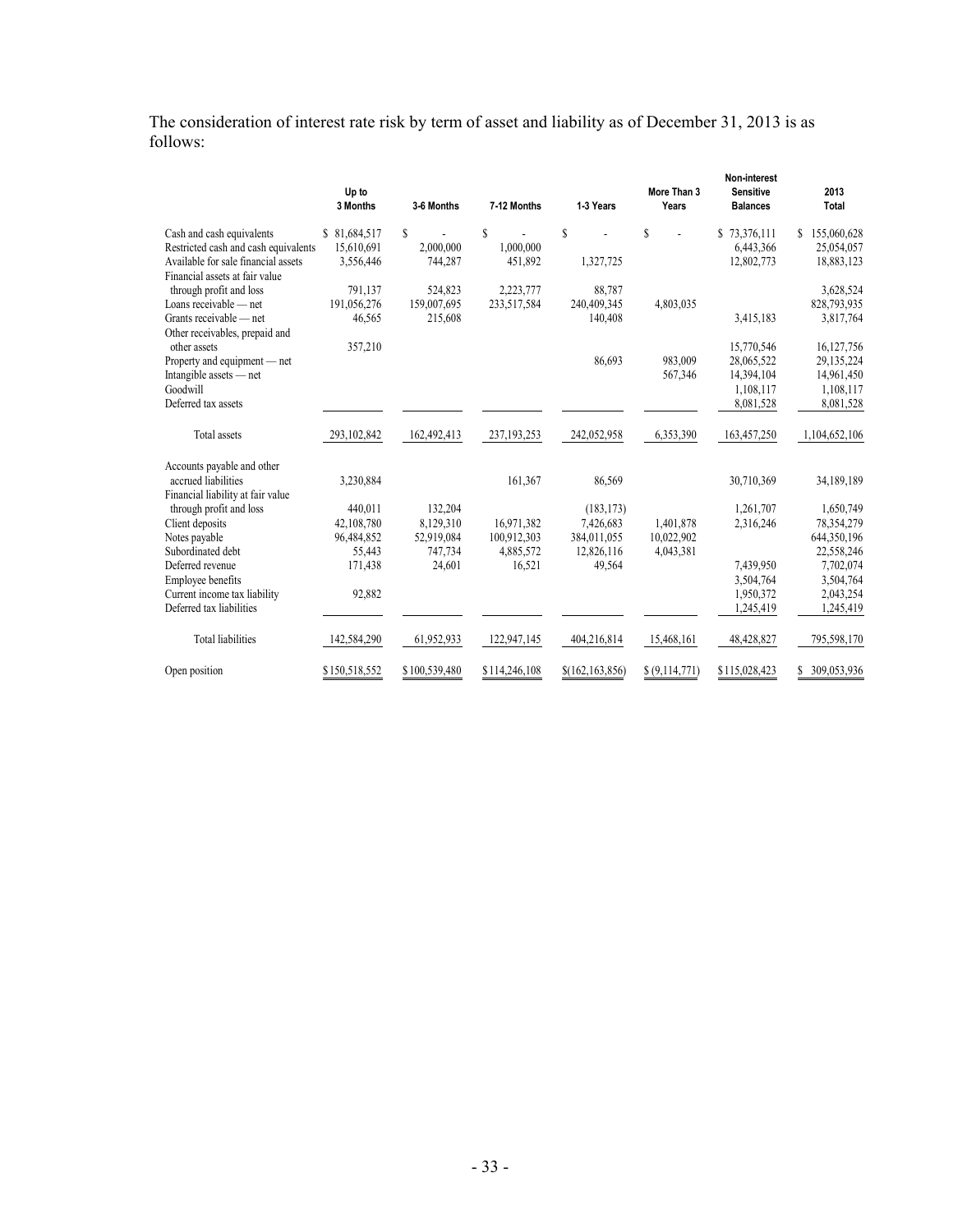The consideration of interest rate risk by term of asset and liability as of December 31, 2012 is as follows:

|                                                                               | Up to<br>3 months | 3-6 months    | 7-12 months  | 1-3 years       | More than<br>3 years | Non-Interest<br><b>Sensitive</b><br><b>Balances</b> | 2012<br><b>Total</b> |
|-------------------------------------------------------------------------------|-------------------|---------------|--------------|-----------------|----------------------|-----------------------------------------------------|----------------------|
| Cash and cash equivalents                                                     | \$62,313,079      | S             | S            | Ŝ               | $\mathbf S$          | \$52,319,255                                        | \$114,632,334        |
| Restricted cash and cash equivalents                                          | 22,462,201        | 1,650,000     |              |                 |                      | 3,637,172                                           | 27,749,373           |
| Available-for-sale financial assets<br>Financial assets at fair value through | 8,009,791         | 2,334,421     | 3,928,099    | 1,324,364       | 9,833                | 25,403                                              | 15,631,910           |
| profit and loss                                                               | 2,297,343         | 2,858,855     | 208,510      |                 |                      |                                                     | 5,364,708            |
| Loans receivable                                                              | 193,446,087       | 138,223,548   | 181,614,215  | 111,368,523     | 1,821,865            |                                                     | 626,474,238          |
| Grants receivable                                                             | 209,072           |               |              |                 |                      | 1,862,190                                           | 2,071,262            |
| Other receivables, prepaid and other                                          |                   |               |              |                 |                      |                                                     |                      |
| assets                                                                        | 532,061           |               | 1,069,307    |                 |                      | 11,241,335                                          | 12,842,703           |
| Property and equipment                                                        |                   |               |              |                 |                      | 21,592,896                                          | 21,592,896           |
| Intangible assets                                                             |                   |               |              |                 |                      | 9,232,789                                           | 9,232,789            |
| Deferred tax assets                                                           |                   |               |              |                 |                      | 5,482,836                                           | 5,482,836            |
|                                                                               |                   |               |              |                 |                      |                                                     |                      |
| Total assets                                                                  | 289,269,634       | 145,066,824   | 186,820,131  | 112,692,887     | 1,831,698            | 105,393,876                                         | 841,075,049          |
| Accounts payable and other accrued                                            |                   |               |              |                 |                      |                                                     |                      |
| liabilities                                                                   | 1,566,482         |               |              |                 |                      | 24,271,151                                          | 25,837,633           |
| Client deposits                                                               | 6,413,408         | 3,348,643     | 16,350,094   | 141,729         | 7,704,148            | 10,222,524                                          | 44,180,546           |
| Notes payable                                                                 | 61,034,370        | 91,012,550    | 73,718,959   | 239,970,140     | 14,973,853           |                                                     | 480,709,872          |
| Subordinated debt                                                             | 177,150           | 653,218       | 2,686,460    | 659,700         | 16,639,077           | 3,285,617                                           | 24, 101, 222         |
| Deferred revenue                                                              | 8,155             |               |              |                 |                      | 11,433,695                                          | 11,441,850           |
| Employee benefits                                                             |                   |               |              |                 |                      | 4,854,602                                           | 4,854,602            |
| Current income tax liability                                                  |                   |               | 47,829       |                 |                      | 2,119,299                                           | 2,167,128            |
| Deferred tax liabilities                                                      |                   |               | 28,294       |                 |                      | 1,896,011                                           | 1,924,305            |
| <b>Total liabilities</b>                                                      | 69,199,565        | 95,014,411    | 92,831,636   | 240,771,569     | 39,317,078           | 58,082,899                                          | 595,217,158          |
| Open position                                                                 | \$220,070,069     | \$ 50,052,413 | \$93,988,495 | \$(128,078,682) | \$(37, 485, 380)     | \$47,310,977                                        | \$245,857,891        |

FINCA has performed interest rate simulations based on the above GAP analysis to estimate the effect on net interest margin and on the longer-term economic value of equity for differing levels of immediate and ongoing changes to market interest rates. A GAP analysis consists of separating FINCA's consolidated balance sheets into different time frames in which assets or liabilities mature. Note that FINCA can influence certain interest rates (e.g., deposit and lending rates), whereas other interest rates are determined by exogenous factors in the global macroeconomy.

On a group level, the network-wide impacts from simultaneous interest rate shocks of 200 basis points (bps) for USD and EUR and the weighted average of local currency shocks are considered. The effect on net interest income for the year and consolidated net consolidated equity from these assumed interest rate shocks are as follows:

| USD/EUR net interest income impact $\omega$ 200 bp (USD MM)<br>Local current net interest income impact (USD MM) | 1.21<br><u>8.45</u> |
|------------------------------------------------------------------------------------------------------------------|---------------------|
| Total                                                                                                            | $\frac{9.66}{2}$    |
| Total as a percentage of total capital                                                                           | $3.1\%$             |

Since FINCA's interest sensitive assets reprice more quickly than its interest-sensitive liabilities, increases in market interest rates result in higher net interest income (and the opposite is also true).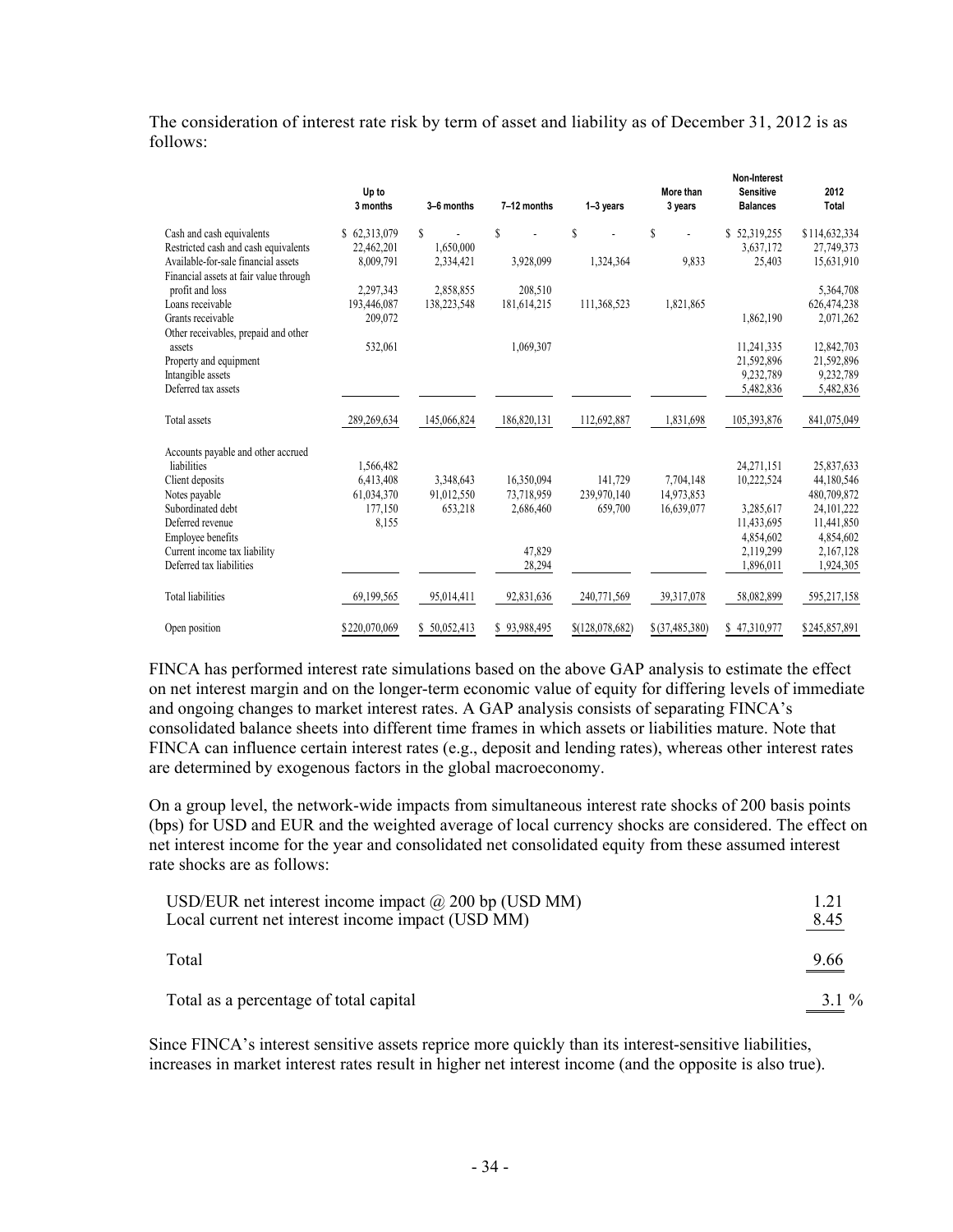Impacts to the economic value of equity of the longer time bands are also estimated according to the guidance set forth by the Basel Committee on Bank Supervision under the Basel Accords recommendations on bank capital adequacy.

|                                        | <b>Shock</b><br>(Average) | <b>Economic</b><br><b>Value Impact</b><br>(USD MM) |
|----------------------------------------|---------------------------|----------------------------------------------------|
| <b>USD/EUR</b><br>Local                | 200 bp<br>536 bp          | (5.10)<br>2.96                                     |
| Total                                  |                           | (2.14)                                             |
| Total as a percentage of total capital |                           | $(0.70)\%$                                         |

The preponderance of USD liabilities in the later time bands (more than one to three years) in comparison to assets is slightly offset by the economic value of positive repricing by local currency assets in the earlier period (to 12 months).

*Liquidity Risk* — Liquidity risk management includes (at a minimum) the identification, measurement, and establishment of limits on potential losses arising from the difficulty of renewing liabilities under normal market conditions. FINCA's funding and liquidity objective is to fund its existing asset base (and maintain sufficient excess liquidity) so that it can operate under unusual/adverse market conditions. At the aggregate level, FINCA's goal is to ensure that there is sufficient funding in amount and tenor so that adequate liquid resources are available for all operating entities. The liquidity framework requires that entities be liquidity self-sufficient or net providers of liquidity. The primary sources of funding are (a) shareholders equity, (b) medium-term borrowings, and (c) local bank lines of credit.

FINCA works to ensure that the structural tenor of these funding sources is sufficiently long in relation to the tenor of its asset base. In fact, the key goal of FINCA's asset-liability management is to ensure that there is excess tenor in the liability structure so as to provide excess liquidity to fund all assets. The excess liquidity resulting from a longer-term liability tenor can effectively offset potential downward pressures on liquidity that may occur under market stress. This excess funding is held in the form of bank deposits and, to a far lesser extent, in unencumbered liquid securities.

Total cash and cash equivalents totaled \$155.1 million as of December 31, 2013, compared to \$114.6 million as of December 31, 2012. These period-end amounts increase and decrease intraperiod in the ordinary course of business. FINCA has maintained total cash balance equal to about 14.1% and 13.6% of total assets as of December 31, 2013 and 2012, respectively, which is considered to be a sufficient liquidity cushion.

*Liquidity Risk Management* — FINCA runs a centralized treasury model where the overall balance sheet is managed by the Treasury department through subsidiaries' ALCOs. Day-to-day liquidity and funding are managed by subsidiary chief financial officers and treasurers at the country level and are monitored by subsidiary ALCO and FINCA treasuries on a monthly basis.

Liquidity management is the responsibility of senior management through FINCA's consolidated ALCO and is overseen by the board of directors through its audit and finance committee. ALCOs are established at each of FINCA's microfinance operating subsidiaries. Regulated savings deposit–taking subsidiaries maintain legal reserve requirements in accordance with local regulations.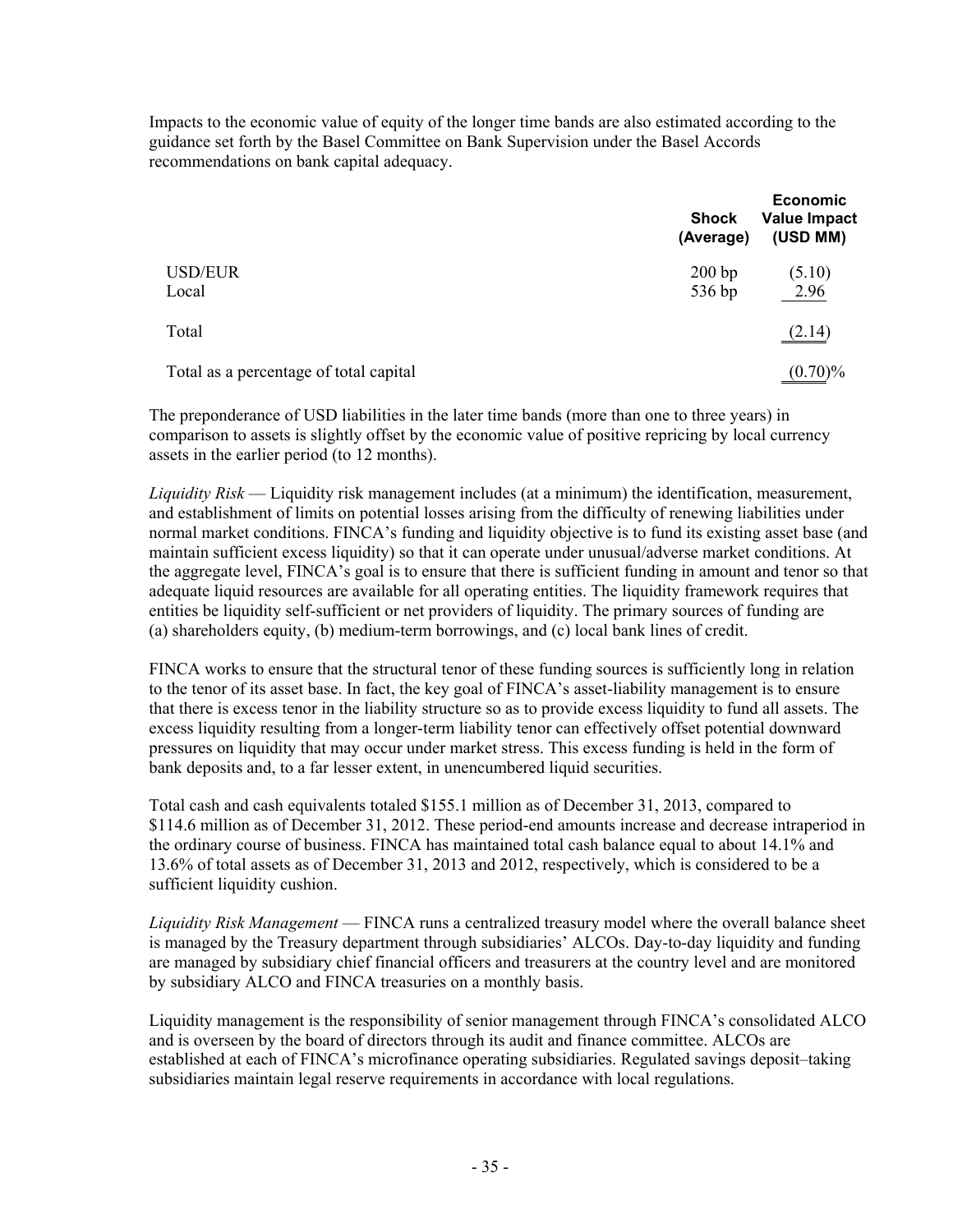FINCA's microfinance operating subsidiaries are required to comply with a liquidity policy that specifies a minimum amount of liquid assets (cash and cash equivalents) that is to be maintained at all times. This minimum liquidity policy requires that approximately 5.0% of total assets be held in cash and cash equivalents. As of December 31, 2013, the ratio of subsidiaries' unrestricted cash and cash equivalents to total subsidiaries' assets was 9.6%, compared with 8.5% as of December 31, 2012.

A traditional view of FINCA's liquidity is provided by a GAP analysis. Considering the contractual terms of client loans, FINCA has a substantial amount of excess liquidity in the under one-year time frame (GAP less than one year of \$444.5 million in 2013 and \$393.5 million in 2012). Due to the shortterm nature of the loan portfolio (70% of which matures within one year), the negative liquidity in years one to three will be covered by the normal course of business operations as new loans are disbursed.

|                                                                               | Up to         | 1 Year to       | 3 Years to    | <b>More Than</b> |                   |
|-------------------------------------------------------------------------------|---------------|-----------------|---------------|------------------|-------------------|
| At December 31, 2013                                                          | 1 Year        | 3 Years         | 5 Years       | 5 Years          | <b>Total</b>      |
| Cash and cash equivalents                                                     | \$155,060,628 | S               | \$            | $\hat{s}$ -      | 155,060,628<br>S. |
| Restricted cash and cash equivalents                                          | 25,054,057    |                 |               |                  | 25,054,057        |
| Available for sale financial assets                                           | 4,752,625     | 1,327,725       | 12,802,773    |                  | 18,883,123        |
| Financial assets at fair value through                                        |               |                 |               |                  |                   |
| profit and loss                                                               | 3,539,737     | 88,787          |               |                  | 3,628,524         |
| Loans receivable $-$ net                                                      | 583,581,555   | 240,409,345     | 4,803,035     |                  | 828,793,935       |
| Grants receivable                                                             | 3,677,355     | 140,409         |               |                  | 3,817,764         |
| Other financial assets                                                        | 3,328,697     | 737,364         |               |                  | 4,066,061         |
|                                                                               |               |                 |               |                  |                   |
|                                                                               | 778,994,654   | 242,703,630     | 17,605,808    | $\sim$           | 1,039,304,092     |
|                                                                               |               |                 |               |                  |                   |
| Other financial liabilities                                                   | 12,403,240    | 377,975         |               |                  | 12,781,215        |
| Financial liability at fair value through                                     |               |                 |               |                  |                   |
| profit and loss                                                               | 1,059,215     | 591,534         |               |                  | 1,650,749         |
| Clients deposits                                                              | 69,514,256    | 7,438,144       | 1,401,879     |                  | 78, 354, 279      |
| Notes payable                                                                 | 250,316,240   | 384,011,056     | 10,022,900    |                  | 644,350,196       |
| Subordinated debt                                                             | 1,148,744     | 12,826,116      | 8,583,386     |                  | 22,558,246        |
|                                                                               |               |                 |               |                  |                   |
|                                                                               | 334,441,695   | 405,244,825     | 20,008,165    |                  | 759,694,685       |
| Liquidity gap                                                                 | \$444,552,959 | \$(162,541,195) | \$(2,402,357) | $\mathbb S$ -    | 279,609,407<br>S  |
|                                                                               | Up to         | 1 year to       | 3 years to    | More than        |                   |
| At December 31, 2012                                                          | 1 year        | 3 years         | 5 years       | 5 years          | <b>Total</b>      |
| Cash and cash equivalents                                                     | \$114,632,334 | $\mathbf S$     | \$<br>÷,      | \$               | \$114,632,334     |
| Restricted cash and cash equivalents                                          | 19,847,088    | 7,902,285       |               |                  | 27,749,373        |
| Available for sale financial assets<br>Financial assets at fair value through | 14,297,713    | 1,324,364       | 9,833         |                  | 15,631,910        |
| profit and loss                                                               | 4,301,776     |                 | 1,062,932     |                  | 5,364,708         |
| Loans receivable — net                                                        | 513,283,849   | 111,368,523     | 1,821,866     |                  | 626,474,238       |
| Grants receivable — net                                                       |               |                 |               |                  |                   |
|                                                                               |               |                 |               |                  |                   |
|                                                                               | 2,071,262     |                 |               |                  | 2,071,262         |
| Other financial assets                                                        | 4,160,467     |                 |               |                  | 4,160,467         |
|                                                                               | 672,594,489   | 120,595,172     | 2,894,631     |                  | 796,084,292       |
|                                                                               |               |                 |               |                  |                   |
| Other financial liabilities                                                   | 10,169,438    |                 |               |                  | 10,169,438        |
| Client deposits                                                               | 36,334,669    | 141,729         | 7,704,148     |                  | 44,180,546        |
| Notes payable                                                                 | 225, 765, 878 | 239,970,140     | 14,375,159    | 598,695          | 480,709,872       |
| Subordinated debt                                                             | 6,787,255     | 659,700         | 16,654,267    |                  | 24, 101, 222      |
|                                                                               | 279,057,240   | 240,771,569     | 38,733,574    | 598,695          | 559, 161, 078     |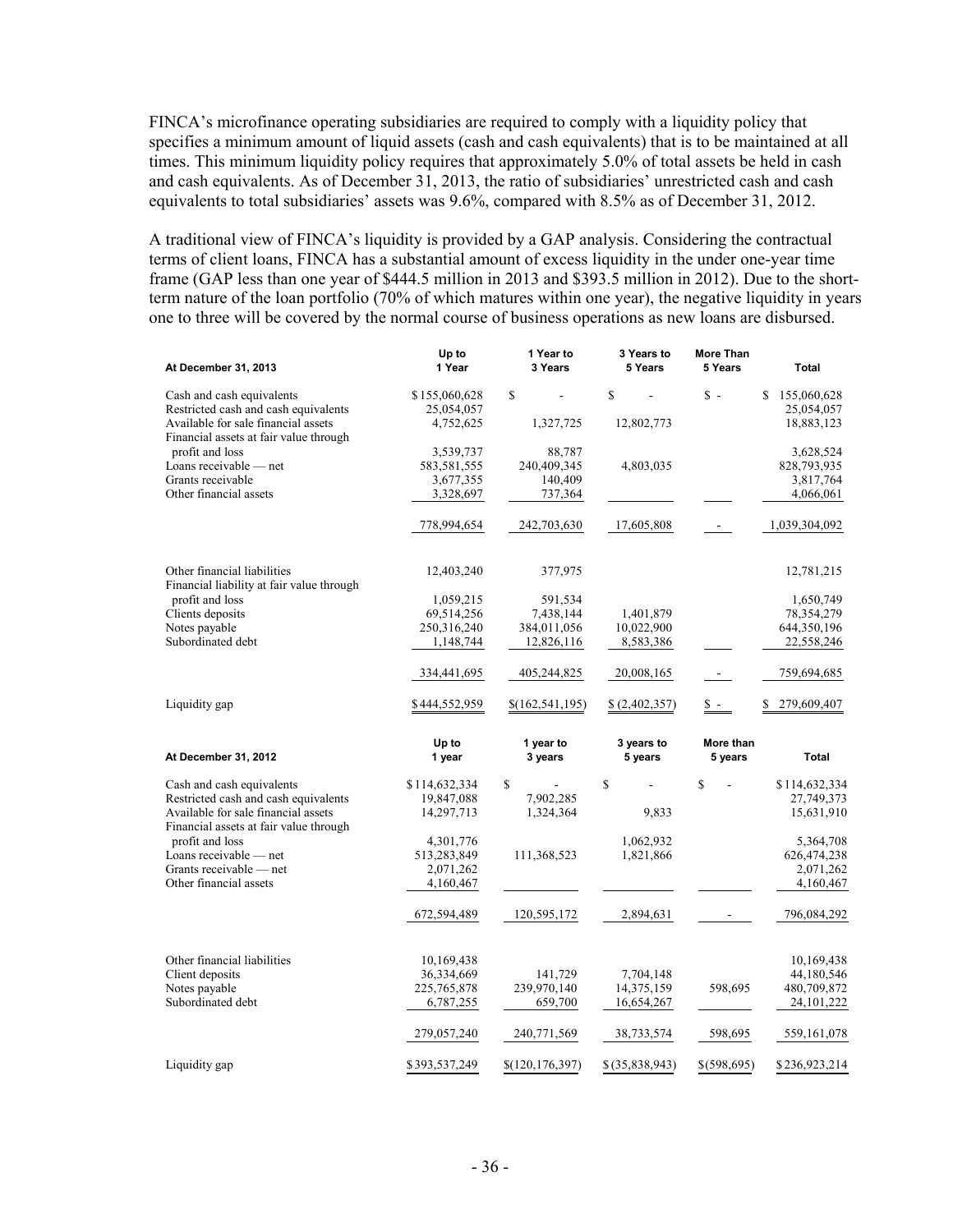The traditional GAP view tends to overstate the amount of near-term liquidity since it does not take into consideration the behavioral nature of FINCA's client loan portfolio. From a behavioral perspective, FINCA's clients are able to renew their loans for multiple terms, which lessen the amount of short-term liquidity (lowers the positive GAP in that time frame). In spite of this, FINCA's consolidated balance sheets remain liquid owing to the short asset tenor and to the fact that client loans amortize. FINCA's borrowings are predominately two-year tenor with principal repaid at maturity.

*Counterparty Risk* — FINCA's exposure to the financial loss associated with balances held in other financial institutions is managed in accordance with prescribed limits. Given the relatively high level of cash held by FINCA's subsidiaries (in 2013 the average amount of total cash to equity for FINCA's subsidiaries was 41.9%). Lacking a limit for each counterparty bank, an undue amount of exposure would exist to the failure of a particular counterparty.

Individual subsidiary ALCOs look at counterparty exposure on a monthly basis to monitor compliance with policy. Pursuant to this policy, FINCA's subsidiaries are only able to hold liquid funds with banks of high reputation or to invest in short-term, federally issued government securities. The maximum amount of exposure to another financial institution is typically limited by the amount of a subsidiary's equity (up to 25% of the subsidiary's equity in one bank).

The level of counterparty risk incurred reflects the nature and purpose of the assets held by the group (aside from its loan portfolio and the fixed assets). Such assets are largely transactional in nature (generated by the routine payment of principal and interest by clients). In addition, a minimum amount of cash and liquid securities is held to ensure sufficient liquidity for the group. While the group tries to generate some income from these assets, the overriding objective is to ensure their secure placement and high level of availability (risk considerations predominate). This is particularly visible in the area of bank placements, where the group is able to take active decisions with respect to the selection of counterparties and the maturity of placements.

*Foreign Currency Risk* — Foreign exchange risk exists at both FINCA and the subsidiary level. Subsidiaries are exposed to exchange rate risk when their liabilities (or assets) are denominated in a currency that differs from their functional currency (the nonfunctional currency is typically the USD. Subsidiaries are not exposed to any exchange rate risk on either assets or liabilities that are denominated in their functional currency. Certain subsidiaries have no foreign exchange risk either because their entire balance sheets are denominated in their functional currency (i.e., Kosovo), because their functional currency is the USD (Democratic Republic of Congo, Ecuador, and El Salvador), or because their currency is pegged to the USD (i.e., Jordan).

Subsidiaries match their nonfunctional currency assets with their nonfunctional currency liabilities to the fullest possible extent, thereby minimizing or reducing any foreign currency risk. This matching occurs either by converting nonfunctional currency borrowings into functional currency borrowings, by lending in nonfunctional currency, or by maintaining other assets in nonfunctional currency. It is FINCA's policy not to allow speculative open currency positions; rather, each subsidiary's open currency position is maintained within prescribed limits relative to the subsidiary's capital. Currency positions are measured and reported to each subsidiary's ALCO on a monthly basis.

A subsidiary's net "long" or "short" foreign currency position is measured in relation to its equity, with the objective of maintaining the position within the more restrictive of (a) lender covenants, (b) the internal guideline of 20% of the subsidiary's equity, or (c) other contractual or local regulatory requirements. Subsidiaries that have a difference between nonfunctional currency assets and liabilities typically maintain a higher amount of nonfunctional currency assets (rendering their net position "long"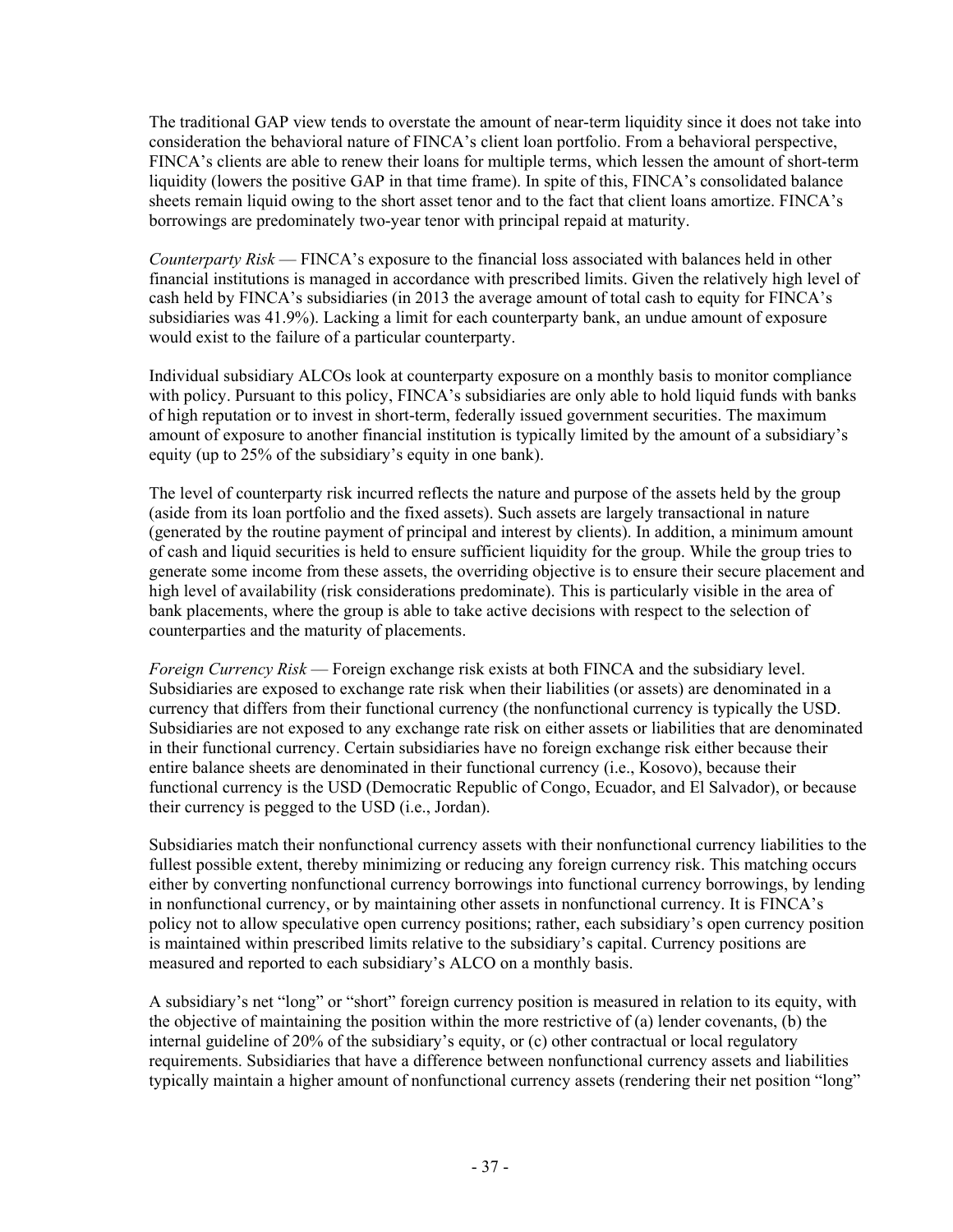in relation to the USD). At the consolidated level, FINCA experienced transaction gains of \$18,342 in 2013 in comparison to transaction losses of \$451,800 in 2012, representing about 0% and (0.05)% of average total assets, respectively.

For assessment of the group foreign exchange risk, a Value-at-Risk (VaR) analysis is performed on a quarterly basis. The VaR measure estimates the potential loss in capital over a given holding period for a specified confidence level. The VaR is a statistically defined, probability-based approach that takes into account market volatilities as well as risk diversification by recognizing offsetting positions and correlations between markets. Risks can be measured consistently across all markets, and risk measures can be aggregated to arrive at a single risk number. The methodology employed is the variancecovariance approach, also known as the delta-normal approach. The holding period is 1 year, and the look-back period is 3.5 years. A limitation of the variance-covariance or delta-normal approach is the assumption of a standard normal (or Gaussian) distribution of portfolio returns, and therefore, the methodology may underestimate the proportion of outliers and hence the VaR. The results are shown in the following table:

|                         | 95% Confidence 99% Confidence |                |
|-------------------------|-------------------------------|----------------|
| As of December 31, 2013 | \$11.6 million                | \$16.4 million |
|                         | 95% Confidence 99% Confidence |                |
| As of December 31, 2012 | \$7.5 million                 | \$10.5 million |

FINCA's overall 2013 currency risk was limited as subsidiaries managed their currency positions very closely and kept them as closed as possible. Some subsidiaries maintained long positions in USD, thus reducing the currency position in local currency from a group perspective. However, FINCA's portfolio volatility increased in 2013 with both individual currency volatility and correlation among FINCA's basket of currencies increasing. FINCA's translation loss increased in 2013 (\$4.49 million) from the 2012 level (\$2.5 million) with the impact of the Pakistani rupee to the portfolio evident in 2013's losses as well as the increase in the VaR. The actual loss is just within one standard deviation of the 2012 VaR model's new estimated look-forward amount (\$4.5 million).

#### **6. FINANCIAL ASSETS AND LIABILITIES — FAIR VALUE MEASUREMENTS**

Management considers that the carrying amounts of financial assets and financial liabilities recognized in the consolidated financial statements approximate their fair values other than for loans receivable, deposits from clients and notes payable.

|                                                |               | 2013              | 2012          |                   |
|------------------------------------------------|---------------|-------------------|---------------|-------------------|
|                                                | Carrying      |                   | Carrying      |                   |
| <b>Financial Assets</b>                        | Amount        | <b>Fair Value</b> | Amount        | <b>Fair Value</b> |
| Loans receivable                               | \$828,793,935 | \$832,136,747     | \$626,474,238 | \$632,692,202     |
| Other receivables, prepaid and other assets    | 4,066,061     | 4,066,061         | 4,160,467     | 4,160,467         |
| <b>Financial Liabilities</b>                   |               |                   |               |                   |
| Financial liabilities held at amortized cost:  |               |                   |               |                   |
| Deposits from clients                          | 78, 354, 279  | 77,822,366        | 44,180,546    | 44, 167, 528      |
| Notes payable                                  | 644, 350, 196 | 645, 249, 133     | 480,709,872   | 481,589,421       |
| Accounts payable and other accrued liabilities | 12.781.215    | 12.781.215        | 10,169,438    | 10,169,438        |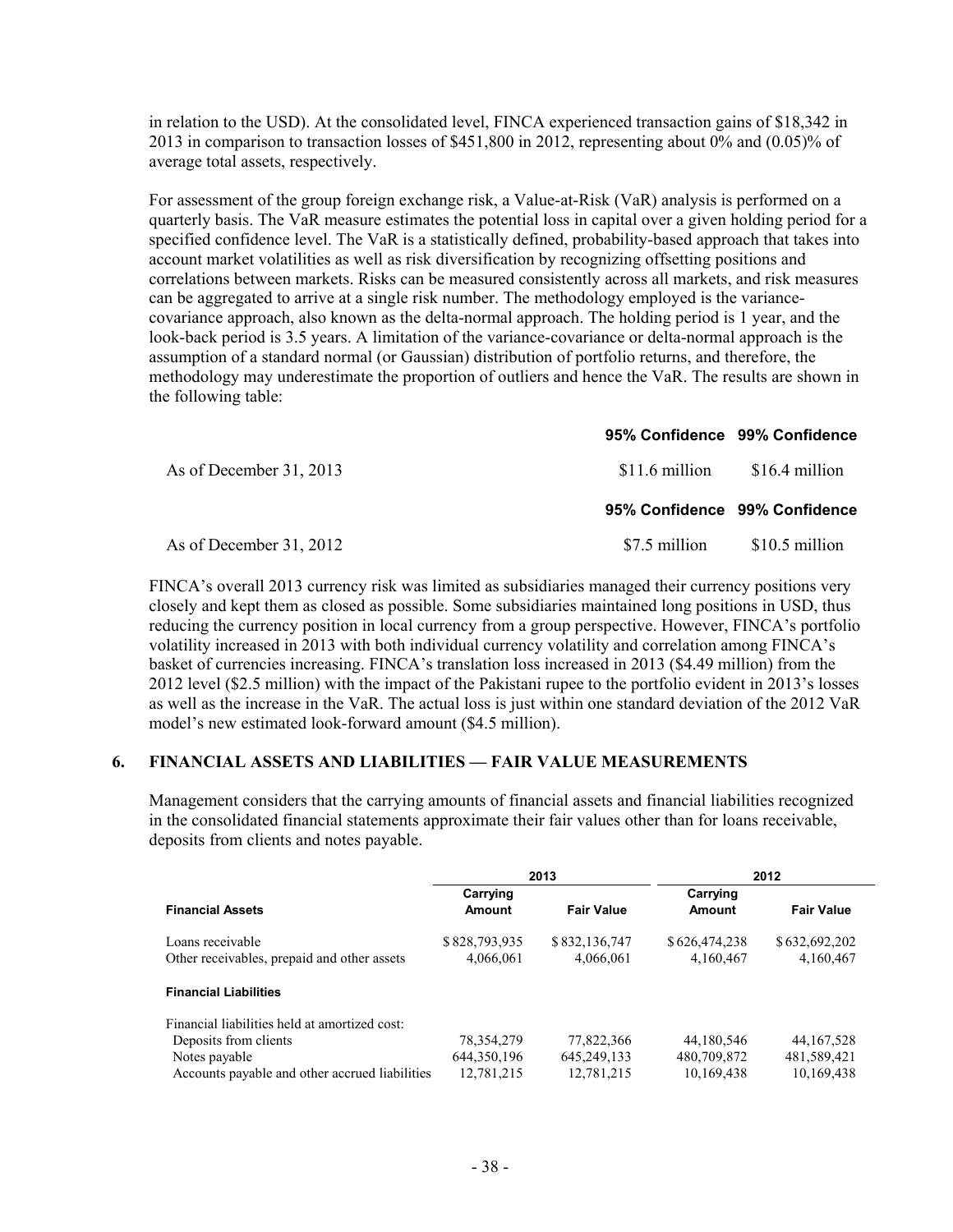Fair value hierarchy at December 31, 2013 is as follows:

| <b>Financial Assets</b>                                         | Level 1 | Level 2                    | Level 3                        | <b>Total</b>               |
|-----------------------------------------------------------------|---------|----------------------------|--------------------------------|----------------------------|
| Loans receivable<br>Other receivables, prepaid and other assets | \$ -    | \$832,136,747<br>4,066,061 | S.<br>$\overline{\phantom{a}}$ | \$832,136,747<br>4,066,061 |
| <b>Financial Liabilities</b>                                    |         |                            |                                |                            |
| Financial liabilities held at amortized cost:                   |         |                            |                                |                            |
| Deposits from clients                                           |         | 77,822,366                 |                                | 77,822,366                 |
| Notes payable                                                   |         | 645, 249, 133              |                                | 645, 249, 133              |
| Accounts payable and other accrued liabilities                  |         | 12,781,215                 |                                | 12,781,215                 |

Management considers the identification of a proper discount rate and cash flow analysis impractical for its investments in the Class IIIB Notes in the FINCA Microfinance Fund B.V. Incorporated and the investment in membership interests in MFX Solutions LLC, as comparable financial instruments are not available; therefore, the investments AFS are measured and carried at cost. On each balance sheet date, management tests the value of investments for impairment. As of December 31, 2013 and 2012, management has concluded that FINCA's investments held for sale are not impaired.

The group's financial assets and financial liabilities are measured at fair value on a recurring basis.

Some of FINCA's financial assets and financial liabilities are measured at fair value at the end of each reporting period. The following table gives information about how the fair values of these financial assets and financial liabilities are determined (in particular, the valuation technique(s) and inputs used).

|                                                                                | <b>Fair Value at</b>          |                               |                                | Valuation                                                                                                                                                                                                                                                                                 |                        | Relationship of                                |
|--------------------------------------------------------------------------------|-------------------------------|-------------------------------|--------------------------------|-------------------------------------------------------------------------------------------------------------------------------------------------------------------------------------------------------------------------------------------------------------------------------------------|------------------------|------------------------------------------------|
| <b>Financial Assets/</b><br><b>Financial Liabilities</b>                       | 2013<br>Asset/<br>(Liability) | 2012<br>Asset/<br>(Liability) | <b>Fair Value</b><br>Hierarchy | <b>Techniques</b><br>and<br><b>Key Inputs</b>                                                                                                                                                                                                                                             | Unobservable<br>Inputs | Unobservable<br>Inputs to<br><b>Fair Value</b> |
| 1) Foreign currency<br>forward contracts<br>measured at FVTPL<br>(Note 14)     | (1,261,707)                   | \$                            | $\overline{2}$                 | Discounted cash flow. Future<br>cash flows are estimated based<br>on forward exchange rates (spot<br>exchange rate at the end of the<br>reporting period) and contract<br>forward rates, discounted at a<br>rate that reflects the credit risk<br>of the counterparty in the<br>contract. | N/A                    | N/A                                            |
| 2) Foreign cross<br>currency swaps<br>measured at FVTPL.<br>(Note 14)          | 3,628,525<br>(389, 042)       | 1,587,858                     | 2                              | Discounted cash flow. Future<br>cash flows are estimated based<br>on forward exchange rates (spot<br>exchange rate at the end of the<br>reporting period) and contract<br>forward rates, discounted at a<br>rate that reflects the credit risk<br>of the counterparty in the<br>contract. | N/A                    | N/A                                            |
| 3) Available for sale<br>$financial$ assets $-$<br>Treasury bills<br>(Note 13) | 3,760,146                     |                               | 1                              | Quoted bid prices in an<br>active market.                                                                                                                                                                                                                                                 | N/A                    | N/A                                            |
| 4) Available for sale<br>$finencial$ assets $-$<br>Time deposits<br>(Note 13)  | 13,822,976                    | 2,713,918                     | 2                              | Quoted prices of similar<br>instruments traded in<br>active markets.                                                                                                                                                                                                                      | N/A                    | N/A                                            |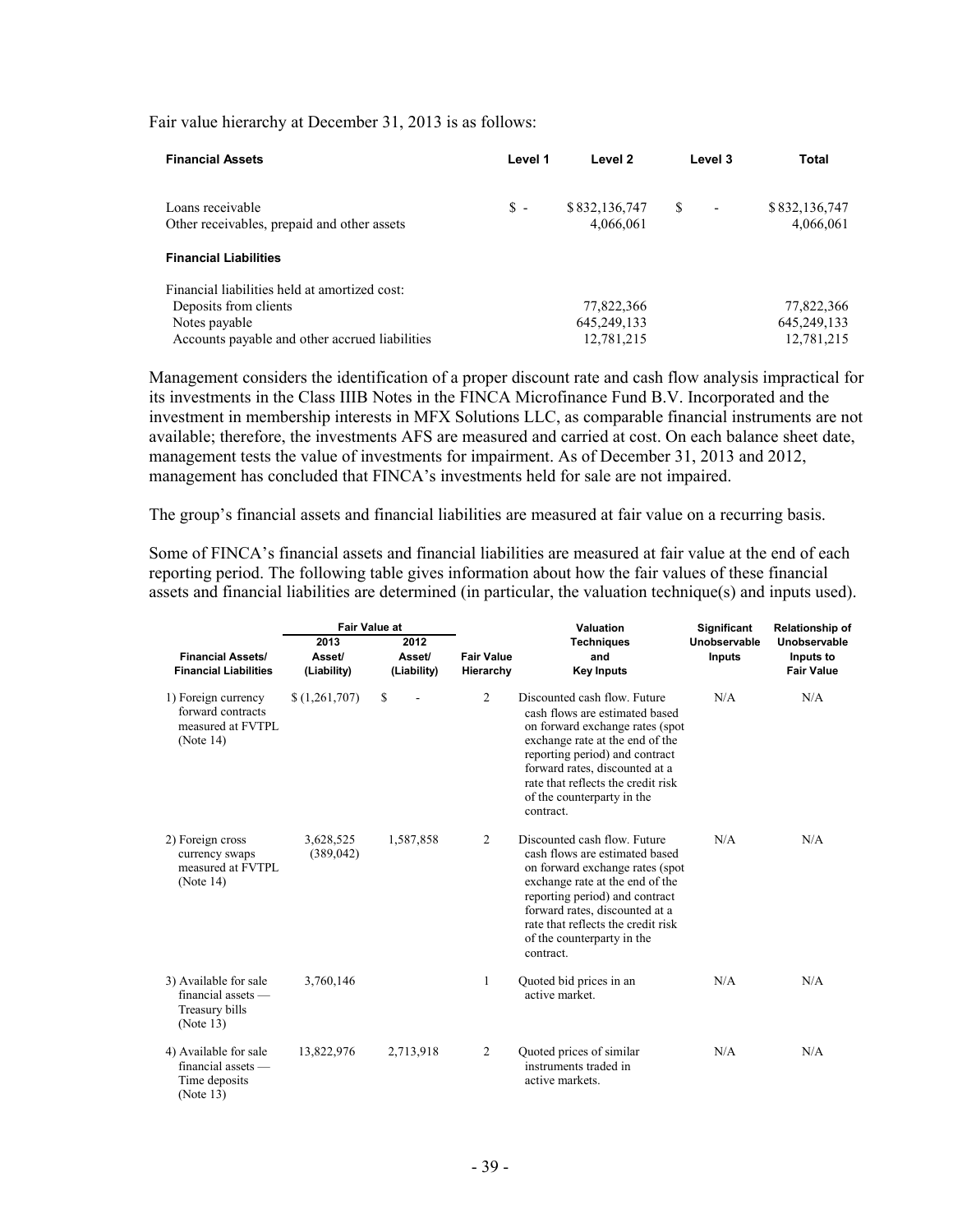There were no transfers between Levels 1 and 2 in the period.

# **7. NET INTEREST INCOME BEFORE PROVISION FOR IMPAIRMENT LOSSES ON LOANS**

Net interest income for the years ended December 31, 2013 and 2012 is as follows:

|                                                                                   | 2013                            | 2012                     |
|-----------------------------------------------------------------------------------|---------------------------------|--------------------------|
| Interest income:<br>Cash and cash equivalents and investments<br>Loans to clients | \$.<br>5,029,723<br>301,995,327 | 6,403,077<br>255,940,539 |
| Total interest income                                                             | 307,025,050                     | 262, 343, 616            |
| Interest expense:<br>Deposits from clients<br>Notes payable and subordinated debt | 2,225,426<br>61, 313, 434       | 588,641<br>46,891,246    |
| Total interest expense                                                            | 63,538,860                      | 47,479,887               |
| Net interest income                                                               | \$243,486,190                   | \$214,863,729            |

#### **8. OTHER OPERATING INCOME**

Total other operating income for the years ended December 31, 2013 and 2012 was \$16.4 million and \$7.6 million, respectively. Included in this amount is \$9.1 million (2012, \$2.1 million) of fines and penalties income and \$2.7 million (2012, \$3.1 million) of net insurance income.

### **9. PERSONNEL EXPENSES**

Personnel expenses for the years ended December 31, 2013 and 2012 consist of the following:

|                                                   | 2013          | 2012          |
|---------------------------------------------------|---------------|---------------|
| Wages and salaries                                | \$104,502,391 | \$81,621,036  |
| Compulsory social security obligations            | 19,522,317    | 15,937,868    |
| Allowances, incentives, and other benefits        | 18,215,915    | 14, 187, 626  |
| Health insurance                                  | 3,737,847     | 2,770,862     |
| Increase in liability for long-term service leave | 1,276,249     | 1,980,951     |
| Increase in liability for employee benefits       | 2,459,821     | 112,495       |
| Total                                             | \$149,714,540 | \$116,610,838 |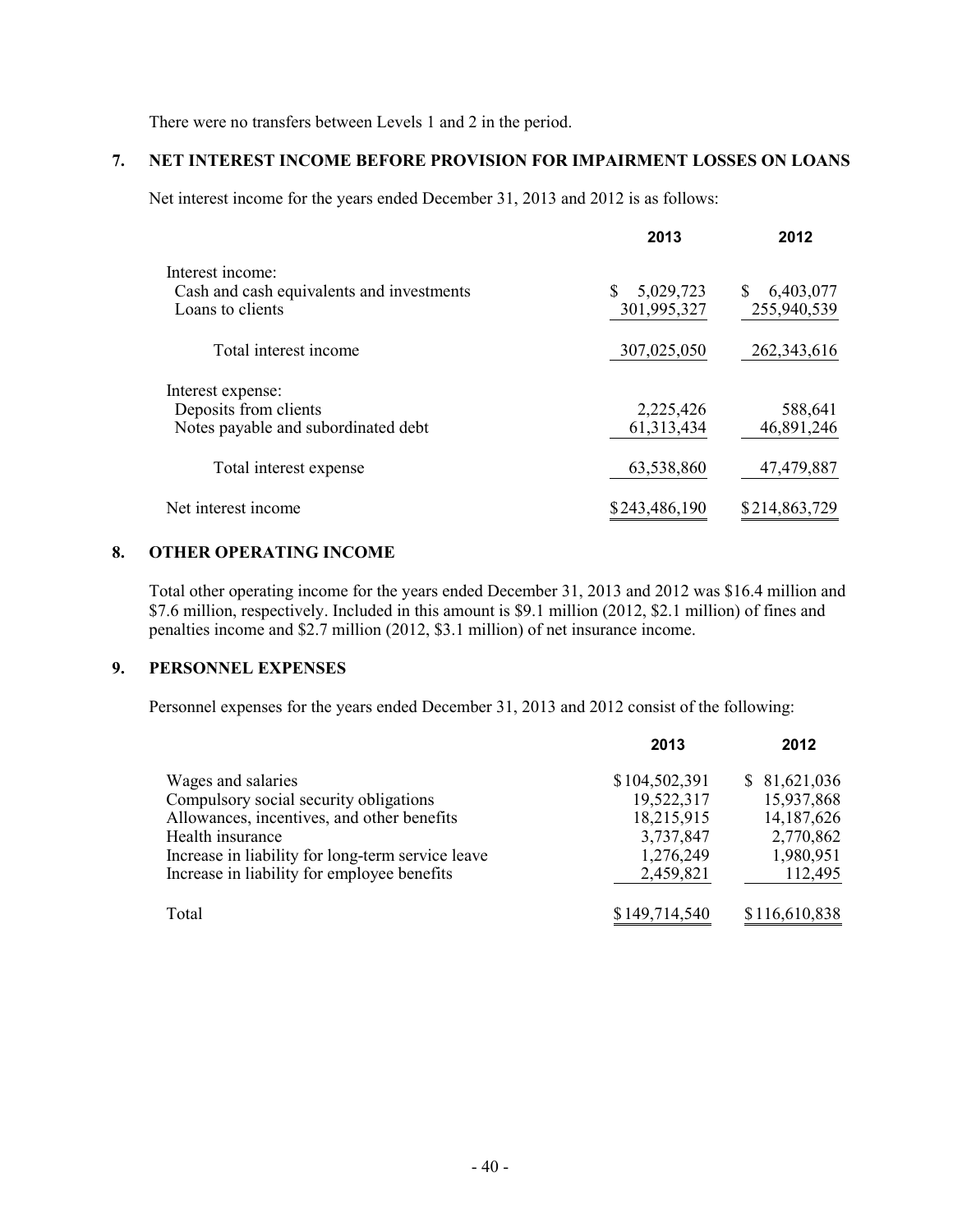#### **10. OTHER OPERATING EXPENSES**

Other operating expenses for the years ended December 31, 2013 and 2012 consist of the following:

|                                                               | 2013         | 2012         |
|---------------------------------------------------------------|--------------|--------------|
| Professional fees                                             | \$23,095,610 | \$15,809,209 |
| Rent                                                          | 14,446,790   | 10,759,956   |
| Travel                                                        | 13,370,072   | 10,897,821   |
| Communication                                                 | 5,583,461    | 4,778,048    |
| Security                                                      | 4,573,055    | 3,647,112    |
| Consumables and office supply                                 | 4,515,744    | 4,736,879    |
| Repairs and maintenance                                       | 4,418,517    | 1,979,927    |
| Taxes other than income                                       | 3,572,251    | 3,071,971    |
| Marketing                                                     | 3,414,021    | 4,612,327    |
| Bank charges                                                  | 3,379,141    | 4,159,461    |
| Training and hiring                                           | 3,135,778    | 2,589,430    |
| Subsidiaries' start-up, integration, and reorganization costs | 2,603,483    |              |
| Motor vehicle                                                 | 2,593,347    | 2,121,903    |
| <b>Utilities</b>                                              | 2,088,415    | 1,560,286    |
| Other expenditures                                            | 1,767,867    | 6,675,351    |
| Insurance                                                     | 1,407,912    | 1,240,029    |
| Total                                                         | \$93,965,464 | \$78,639,710 |

#### **11. INCOME TAX EXPENSE**

This item includes all taxes on income. Income tax expense for the years ended December 31, 2013 and 2012 were as follows:

|                                             | 2013                        | 2012                       |
|---------------------------------------------|-----------------------------|----------------------------|
| Current tax expense<br>Deferred tax benefit | \$11,745,582<br>(2,645,285) | \$13,015,131<br>(510, 800) |
| Total income tax expense                    | \$9,100,297                 | \$12,504,331               |

In calculating both the current tax and the deferred tax, the respective country-specific tax rates are applied. The total income tax expense includes the local country income taxes for the subsidiaries and foreign withholding taxes on certain cross-border payments. The average actual income tax rate for the subsidiaries increased slightly from 23.9% in 2012 to 25.5% in 2013. FINCA is exempt from taxes on income, except unrelated business taxable income, under provision of Section 501(c)(3) of the United States Internal Revenue Code and the applicable income tax regulations of the District of Columbia. The U.S. federal and state income tax on unrelated business taxable income was \$25,359 and \$10,752 in 2013 and 2012, respectively. Furthermore, the current income tax expense includes \$0 and \$941,935 in 2013 and 2012, respectively, for the tax on the equity transfer of one of FINCA's subsidiaries to FMC during the 2011 reorganization of its organizational structure.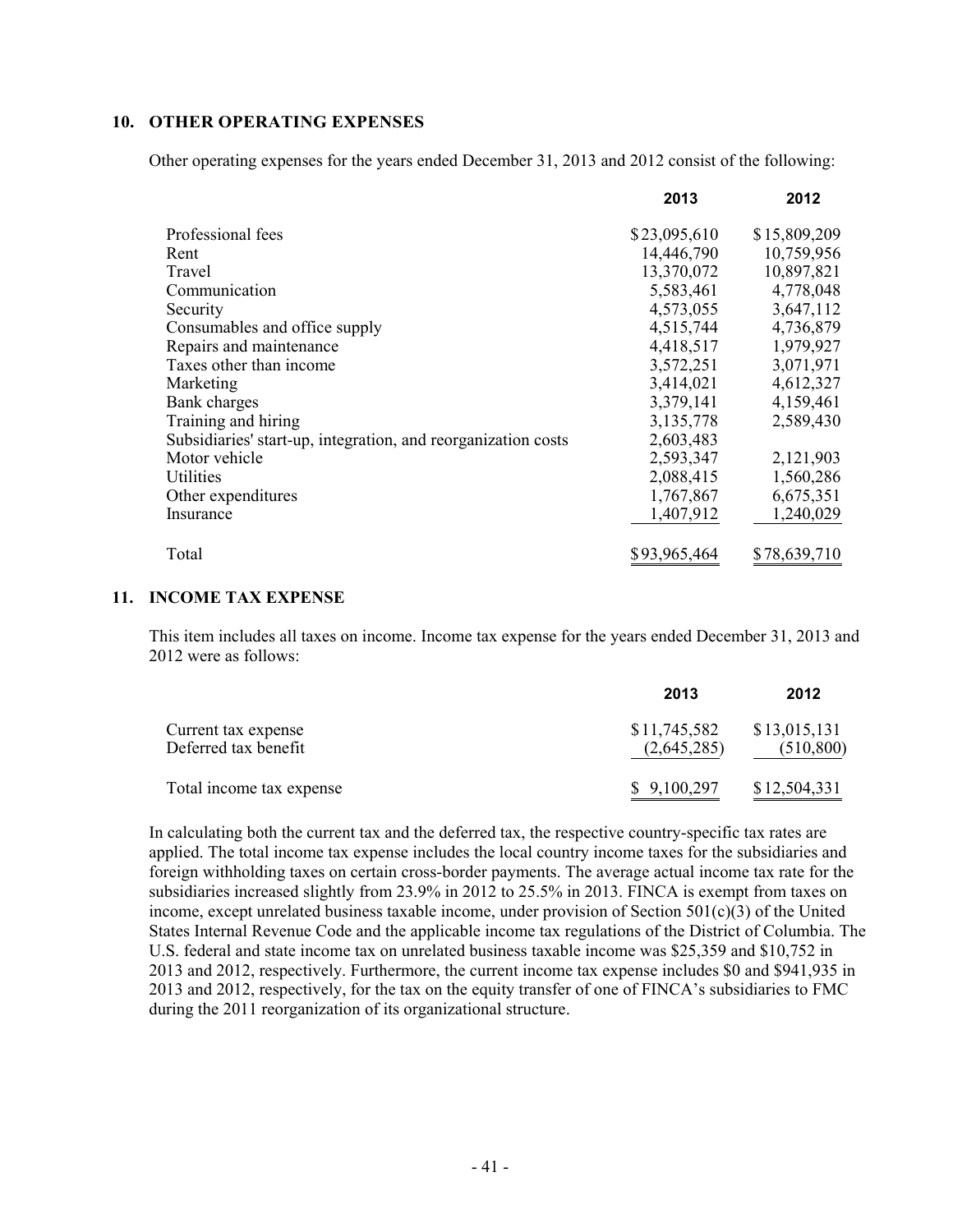Reconciliation of income tax expense for the years ended December 31, 2013 and 2012 is as follows:

|                                                                          | 2013                        | 2012                           |
|--------------------------------------------------------------------------|-----------------------------|--------------------------------|
| Income before income tax expense<br>Income tax expense                   | \$23,152,419<br>(9,100,297) | \$31,767,019<br>(12, 504, 331) |
| Profit for the year                                                      | \$14,052,122                | \$19,262,688                   |
|                                                                          | 2013                        | 2012                           |
| Tax rate using domestic tax rate of FINCA (exempt on<br>taxes on income) | $\mathcal{S}$               | \$                             |
| Foreign income tax (taxable Subsidiaries) at local                       |                             |                                |
| statutory rates                                                          | 5,325,049                   | 9,211,671                      |
| Expenses not deductible for tax purposes                                 | 3,699,463                   | 2,833,214                      |
| Tax-exempt income                                                        | (3,491,171)                 | (1,626,469)                    |
| Recognition of previously unrecognized tax losses                        |                             | 56,355                         |
| Adjustment for under provision in previous periods                       | 166,597                     | 744,756                        |
| Foreign withholding taxes                                                | 2,879,979                   | 1,226,670                      |
| Valuation allowance for unused tax loss carryforwards                    | 1,381,553                   |                                |
| Others                                                                   | (861, 173)                  | 58,134                         |
| Total income tax expense                                                 | \$9,100,297                 | \$12,504,331                   |

In the table above, the line item "Others" (\$1,284,804) for 2012 has been broken out into the line items "Foreign withholding taxes" (\$1,226,670) and "Others" (\$58,134) to conform to the current reporting format and the presentation in FINCA's consolidated financial statements for the year ended December 31, 2013. Such reclassification has no impact on the profit or loss or equity. The amount of foreign withholding taxes has increased; therefore management considered it more informative to create a new line called "Foreign withholding taxes."

Deferred income taxes are calculated, under the balance sheet method, on temporary differences arising between the tax bases of assets and liabilities and their carrying amounts, using the applicable tax rate as stipulated by the tax legislation of the respective countries.

The movements in deferred tax assets and liabilities (the balances are offset within the same jurisdiction as permitted by IAS 12 and shown on a net basis by subsidiaries), details of the deferred tax liability, amounts charged or credited directly to profit or loss during the period, and amounts charged or credited directly to equity during the period are shown below.

In 2012, FINCA recorded \$1,226,670 of deferred income tax expenses on \$13,974,361 of temporary differences associated with FINCA's investments in subsidiaries via FMH because it is probable that the temporary differences associated with the distribution of retained earnings through payments of dividends will reverse in the foreseeable future. In 2013, FINCA recorded \$74,334 of income tax benefit on \$2,943,652 of 2012 temporary differences of the same nature. The deferred tax liability related to the future distributions of earnings by subsidiaries is \$341,080 and \$1,226,670 as of December 31, 2013 and 2012, respectively.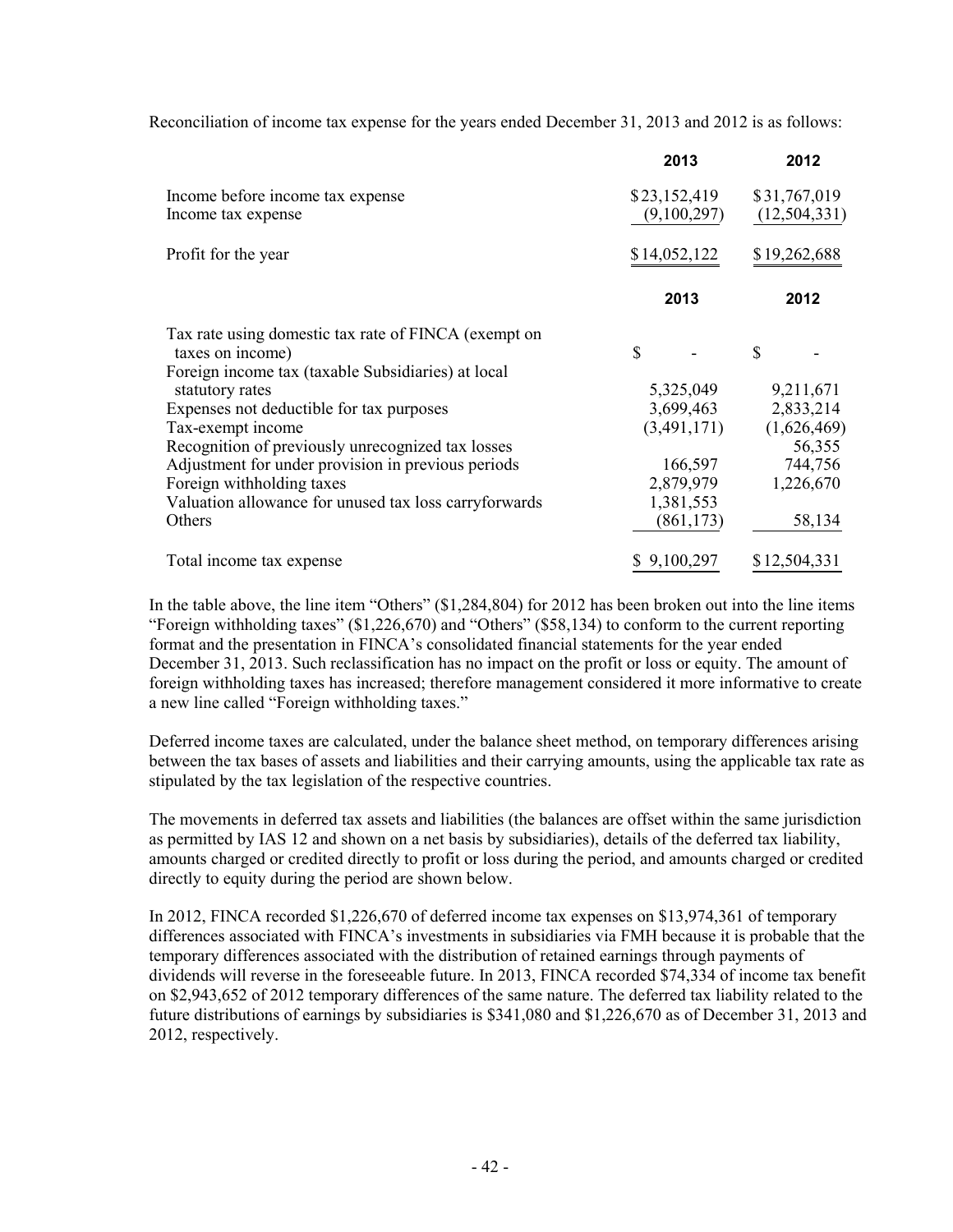**Deferred Tax Assets** — Deferred tax assets were recognized by the subsidiaries in the following jurisdictions in 2013: Armenia, Azerbaijan, Georgia, Russia, Honduras, Mexico, Tanzania, Uganda, Zambia, and Pakistan (2012 — Armenia, Azerbaijan, Georgia, Russia, Tajikistan, El Salvador, Honduras, Mexico, Tanzania, Uganda, and Zambia).

| 2013                                                   | <b>Assets</b><br>(Liability) | (Charged)<br><b>Credited to</b><br><b>Profit or Loss</b> | (Charged)<br><b>Credited</b><br>to Equity                | <b>Business</b><br>Combination                   |
|--------------------------------------------------------|------------------------------|----------------------------------------------------------|----------------------------------------------------------|--------------------------------------------------|
| Property and equipment, and software                   | 120,053<br>S.                | 351,905<br>S.                                            | \$(166,307)                                              | \$                                               |
| Provision for loan loss impairment                     | 2,342,736                    | 668,366                                                  | (31, 128)                                                |                                                  |
| Cash flow hedges                                       | 252,341                      | 252,322                                                  | 20                                                       |                                                  |
| Deferred income/accrued interest                       | 1,414,684                    | 19,677                                                   | (65, 444)                                                |                                                  |
| Tax loss carryforwards                                 | 2,291,594                    | 868,505                                                  | 212,290                                                  | 470,846                                          |
| Other                                                  | 1,660,120                    | (164, 592)                                               | 182,233                                                  |                                                  |
| Net tax assets                                         | \$8,081,528                  | \$1,996,183                                              | \$131,664                                                | \$470,846                                        |
| 2012                                                   |                              | <b>Assets</b><br>(Liability)                             | (Charged)<br><b>Credited to</b><br><b>Profit or Loss</b> | (Charged)<br><b>Credited to</b><br><b>Equity</b> |
| Property and equipment, and software                   |                              | \$.<br>(65, 545)                                         | \$<br>(71, 745)                                          | \$(114,791)                                      |
| Provision for loan loss impairment<br>Cash flow hedges |                              | 1,705,499                                                | 711,006                                                  | (11, 806)                                        |
| Deferred income/accrued interest                       |                              | 1,460,450                                                | 1,228,223                                                | 6,373                                            |
| Tax loss carryforwards                                 |                              | 739,953                                                  | 607,724                                                  | 83,864                                           |
| Other                                                  |                              | 1,642,479                                                | (350, 522)                                               | 36,240                                           |
| Net tax assets (liabilities)                           |                              | \$5,482,836                                              | \$2,124,686                                              | (120)<br>S                                       |
|                                                        |                              |                                                          |                                                          |                                                  |

**Deferred Tax Liabilities** — Deferred tax liabilities are recorded by FMH, FINCA SSC BV company, Kyrgyzstan, Ecuador, Nicaragua, and Malawi in 2013 (2012 — FMH, Kyrgyzstan, Ecuador, Nicaragua, and Malawi) as follows:

| 2013                                     | <b>Assets</b><br>(Liability) | (Charged)<br><b>Credited to</b><br><b>Profit or Loss</b> | (Charged)<br><b>Credited to</b><br><b>Equity</b> |
|------------------------------------------|------------------------------|----------------------------------------------------------|--------------------------------------------------|
| Property and equipment, and software     | (130, 593)<br>S              | (80,696)<br>S.                                           | \$40,257                                         |
| Provision for loan loss impairment       | (552,070)                    | (94, 408)                                                | 54,298                                           |
| Deferred income/accrued interest         | (94, 278)                    | 11,782                                                   | (61, 538)                                        |
| Tax loss carryforwards                   | 28,960                       | 30,026                                                   | (1,065)                                          |
| Future distribution of retained earnings | (341,080)                    | 885,590                                                  |                                                  |
| Other                                    | (156, 358)                   | (103, 191)                                               | (2,170)                                          |
| Net tax (liabilities) assets             | \$(1,245,419)                | \$649,103                                                | \$29,782                                         |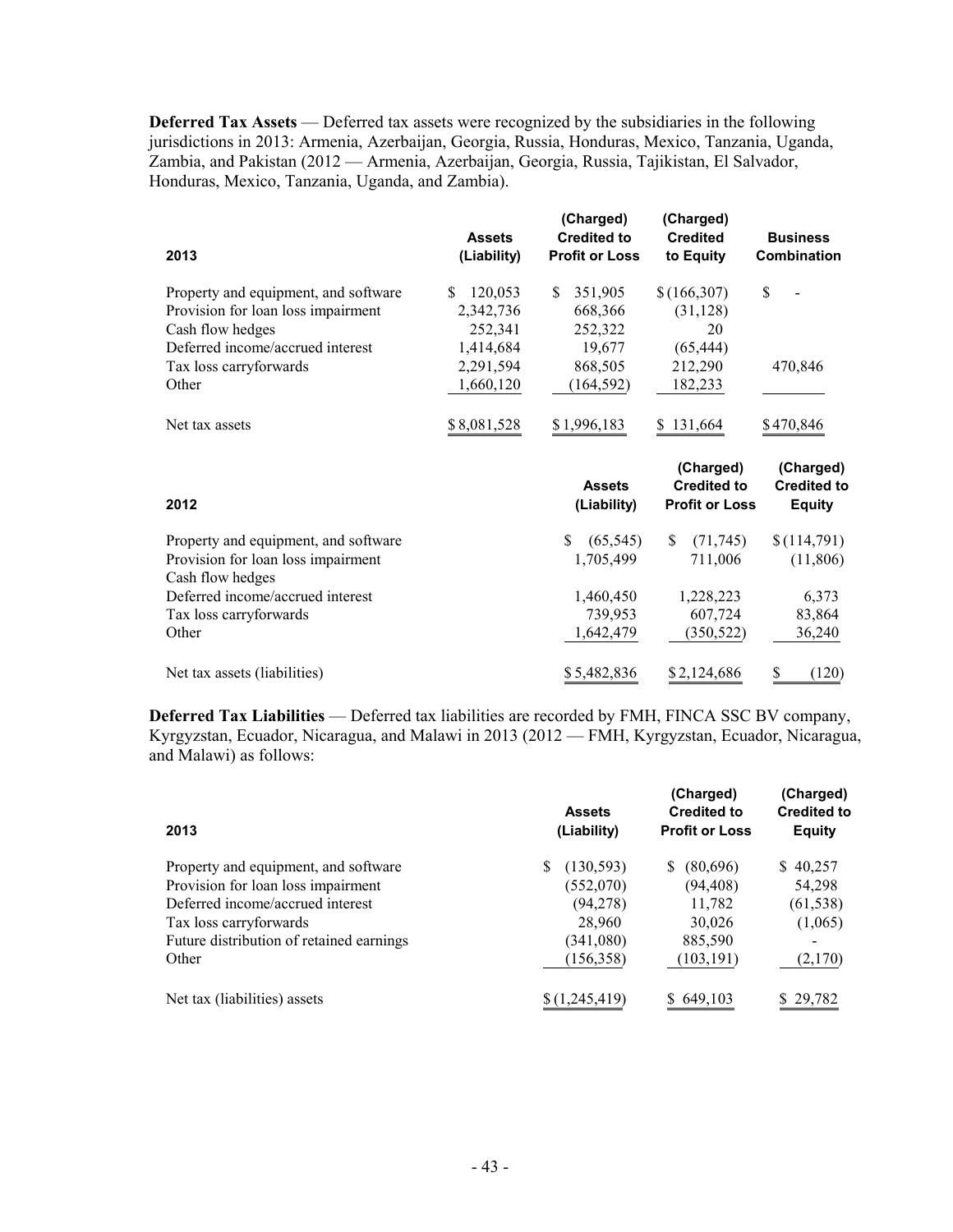| 2012                                     | <b>Assets</b><br>(Liability) | (Charged)<br><b>Credited to</b><br><b>Profit or Loss</b> | (Charged)<br><b>Credited to</b><br><b>Equity</b> |  |
|------------------------------------------|------------------------------|----------------------------------------------------------|--------------------------------------------------|--|
| Property and equipment, and software     | \$<br>(90, 154)              | S<br>(67,026)                                            | \$200,864                                        |  |
| Provision for loan loss impairment       | (511,960)                    | (341, 636)                                               | 11,857                                           |  |
| Deferred income/accrued interest         | (44, 522)                    | 102,441                                                  | 99,154                                           |  |
| Tax loss carryforwards                   |                              | (42,399)                                                 | (142, 171)                                       |  |
| Future distribution of retained earnings | (1,226,670)                  | (1,226,670)                                              |                                                  |  |
| Other                                    | (50,999)                     | (38, 597)                                                | 62,629                                           |  |
| Net tax (liabilities) assets             | \$(1,924,305)                | \$(1,613,887)                                            | \$232,333                                        |  |

In the table above, the line item 'Other' (-\$1,277,669) for 2012 has been broken out into the line items 'Future distribution of retained earnings' (-\$1,226,670) and 'Other' (-\$50,999) to conform to the current reporting format and the presentation in our consolidated financial statements for the year ended December 31, 2013. Such reclassifications had no impact on profit or loss or equity. Management considered it more informative to create a new line called 'Future distribution of retained earnings.'

#### **12. RESTRICTED CASH AND CASH EQUIVALENTS**

Restricted cash balances of \$25,054,057 and \$27,749,373 as of December 31, 2013 and 2012, respectively, comprise undisbursed grant funds to be used in lending and operations, cash balances for country-specific regulatory requirements, and pledged collateral related to local borrowings and deposits, all of which can be contractually released within 12 months.

#### **13. AVAILABLE FOR SALE FINANCIAL ASSETS**

|                                                                            | 2013                      | 2012                      |
|----------------------------------------------------------------------------|---------------------------|---------------------------|
| Investment in FINCA Microfinance Fund<br>Certificates of deposit and other | \$1,100,000<br>17,783,123 | \$1,100,000<br>14,531,910 |
| Total                                                                      | \$18,883,123              | \$15,631,910              |

In 2010, FINCA International invested \$1.1 million in the Microfinance Fund in the Netherlands. This \$21.2 million special purpose fund, structured, placed, and managed by Deutsche Bank, provided \$20.6 million in subordinated loans to seven of FINCA International's subsidiaries in Armenia, Azerbaijan, Democratic Republic of Congo, Georgia, Kyrgyzstan, Mexico, and Tajikistan. The subordinated debt is designed as Tier II capital securities to alleviate capital constraints of the respective FINCA's subsidiaries. Investors in the fund are primarily from the private sector. The fund seeks to provide socially motivated investors an exposure to global microfinance through the issuance of subordinated loans.

Certificates of deposit with maturity over three months are qualified and reported as AFS financial assets in the consolidated statements of financial position.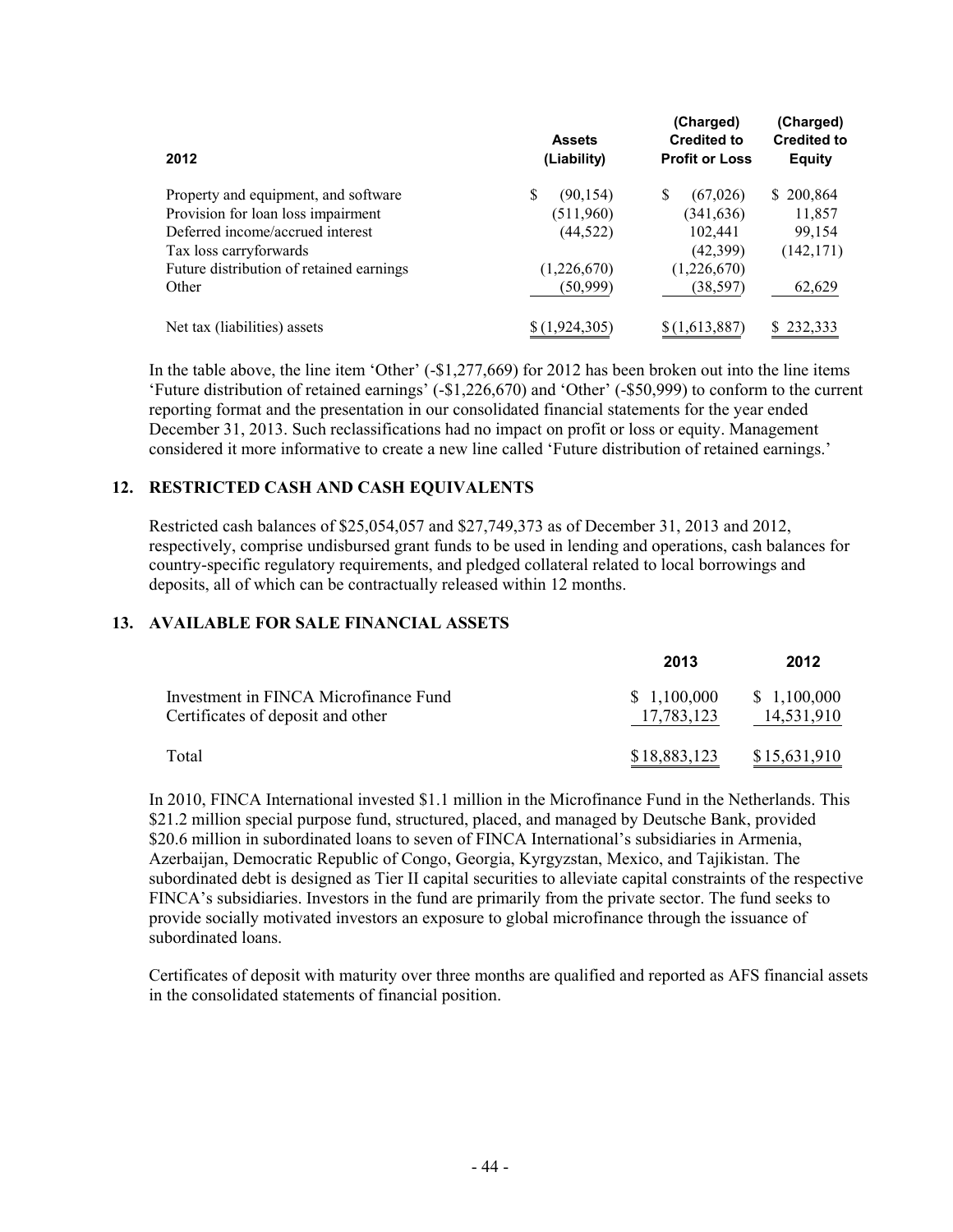#### **14. FINANCIAL ASSETS AND LIABILITIES AT FAIR VALUE THROUGH PROFIT OR LOSS**

The financial assets and liabilities at fair value through profit or loss are represented by the following balances:

| 2013                                                                                                                                                                     | <b>Notional</b><br><b>Amount</b> | <b>Fair value</b><br><b>Assets</b> | <b>Liabilities</b>         |
|--------------------------------------------------------------------------------------------------------------------------------------------------------------------------|----------------------------------|------------------------------------|----------------------------|
| Fair value from derivatives with third parties:<br>Foreign exchange swaps<br>Foreign exchange forwards                                                                   | \$68,080,862<br>11,262,000       | \$3,628,524                        | 389,042<br>\$<br>1,261,707 |
| Total                                                                                                                                                                    | \$79,342,862                     | \$3,628,524                        | \$1,650,749                |
| 2012                                                                                                                                                                     | <b>Notional</b><br>Amount        | <b>Fair value</b><br><b>Assets</b> | <b>Liabilities</b>         |
| Fair value from derivatives with third parties —<br>foreign exchange swaps<br>Financial assets and liabilities at fair value<br>through profit and loss — certificate of | \$17,907,142                     | \$1,587,858                        |                            |
| deposits and money treasury bills<br>Life insurance                                                                                                                      |                                  | 2,713,919<br>1,062,931             |                            |
| Total                                                                                                                                                                    | \$17,907,142                     | \$5,364,708                        |                            |

Negative market values of derivatives fall under the position "Financial liabilities at fair value through profit or loss." This item consists solely of the negative fair values of derivative hedging instruments, primarily currency swaps.

Neither of the above balances related to hedge transactions qualified for hedge accounting.

#### **15. LOANS RECEIVABLE — NET**

Loans receivable as at December 31, 2013 and 2012 consist of the following:

|                                                                      | 2013                          | 2012                            |
|----------------------------------------------------------------------|-------------------------------|---------------------------------|
| Gross loans to clients current<br>Gross loans to clients non-current | \$591,916,192<br>248,714,475  | \$529,044,050<br>107,566,409    |
| Total loans to clients                                               | \$840,630,667                 | \$636,610,459                   |
| Gross loans to clients<br>Less allowances for impairment             | \$840,630,667<br>(11,836,732) | \$636,610,459<br>(10, 136, 221) |
| Loans receivable                                                     | \$828,793,935                 | \$626,474,238                   |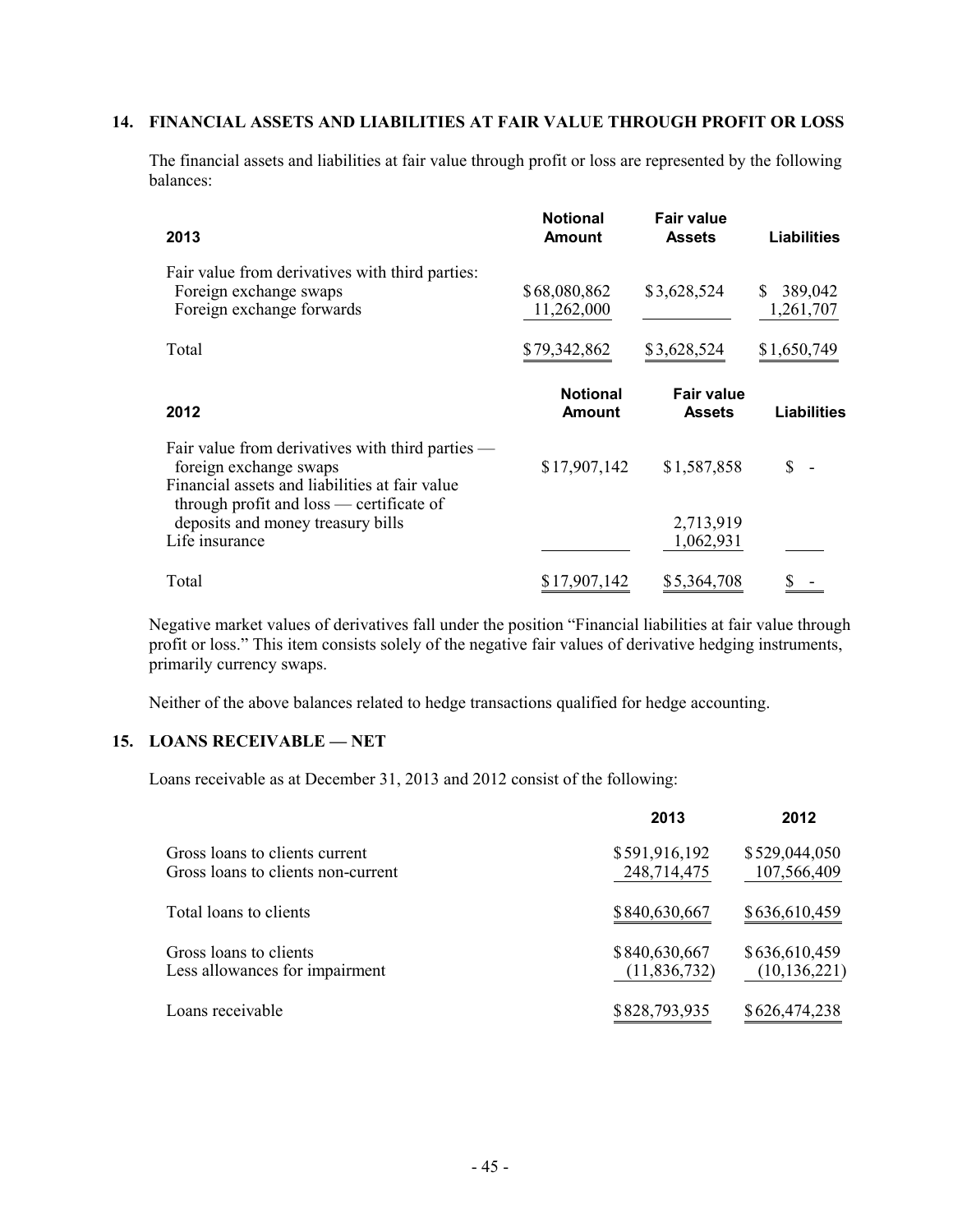|                                       | 2013         | 2012         |
|---------------------------------------|--------------|--------------|
| Allowances for impairments:           |              |              |
| Balance at January 1                  | \$10,136,221 | \$7,565,135  |
| Impairment loss for the year:         |              |              |
| Charge for the year                   | 15,554,212   | 11,704,911   |
| Amounts written of f— net of recovery | (13,700,413) | (9,201,179)  |
| Effect of foreign currency movements  | (153, 288)   | 67,354       |
| Balance at December 31                | \$11,836,732 | \$10,136,221 |

Impairment losses on loans approximate 0.9%-5.7% and 0.9%-4.8% of the total loan portfolio by regions at December 31, 2013 and 2012, respectively. While not all products require collateral, and collateral requirements vary by country, FINCA utilizes several methods for clients to collateralize their loans, including mandatory savings, real estate, fixed assets, or an additional guarantor.

# **16. OTHER RECEIVABLES, PREPAID AND OTHER ASSETS**

The balances represent other receivables, prepaid and other assets at December 31, 2013 and 2012 as follows:

|                                                       | 2013          | 2012          |
|-------------------------------------------------------|---------------|---------------|
| Receivable from money remittance and other agencies   | \$<br>624,231 | \$<br>480,904 |
| Prepaid/overpaid income tax                           | 1,522,498     | 2,576,619     |
| Deposit with Internal Revenue Service and other       |               |               |
| fiduciary agencies                                    | 567,558       | 1,102,944     |
| Receivable commission, rebates, and refunds from      |               |               |
| banks and agencies                                    | 1,351,774     |               |
| Financial assets other than cash and cash equivalents |               |               |
| and loans receivable                                  | 4,066,061     | 4,160,467     |
| Prepaid rent                                          | 3,144,013     | 2,976,675     |
| Taxes                                                 | 938,389       | 444,337       |
| Prepayment for fixed assets                           | 793,626       | 218,640       |
| Office supplies                                       | 631,147       | 542,629       |
| Staff advances and loans                              | 1,065,816     | 1,010,482     |
| Prepaid repair and maintenance expenses               | 756,349       | 601,662       |
| Prepaid insurance                                     | 481,252       | 324,933       |
| Other debtors                                         | 4,251,103     | 2,562,878     |
| Total                                                 | \$16,127,756  | \$12,842,703  |

In the table above, the line item 'Other debtors' (\$2,781,518) for 2012 has been broken out into the line items 'Prepayment for fixed assets' (\$218,640) and 'Other debtors' (\$2,562,878) to conform to the current reporting format and the presentation in our consolidated financial statements for the year ended December 31, 2013. Such reclassifications had no impact on profit or loss or on equity. The amount of prepayment for fixed assets has increased; therefore, management considered it appropriate to create a new line item called 'Prepayment for fixed assets.'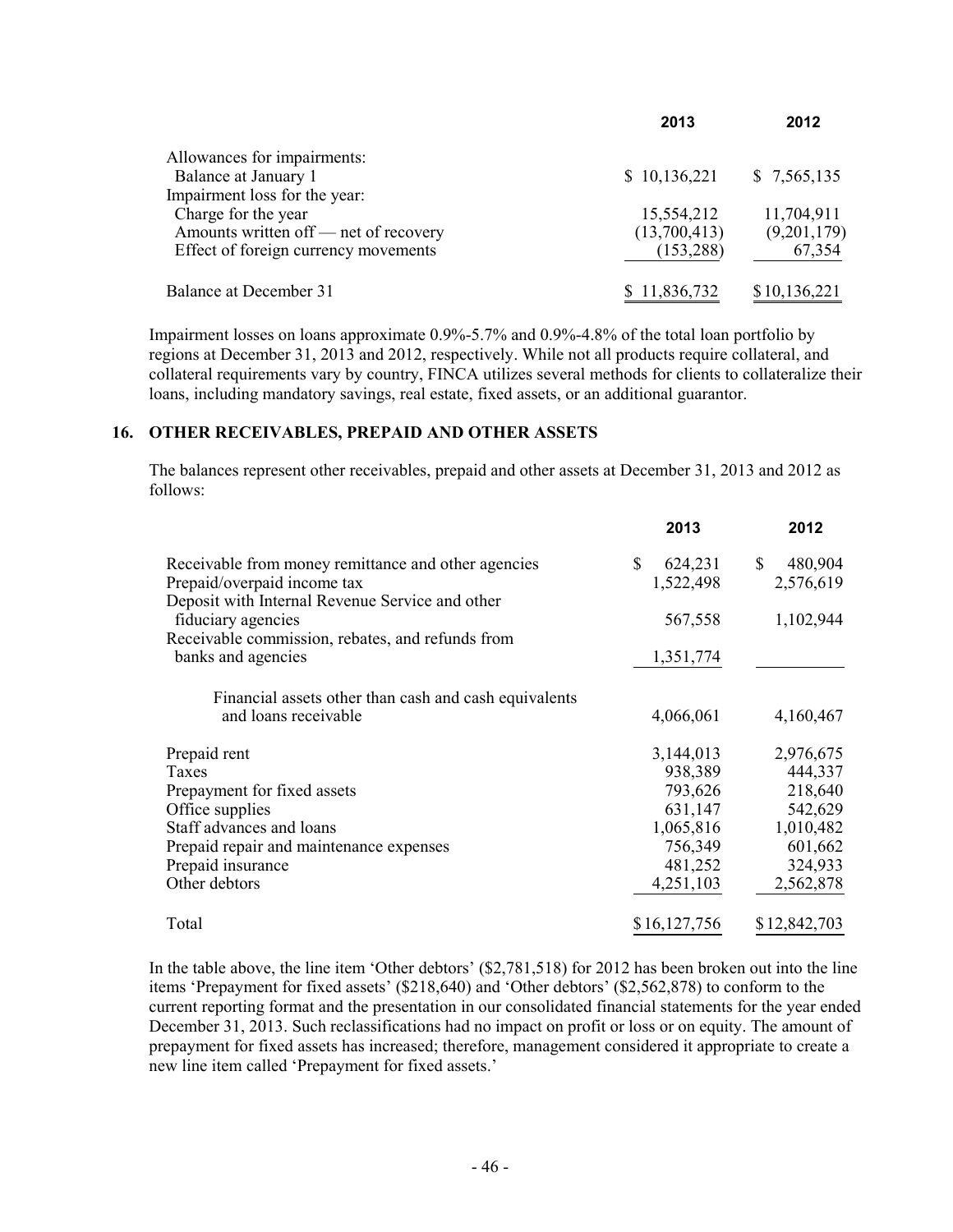# **17. PROPERTY AND EQUIPMENT**

Property and equipment at December 31, 2013 and 2012 are as follows:

| Cost                                                                                            | <b>Total</b>                                              | <b>Buildings</b><br>and Offices                   | <b>Construction</b><br>in Progress               | Leasehold<br><b>Improvements</b>                         | Computer<br>Equipment                                  | <b>Furniture and</b><br>Office<br>Equipment          | <b>Vehicles</b>                                     | Other                                            |
|-------------------------------------------------------------------------------------------------|-----------------------------------------------------------|---------------------------------------------------|--------------------------------------------------|----------------------------------------------------------|--------------------------------------------------------|------------------------------------------------------|-----------------------------------------------------|--------------------------------------------------|
| Balance — January 1, 2012<br>Acquisitions<br>Disposals<br>Currency translation                  | \$35,563,097<br>11,850,181<br>(2, 531, 738)<br>(697, 545) | \$3,501,370<br>338,292<br>(61, 274)<br>(100, 124) | \$678,564<br>302,809<br>(252, 245)<br>(2,254)    | \$4,802,327<br>2,502,694<br>(242,600)<br>(93,351)        | \$12,197,026<br>3,741,463<br>(382, 507)<br>(144, 523)  | \$7,718,708<br>2,790,506<br>(661, 154)<br>(301, 281) | \$5,126,663<br>1,357,992<br>(869, 894)<br>(75, 103) | \$1,538,439<br>816,425<br>(62,064)<br>19,091     |
| Balance — December 31, 2012                                                                     | \$44,183,995                                              | \$3,678,264                                       | \$726,874                                        | \$6,969,070                                              | \$15,411,459                                           | \$9,546,779                                          | \$5,539,658                                         | \$2,311,891                                      |
| Balance — January 1, 2013<br>Acquisitions<br>Disposals<br>Currency translation                  | \$44,183,995<br>16,284,858<br>(3,013,132)<br>(709, 893)   | \$3,678,264<br>193,350<br>(23, 291)<br>(77, 358)  | \$726,874<br>2,707,956<br>(285,769)<br>(40, 195) | \$6,969,070<br>4,790,982<br>(368, 227)<br>(157, 448)     | \$15,411,459<br>2,856,199<br>(1,244,134)<br>(143, 941) | \$9,546,779<br>3,626,147<br>(266, 732)<br>(213, 413) | \$5,539,658<br>789,473<br>(781, 451)<br>(39, 246)   | \$2,311,891<br>1,320,751<br>(43,528)<br>(38,292) |
| Balance — December 31, 2013                                                                     | \$56,745,828                                              | \$3,770,965                                       | \$3,108,866                                      | \$11,234,377                                             | \$16,879,583                                           | \$12,692,781                                         | \$5,508,434                                         | \$3,550,822                                      |
| <b>Depreciation and Impairment Losses</b>                                                       |                                                           |                                                   |                                                  |                                                          |                                                        |                                                      |                                                     |                                                  |
| Balance — January 1, 2012<br>Depreciation and amortization<br>Disposals<br>Currency translation | \$19,018,179<br>5,606,219<br>(1,684,930)<br>(348, 369)    | \$496,217<br>180,612<br>(9,895)<br>(10, 862)      | $\mathbf S$                                      | 2,556,529<br>\$.<br>1,257,698<br>(434, 396)<br>(20, 397) | \$7,057,206<br>1,376,422<br>(259,063)<br>(106, 410)    | \$5,376,382<br>1,735,137<br>(327, 025)<br>(183, 532) | \$3,280,013<br>895,867<br>(639,702)<br>(36,719)     | \$251,832<br>160,483<br>(14, 849)<br>9,551       |
| Balance — December 31, 2012                                                                     | \$22,591,099                                              | \$656,072                                         | \$<br>$\blacksquare$                             | \$<br>3,359,434                                          | \$ 8,068,155                                           | \$6,600,962                                          | \$3,499,459                                         | \$407,017                                        |
| Balance — January 1, 2013<br>Depreciation and amortization<br>Disposals<br>Currency translation | \$22,591,099<br>7,361,491<br>(2,111,999)<br>(229, 987)    | \$656,072<br>346,277<br>(14,090)<br>(10,249)      | $\mathbf S$                                      | \$<br>3,359,434<br>1,644,359<br>(344, 224)<br>(39, 420)  | \$8,068,155<br>2,274,551<br>(820,760)<br>(68, 274)     | \$6,600,962<br>1,890,965<br>(316, 057)<br>(78,269)   | \$3,499,459<br>826,094<br>(601, 680)<br>(21, 972)   | \$407,017<br>379,245<br>(15, 188)<br>(11, 803)   |
| Balance — December 31, 2013                                                                     | \$27,610,604                                              | \$978,010                                         | \$<br>$\blacksquare$                             | 4,620,149<br>\$                                          | \$9,453,672                                            | \$ 8,097,601                                         | \$3,701,901                                         | \$759,271                                        |
| <b>Net Carrying Amounts</b>                                                                     |                                                           |                                                   |                                                  |                                                          |                                                        |                                                      |                                                     |                                                  |
| Balance — January 1, 2012                                                                       | \$16,544,918                                              | \$3,005,153                                       | \$678,564                                        | \$2,245,798                                              | \$5,139,820                                            | \$2,342,326                                          | \$1,846,650                                         | \$1,286,607                                      |
| Balance — December 31, 2012                                                                     | \$21,592,896                                              | \$3,022,192                                       | \$726,874                                        | \$3,609,636                                              | \$7,343,304                                            | \$2,945,817                                          | \$2,040,199                                         | \$1,904,874                                      |
| Balance — December 31, 2013                                                                     | \$29,135,224                                              | \$2,792,955                                       | \$3,108,866                                      | 6,614,228<br>S.                                          | \$7,425,911                                            | \$4,595,180                                          | \$1,806,533                                         | \$2,791,551                                      |

Depreciation and amortization expense charged for the years ended December 31, 2013 and 2012 were \$7,361,491 and \$5,606,219 respectively.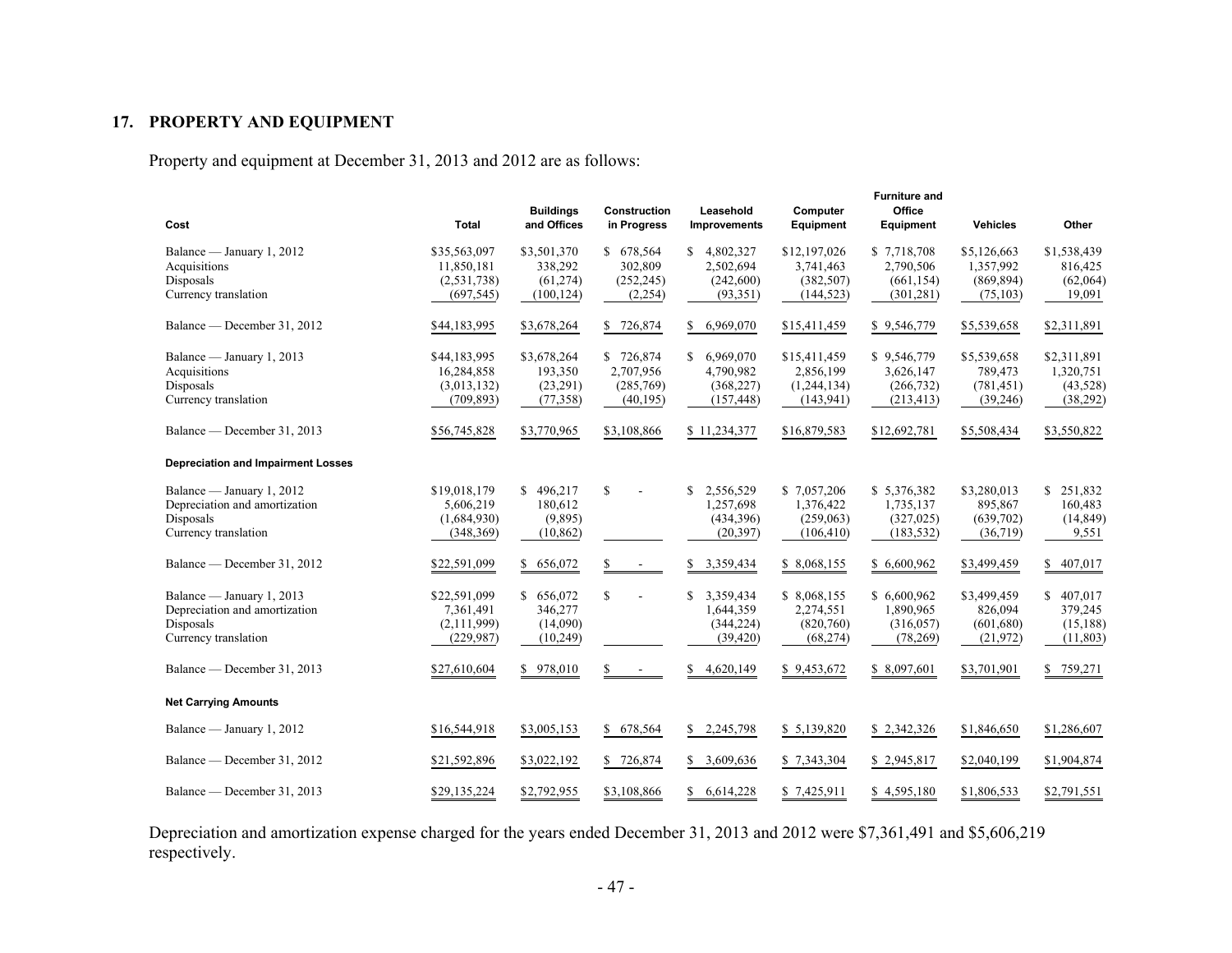# **18. INTANGIBLE ASSETS**

Intangible assets at December 31, 2013 and 2012 consist of the following:

| Costs                                                                                       | Total                                                   | Capitalized<br><b>Software</b>                        | <b>Capital Work-</b><br><b>In-Progress</b>            | <b>Other</b>  |
|---------------------------------------------------------------------------------------------|---------------------------------------------------------|-------------------------------------------------------|-------------------------------------------------------|---------------|
| Balance — January 1, 2012<br>Acquisition<br>Disposals<br>Currency translation               | \$11,385,306<br>5,815,719<br>(2,343,058)<br>7,923       | \$10,031,549<br>3,395,524<br>(1,844,656)<br>(10, 863) | \$1,353,757<br>2,420,195<br>(498, 402)<br>18,786      | \$            |
| Balance — December 31, 2012                                                                 | \$14,865,890                                            | \$11,571,554                                          | \$3,294,336                                           | \$            |
| Balance — January 1, 2013<br>Acquisition<br>Disposals<br>Currency translation               | \$14,865,890<br>10,137,905<br>(1,981,961)<br>(366, 674) | \$11,571,554<br>6,096,148<br>(409, 237)<br>(256,094)  | \$3,294,336<br>3,290,383<br>(1,572,724)<br>(110, 580) | \$<br>751,374 |
| Balance — December 31, 2013                                                                 | \$22,655,160                                            | \$17,002,371                                          | \$4,901,415                                           | \$751,374     |
| <b>Amortization and Impairment</b>                                                          |                                                         |                                                       |                                                       |               |
| Balance — January 1, 2012<br>Amortization for the year<br>Disposals<br>Currency translation | \$4,859,909<br>1,678,856<br>(883, 162)<br>(22, 502)     | \$4,859,909<br>1,678,856<br>(883, 162)<br>(22, 502)   | $\mathcal{S}$                                         | $\mathbf S$   |
| Balance — December 31, 2012                                                                 | \$5,633,101                                             | \$5,633,101                                           | $\underline{\$}$                                      | \$            |
| Balance — January 1, 2013<br>Amortization for the year<br>Disposals<br>Currency translation | \$<br>5,633,101<br>2,530,608<br>(402, 355)<br>(67, 644) | \$5,633,101<br>2,359,136<br>(402, 355)<br>(67, 644)   | \$                                                    | \$<br>171,472 |
| Balance — December 31, 2013                                                                 | 7,693,710<br>S.                                         | \$7,522,238                                           | \$                                                    | \$171,472     |
| <b>Net Carrying Amounts</b>                                                                 |                                                         |                                                       |                                                       |               |
| Balance - January 1, 2012                                                                   | 6,525,397<br>\$                                         | \$5,171,640                                           | \$1,353,757                                           | \$            |
| Balance — December 31, 2012                                                                 | 9,232,789<br>\$                                         | 5,938,453<br>\$                                       | \$3,294,336                                           | \$            |
| Balance — December 31, 2013                                                                 | \$14,961,450                                            | 9,480,133<br>\$                                       | \$4,901,415                                           | \$579,902     |

Amortization expense for the years ended December 31, 2013 and 2012 amounts to \$2,530,608 and \$1,678,856, respectively.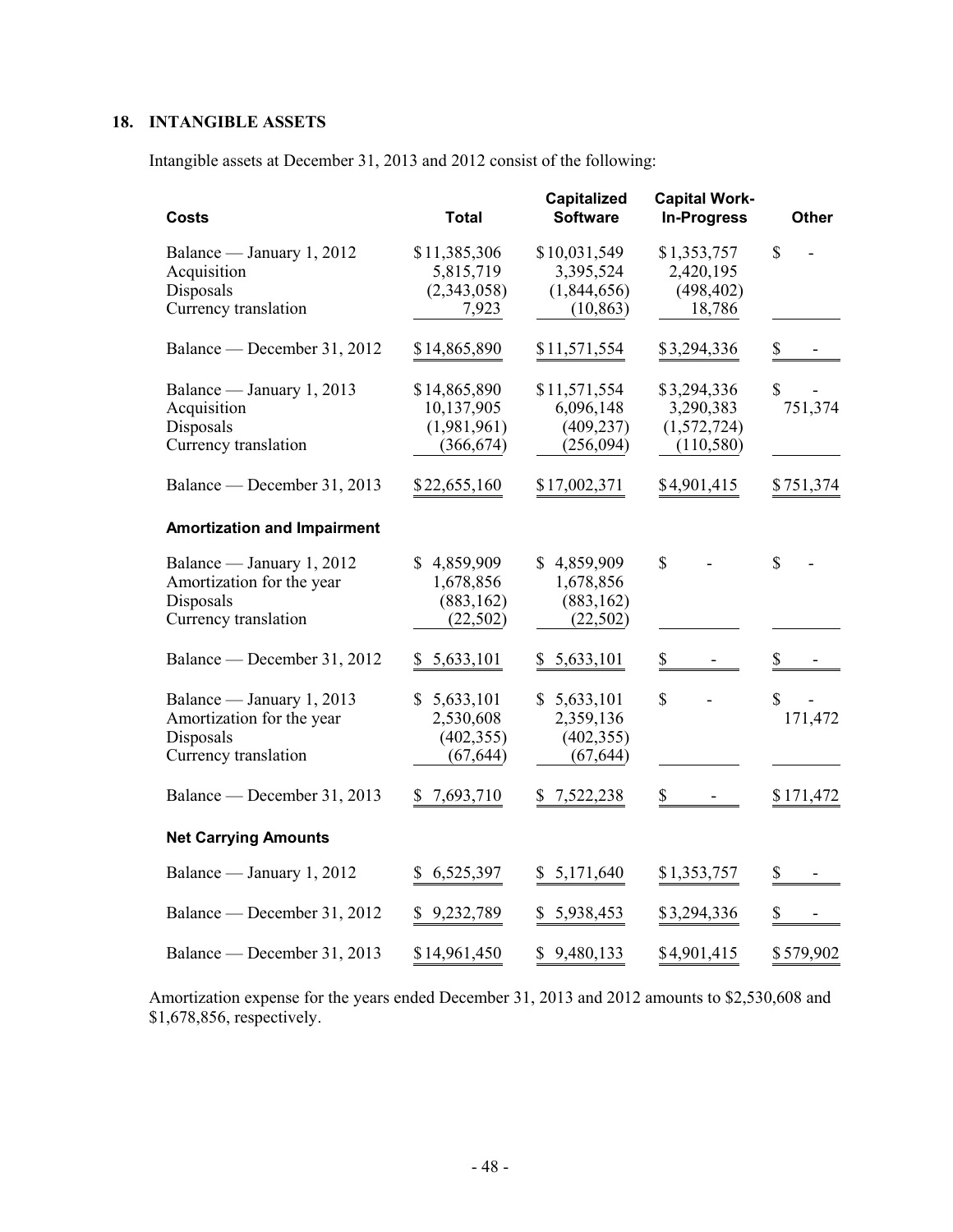#### **19. ACCOUNTS PAYABLE AND OTHER ACCRUED LIABILITIES**

Accounts payable and other accrued liabilities at December 31, 2013 and 2012 are as follows:

|                                                                                                       | 2013         | 2012         |
|-------------------------------------------------------------------------------------------------------|--------------|--------------|
| Other accounts payable and accrued expenses                                                           | \$7,418,904  | \$4,314,994  |
| Professional services                                                                                 | 2,766,755    | 2,763,042    |
| Interest refundable to clients                                                                        | 1,926,792    | 1,708,711    |
| Office supplies                                                                                       | 460,263      | 1,103,176    |
| Insurance                                                                                             | 208,501      | 279,515      |
| Total financial liabilities, excluding notes payable,<br>classified as financial liabilities measured |              |              |
| at amortized cost                                                                                     | 12,781,215   | 10,169,438   |
| Personnel                                                                                             | 12,589,135   | 11,638,093   |
| Taxes                                                                                                 | 6,124,132    | 4,030,102    |
| Deferred rent                                                                                         | 2,191,232    |              |
| Legal provision                                                                                       | 503,475      |              |
| Total                                                                                                 | \$34,189,189 | \$25,837,633 |

In the table above, the line item 'Other accounts payable and accrued expenses' (\$6,023,705) for 2012 has been broken out into the line items 'Interest refundable to clients' (\$1,708,711) and 'Other accounts payable and accrued expenses' (\$4,314,994) to conform to the current reporting format and the presentation in our consolidated financial statements for the year ended December 31, 2013. Such reclassifications had no impact on profit or loss or on equity. Management considered it more informative to create a new line item called 'Interest refundable to clients.'

The fair value of accounts payable and other accrued liabilities classified as financial liabilities measured at amortized cost is based on cash flows discounted at rates commensurate within the respective subsidiary country.

All accounts payable and other accrued liabilities have a maturity of no more than 12 months from the balance sheet date, other than the non-current portion of deferred rent of \$2,040,151 which has an amortization term of 12 years. Carrying values approximate fair value at December 31, 2013 and 2012.

# **20. CLIENT DEPOSITS**

FINCA accepts and maintains savings deposits from clients in subsidiary operations. FINCA has been pursuing a strategy to increase client savings in subsidiary operations eligible to accept voluntary deposits, offering clients access to banking services while receiving lower-cost funding in return.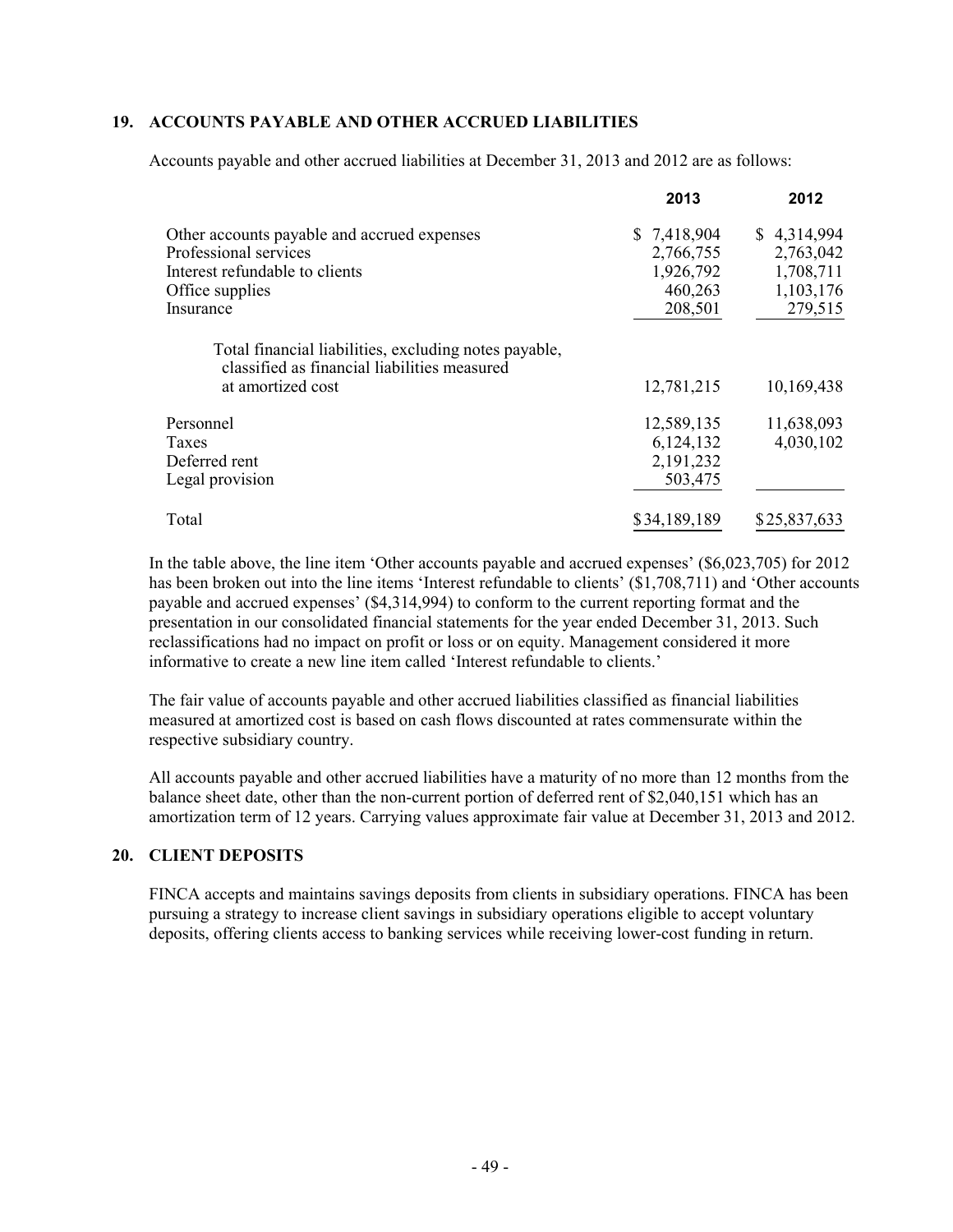These voluntary deposits represent the majority of FINCA's savings deposits. Additionally, certain loan products are structured to require a deposit at the time the loan is made, representing an additional source of client deposits maintained by FINCA.

|                                                                                           | 2013                                | 2012                               |
|-------------------------------------------------------------------------------------------|-------------------------------------|------------------------------------|
| Compulsory savings/cash collateral                                                        | \$9,076,331                         | \$21,177,371                       |
| Voluntary savings:<br>Saving accounts<br>Term deposit accounts<br>Other voluntary savings | 36,918,648<br>31,846,411<br>512,889 | 18,727,273<br>3,870,248<br>405,654 |
| Total voluntary savings                                                                   | 69,277,948                          | 23,003,175                         |
| Total deposits from clients                                                               | \$78,354,279                        | \$44,180,546                       |

#### **21. NOTES PAYABLE**

FINCA and its subsidiaries have two broad categories of debt: charitable and commercial. The majority of FINCA loans are sourced from international financial institutions supporting microfinance, but FINCA has also borrowed from private sources. Interest rates paid by subsidiaries range from 4.1% up to 40.0% floating and up to 19% fixed in local currencies for commercial loans in countries with high perceived risk or with depreciating currencies. In some situations, FINCA, as the parent company, may be directly liable or may offer support for loans provided to subsidiaries without adequate credit standing, which may be in the form of a direct guarantee, letter of credit, comfort letter, or another form of credit enhancement. As of each balance sheet date, some subsidiaries have breached covenants contained in financing agreements underlying these obligations. Management believes that these breaches are primarily due to recent global economic conditions, which have affected microfinance, or in some cases due to local political and economic developments. A breach of a loan covenant could permit a lender to accelerate payment of the loan, but would not permit a cross-default beyond the particular subsidiary. Management has obtained either formal waivers of these breaches or assurances from lenders that the covenants will not be enforced. However, no assurance can be provided that these waivers will be extended indefinitely or that all performance can be brought into full compliance. As of December 31, 2013, subsidiaries in Armenia, Ecuador, Georgia, Kosovo, Kyrgyzstan, and Russia and as of the date of this report FMH were in breach of financial covenants regarding loans from international financial institutions amounting to USD 60.0 million. At the time these financial statements were prepared, the subsidiaries had obtained formal waivers for these breaches of covenant amounting to USD 48.3 million. All loans for which no formal waivers were obtained or were not obtained before December 31, 2013 are classified as current in the maturity table below.

Notes payable at December 31, 2013 and 2012 are as follows:

|                                                        | 2013                      | 2012                       |
|--------------------------------------------------------|---------------------------|----------------------------|
| Overdraft                                              | 395,813<br>S              | 569,402                    |
| Notes payable:<br>Principal amount<br>Accrued interest | 632,480,500<br>11,473,883 | 471, 372, 113<br>8,768,357 |
|                                                        | \$644,350,196             | \$480,709,872              |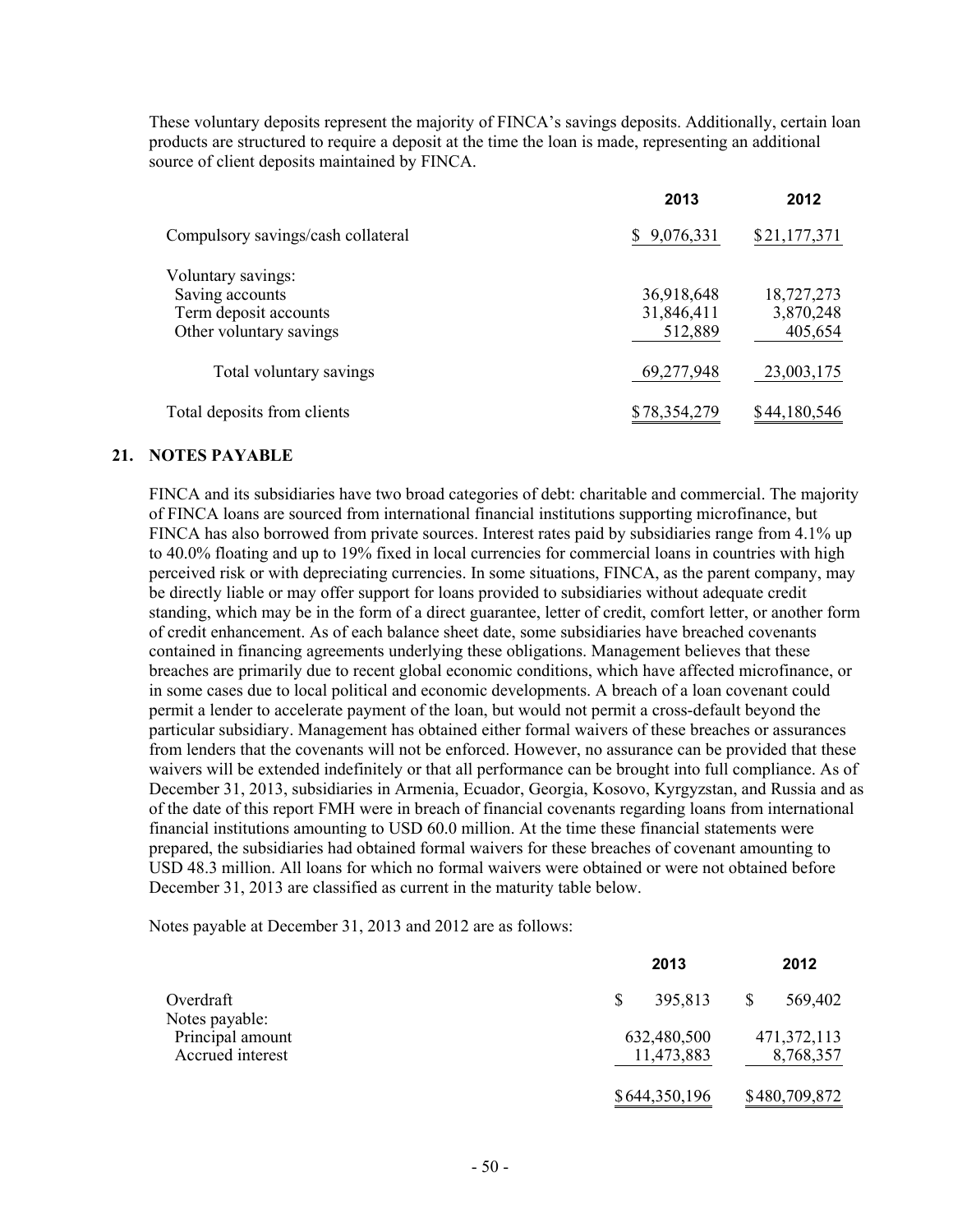Maturities of principal amounts on notes payable due in future fiscal years is as follows:

| 2014       | \$238,446,544 |
|------------|---------------|
| 2015       | 272,799,949   |
| 2016       | 102,000,787   |
| 2017       | 9,210,321     |
| 2018       | 7,838,406     |
| Thereafter | 2,184,493     |
|            | \$632,480,500 |

The book value of notes payable at December 31, 2013 and 2012 are as follows:

|                                                                     | 2013                                   | 2012                                |
|---------------------------------------------------------------------|----------------------------------------|-------------------------------------|
| Non-current:<br>Notes payable:                                      |                                        |                                     |
| Secured<br>Unsecured<br>Collateralized borrowings                   | \$30,362,185<br>363,216,545<br>455,225 | \$22,230,373<br>233,784,881         |
|                                                                     | 394,033,955                            | 256,015,254                         |
| Current:                                                            |                                        |                                     |
| Overdrafts                                                          | 395,813                                | 569,402                             |
| Notes payable:<br>Secured<br>Unsecured<br>Collateralized borrowings | 35,382,358<br>213,530,612<br>1,007,458 | 20,538,170<br>203,494,371<br>92,675 |
|                                                                     | 250,316,241                            | 224,694,618                         |
| Total notes payable                                                 | \$644,350,196                          | \$480,709,872                       |

#### **22. SUBORDINATED DEBT**

The balance is mainly represented by subordinated debt, which was received in 2009 by seven subsidiaries from the Microfinance Fund of which \$19.5 million and \$20.8 million were outstanding at December 31, 2013 and 2012, respectively. Maturity of this debt is on September 20, 2016, and an effective interest rate varies in the range of 12.8% to 16.2%. Subordinated debt agreements with subsidiaries contain the following key provisions: no early redemption and the principal of the subordinated debt are junior in right of repayment to holders of senior debt. Each individual subordinated debt agreement includes a number of financial covenants. As agreed with the lender, Tajikistan repaid \$1,350,000 during 2013.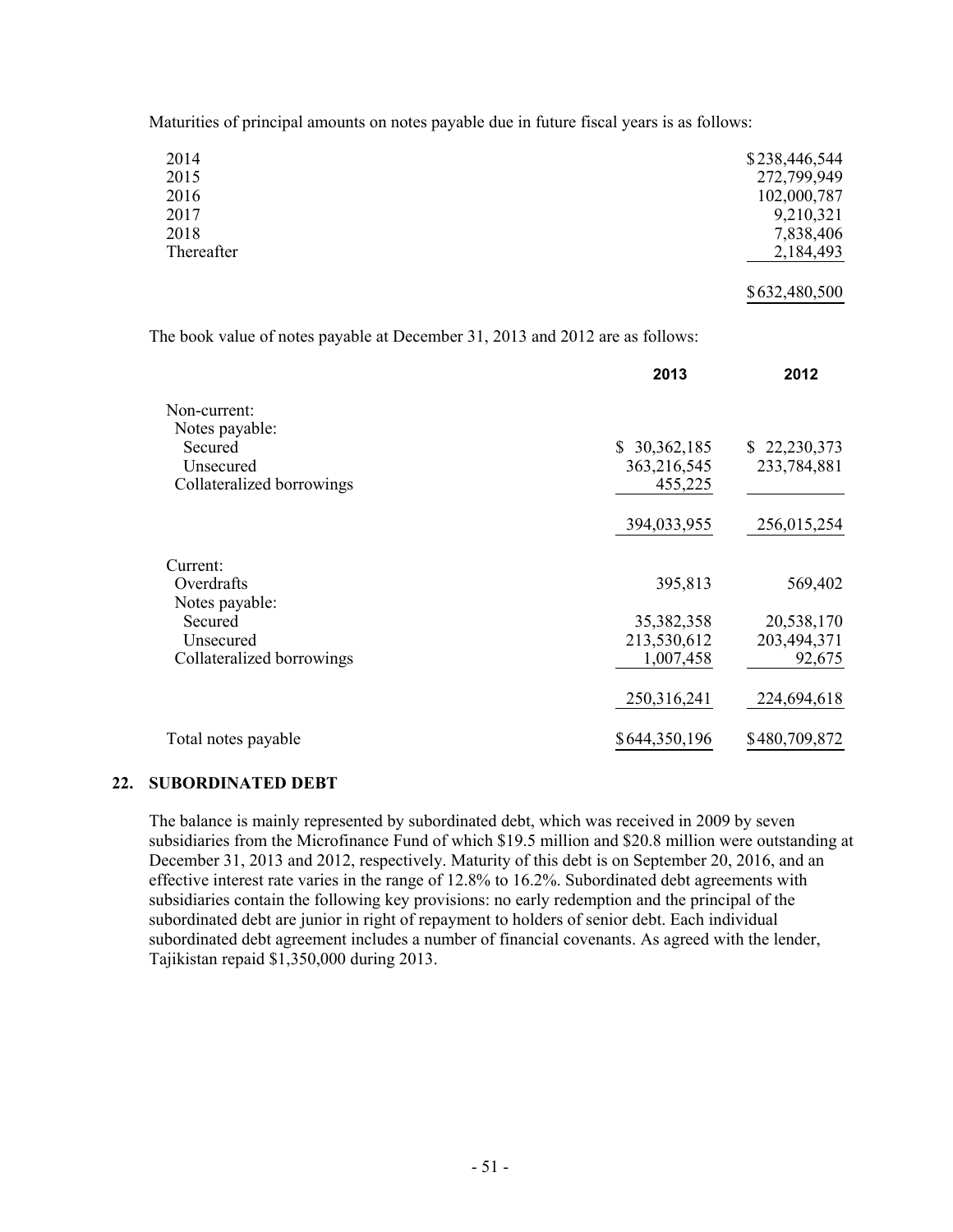#### **23. DEFERRED REVENUE**

FINCA receives awards from U.S. government and other agencies for various purposes. Awards not yet received are accrued to the extent unreimbursed expenses have been incurred for the purposes specified by an approved award. FINCA defers award revenue received under approved awards, to the extent they exceed expenses incurred for the purposes specified under the awards' restrictions. Proceeds from monetization of commodities inventory are also reported as refundable advances until proceeds are used for program expenses.

The balance of deferred revenue at December 31, 2013 and 2012 is as follows:

|                                                   | 2013                     | 2012                      |
|---------------------------------------------------|--------------------------|---------------------------|
| United States Department of Agriculture<br>Others | \$2,486,548<br>5,215,526 | \$ 8,961,881<br>2,479,969 |
| Total                                             | \$7,702,074              | \$11,441,850              |

#### **24. EMPLOYEE BENEFITS**

**Pension Plan Deferred Compensation** — FINCA has implemented an employee retirement plan (the "Plan") under Internal Revenue Code Section 403(b). Under the Plan, qualified employees may defer compensation up to the maximum amount permitted by the Internal Revenue Code. The elective deferral limits were \$17,500 and \$17,000 for 2013 and 2012, respectively. The catch-up contributions were \$5,500 for both 2013 and 2012, respectively. FINCA may make contributions to the Plan as a discretionary employer match. FINCA's contributions to the Plan during the years ended December 31, 2013 and 2012, were \$434,204 and \$295,663, respectively.

**Defined Benefit Agreement** — FINCA also maintains a defined senior executive retirement plan agreement (the "Agreement") for certain officers and directors, which provides benefits payable upon retirement from FINCA (no sooner than at age 65). In addition, a death benefit is payable to a surviving spouse or named beneficiary in the event of the death of the eligible officer/director. The Agreement is offered at the sole discretion of FINCA's Board of Directors. Currently, several key employees are enrolled in the Agreement. In 2013, FINCA purchased two non-participating 20-year fixed annuity contracts in a partial settlement of the plan liability of \$796,637.

The net liability of FINCA's defined benefit plan recognized at December 31, 2013 and 2012 is summarized as follows:

|                                        | 2013        | 2012        |
|----------------------------------------|-------------|-------------|
| Benefit obligation — beginning of year | \$4,854,602 | \$4,129,109 |
| Service cost                           | 141,577     | 147,799     |
| Interest cost                          | 151,102     | 168,351     |
| Actuarial (gain) loss                  | (683, 170)  | 477,507     |
| Settlement                             | (796, 637)  |             |
| Net employer benefits paid             | (162,710)   | (147, 805)  |
| Plan amendments                        |             | 79,641      |
| Benefit obligation — end of year       | \$3,504,764 | \$4,854,602 |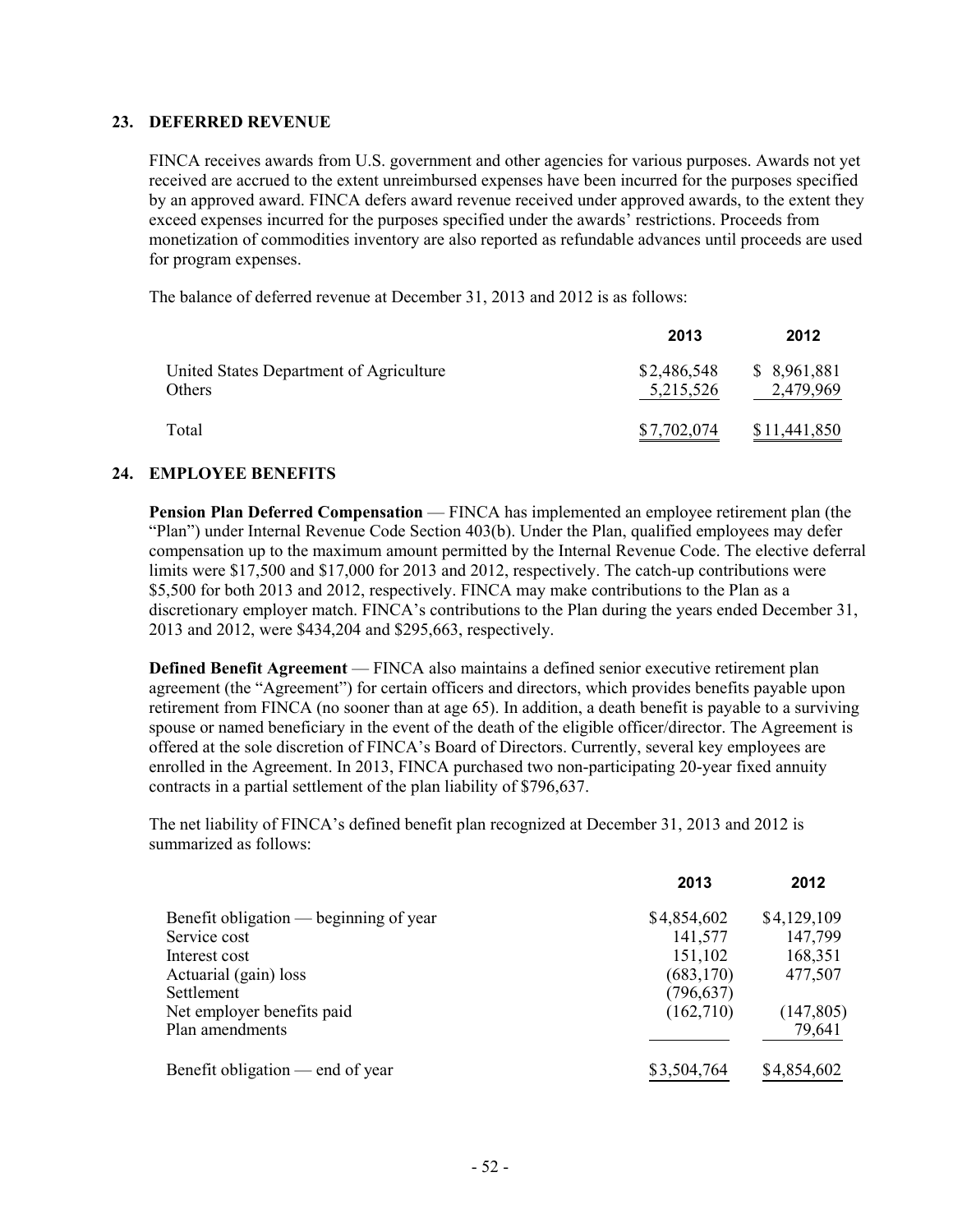The change in plan assets at December 31, 2013 and 2012 is summarized as follows:

|                                          | 2013       | 2012       |
|------------------------------------------|------------|------------|
| Fair value of assets — beginning of year |            |            |
| Employee contributions                   |            |            |
| <b>Employer contributions</b>            | 959,347    | 147,805    |
| Settlements                              | (796, 637) |            |
| Benefits paid                            | (162,710)  | (147, 805) |
| Fair value of assets — end of year       |            |            |

The amounts recognized in comprehensive income related to FINCA's defined benefit plan at December 31, 2013 and 2012 are summarized as follows:

|                                                                                 | 2013                    | 2012      |
|---------------------------------------------------------------------------------|-------------------------|-----------|
| Service costs:                                                                  |                         |           |
| Current service cost                                                            | 141,577<br><sup>S</sup> | \$147,799 |
| Past service costs                                                              | 973,096                 | (38, 274) |
| Interest cost                                                                   | 151,102                 | 168,351   |
| Defined benefit costs recognized in profit or loss                              | 1,265,775               | 277,876   |
| Remeasurements:<br>Actuarial (losses) gains arising from experience adjustments | (480,000)               |           |
| Actuarial (losses) gains arising from financial assumptions                     | (203, 170)              | 477,507   |
| Other                                                                           |                         | 117,933   |
| Defined benefit costs recognized in other                                       |                         |           |
| comprehensive income                                                            | (683, 170)              | 595,440   |
| Total                                                                           | 582,605                 | \$873,316 |

FINCA does not have any plan assets. As a result the entire balances of the defined benefit obligation at December 31, 2013 and 2012 of \$3,504,764 and \$4,854,602, respectively, are unfunded.

Weighted-average assumptions used to determine benefit obligations at December 31, 2013 and 2012 are as follows:

|               | 2013                | 2012 |
|---------------|---------------------|------|
| Discount rate | 4.20 $\%$ 3.25 $\%$ |      |
| Salary scale  | N/A                 | N/A  |

Weighted-average assumptions used to determine net period pension cost for the years ended December 31, 2013 and 2012 are as follows:

|                               | 2013                   | 2012 |
|-------------------------------|------------------------|------|
| Discount rate<br>Salary scale | $3.25\%$ 4.00 %<br>N/A | N/A  |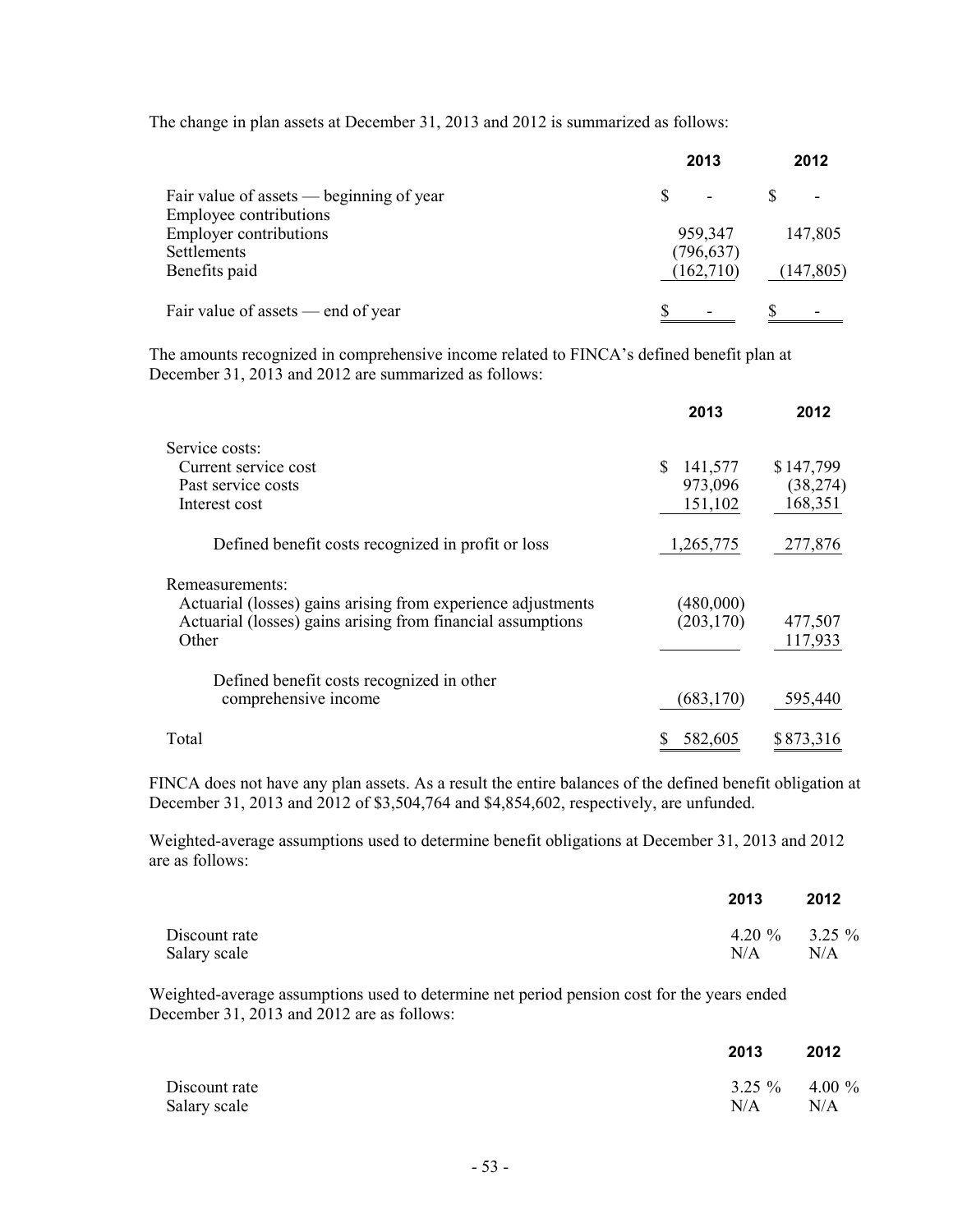Based upon the assumptions used to measure pension obligations, FINCA expects to make the following benefit payments in aggregate during four years:

#### **Years Ending December 31**

| 2014                                          | \$382,917 |
|-----------------------------------------------|-----------|
| 2015                                          | 204,167   |
| 2016                                          | 204,167   |
| 2017                                          | 204,167   |
| 2018                                          | 204,167   |
| In aggregate for five fiscal years thereafter | 1,558,621 |

FINCA's defined benefit plan is exposed to actuarial risks, such as investment risk, interest rate risk, and life expectancy risks.

*Investment Risk* — The present value of the defined benefit plan liability is calculated using the December 31, 2013 Citigroup pension discount curve and the expected benefit payments from the plan. This curve is the published yield curve of high-grade corporate bond rates.

*Interest Risk* — A decrease in the bond interest rate will increase the plan liability.

*Life Expectancy Risk* — The present value of the defined benefit plan liability is calculated using the published mortality tables for plan participants during and after employment with FINCA. An increase in the life expectancy of the plan participants will increase the plan's liability.

Significant actuarial assumptions for the determination of the defined obligation are discount rate and the life expectancy of plan participants. The sensitivity analysis below have been determined based on reasonably possible changes of the discount rate assumption occurring at the end of the reporting period, while holding all other assumptions constant.

If the discount rate is 50 points higher (lower) the defined benefit obligation would decrease by \$184,396 (increase by \$202,317).

# **25. BUSINESS COMBINATIONS**

**Subsidiary Acquired** — On May 7, 2013, FINCA through its subsidiary, FMH, completed acquisition of 82.78% of voting equity interest of Kashf Microfinance Bank Limited, a microfinance bank organized and existing under the laws of the Islamic Republic of Pakistan for a total cash consideration of \$10.6 million. The acquisition occurred to continue the expansion of FINCA's microfinance activities in the region. Subsequent to acquisition Kashf Microfinance Bank Limited was rebranded under the name FINCA Microfinance Bank Ltd.

Acquisition-related costs amounted to \$199,527 have been excluded from the consideration transferred and have been recognized as other operating expenses in profit or loss in the current year.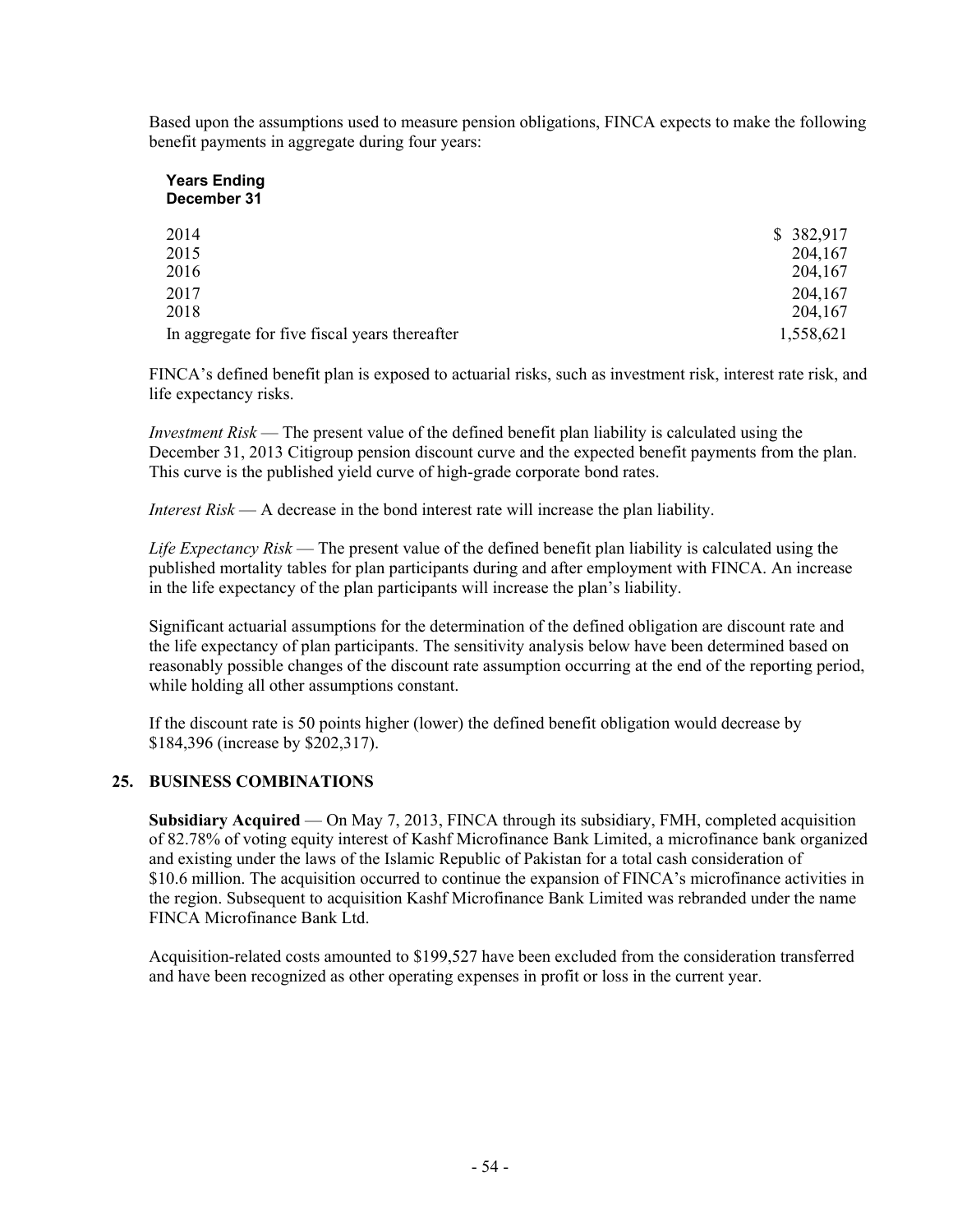Assets acquired and liabilities recognized at the date of acquisition:

| Cash and cash equivalents                      | \$11,826,223 |
|------------------------------------------------|--------------|
| Restricted cash and cash equivalent            | 1,178,131    |
| Available-for-sale financial assets            | 1,991,423    |
| Loans receivable                               | 14,635,351   |
| Other receivables, prepaid, and other assets   | 444,718      |
| Property and equipment                         | 1,147,645    |
| Intangible assets                              | 877,175      |
| Deferred tax assets                            | 470,846      |
|                                                |              |
| Total assets                                   | \$32,571,512 |
|                                                |              |
| Accounts payable and other accrued liabilities | \$1,396,683  |
| Client deposits                                | 20,316,476   |
| Deferred revenue                               | 172,280      |
|                                                |              |
| <b>Total liabilities</b>                       | 21,885,439   |
|                                                |              |
| Total equity                                   | 10,686,073   |
|                                                |              |
| Total equity and liabilities                   | \$32,571,512 |

The receivables acquired (which principally comprised loans receivable) in this transaction with a fair value of \$14,635,351 had gross contractual amounts of \$14,752,573. The amount at acquisition date of the contractual cash flows not expected to be collected is considered to be insignificant.

**Non-controlling Interests (NCI)** — The NCI (17.22% ownership interest in FINCA Microfinance Bank Ltd.) recognized at the acquisition date was measured by reference to the fair value of the NCI and amounted to \$1,967,241. This fair value was estimated by applying an income approach. The following were the key model inputs used in determining the fair value:

- assumed discount rate of 19.6%;
- assumed cash flows from operations for the period 2014–2016 and an estimated terminal value of 1.25 of the net assets value as at December 31, 2016; and
- assumed adjustments because of the lack of control or lack of marketability that market participants were considered when estimating the fair value of the NCIs in FINCA Microfinance Bank Ltd.

#### **Goodwill Arising on Acquisition**

| Consideration transferred                           | \$10,578,323 |
|-----------------------------------------------------|--------------|
| Plus non-controlling interests $(17.22\%)$          | 1,967,241    |
| Less fair value of identifiable net assets acquired | (10,686,073) |
| Less customer-based intangible assets               | (751, 374)   |
| Goodwill arising on acquisition                     | 1,108,117    |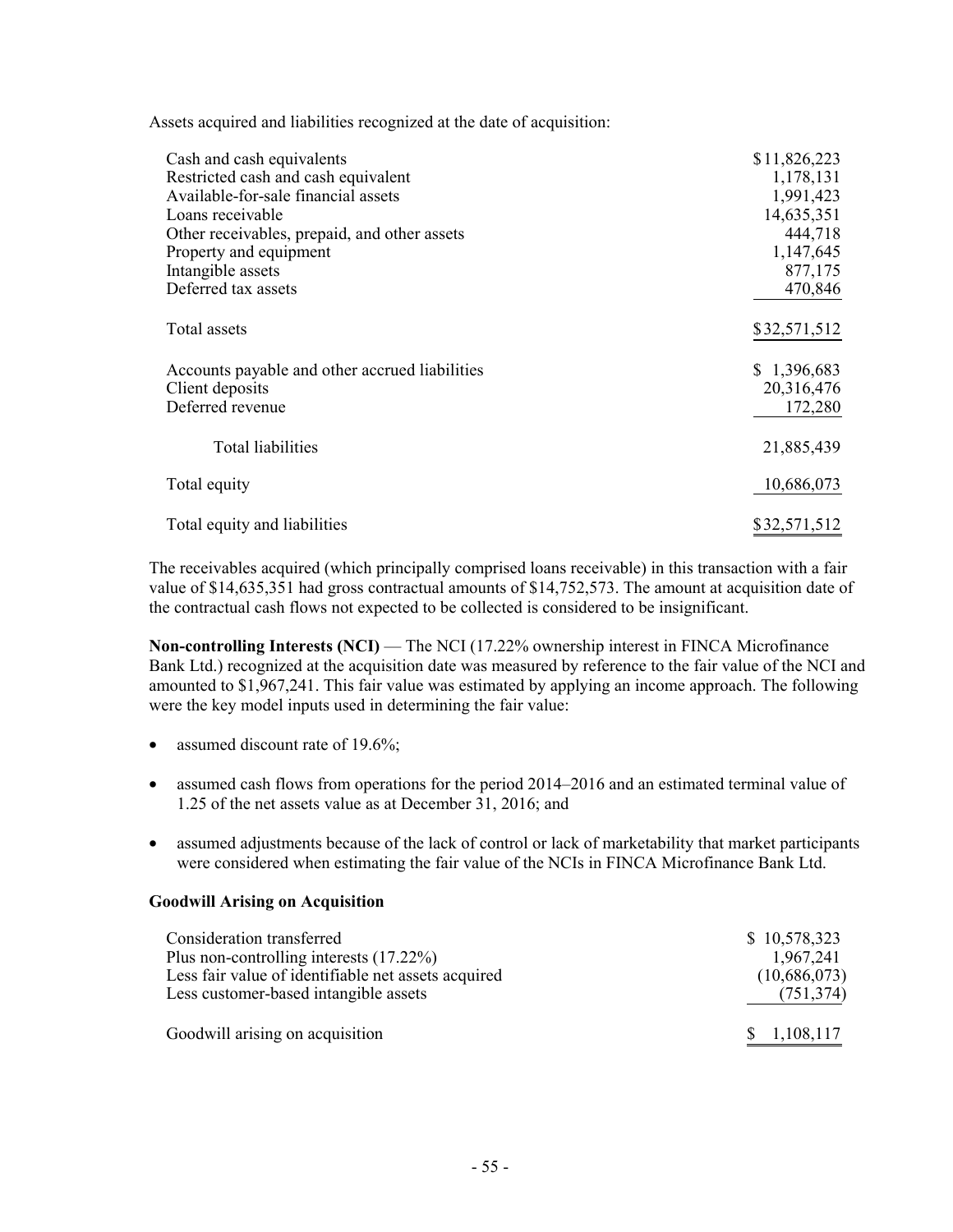Goodwill arose in the acquisition of FINCA Microfinance Bank Ltd. because the consideration paid for the combination effectively included amounts in relation to the benefit of expected synergies, revenue growth, future market development, and the assembled workforce of FINCA Microfinance Bank Ltd. These benefits are not recognized separately from goodwill because they do not meet the recognition criteria for identifiable intangible assets. In relation to the identifiable net assets acquired, management has used book value as an approximation for fair value, as there were no material differences between the book value and fair value of the identifiable net assets acquired.

As a result of the business combination, intangible assets representing core deposit and loan customer relationships were recognized in the amount of \$751,374.

#### **Net Cash Outflow on Acquisition of Subsidiary**

|                                                                                                    | <b>Year Ended</b><br><b>December 31, 2013</b> |
|----------------------------------------------------------------------------------------------------|-----------------------------------------------|
| Consideration paid to former shareholders<br>Consideration paid to Kashf Microfinance Bank Limited | \$2,121,468<br>8,456,855                      |
|                                                                                                    | \$10,578,323                                  |
| Consideration paid to former shareholders<br>Less cash and cash equivalent balances acquired       | \$2,121,468<br>(3,368,725)                    |
|                                                                                                    | 1,247,25                                      |

**Impact of Acquisition on the Consolidated Results of FINCA — Profit after tax for the year includes** \$291,190 in respect of FINCA Microfinance Bank Ltd.

Had this business combination been effected at January 1, 2013, the net interest income of the FINCA would have been \$245,046,261, and the profit for the year would have been \$13,723,910. Management considers these pro forma numbers to represent an approximate measure of the performance of the combined group on an annualized basis and to provide a reference point for comparison in future periods.

In determining the pro forma net interest income and profit of FINCA had FINCA Microfinance Bank Ltd. been acquired at the beginning of the current year, management has:

- Calculated depreciation of plant and equipment acquired on the basis of the fair values arising in the initial accounting for the business combination rather than the carrying amounts recognized in the preacquisition financial statements and
- Calculated borrowing costs on the funding levels, credit ratings, and debt/equity position of FINCA after the business combination

#### **26. COMMITMENTS AND CONTINGENCIES**

At December 31, 2013, FINCA was obligated under a number of operating leases for premises used primarily for branch operations and office purposes. In a significant portion of the business locations where FINCA operates, the operating lease agreements are negotiated on a month-to-month or year-by-year basis and are in line with general rental market conditions.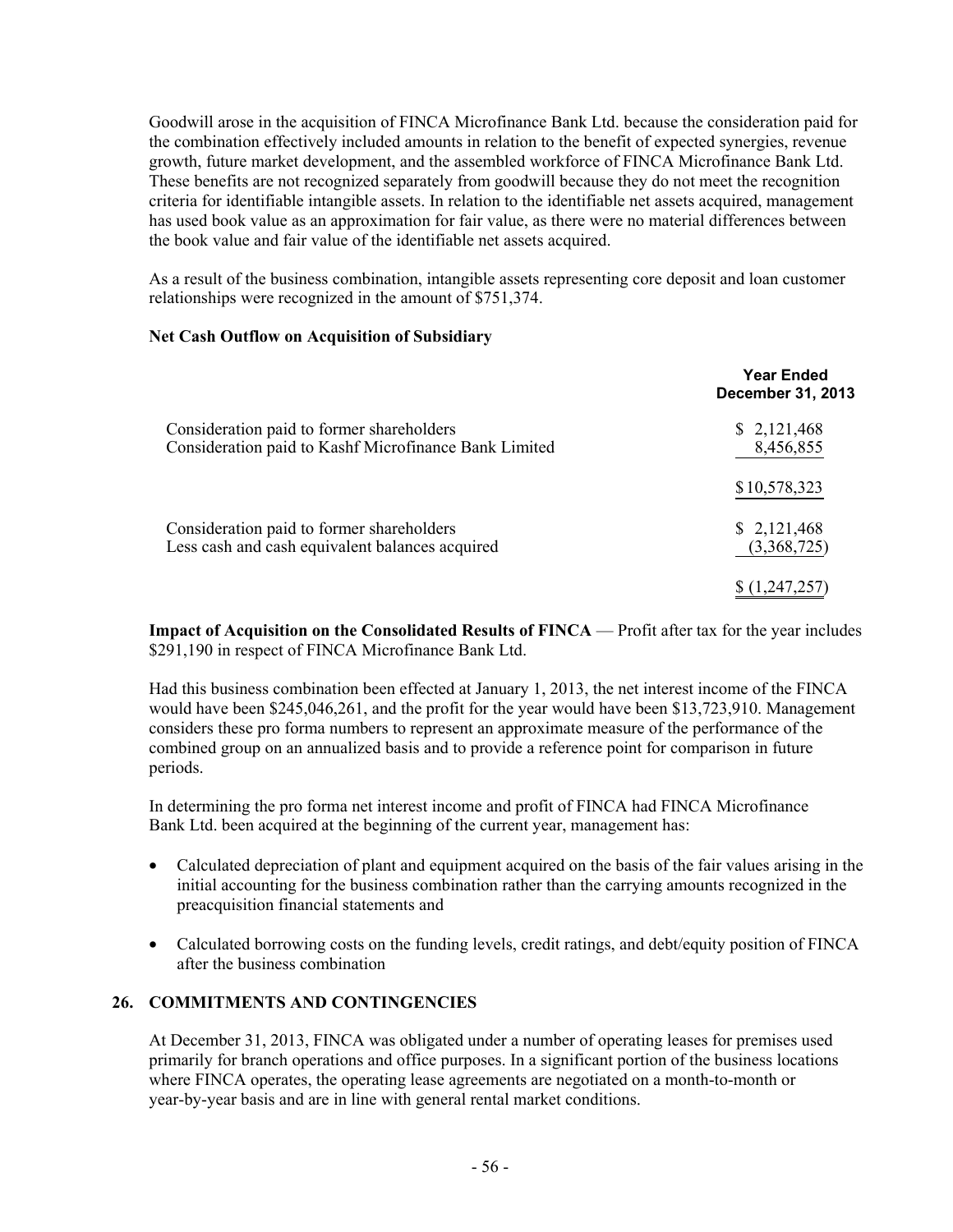Future minimum lease payments under existing lease contracts are due, in dollars, as follows:

|                            | 2013         | 2012         |
|----------------------------|--------------|--------------|
| Less than one year         | \$5,465,759  | \$5,544,768  |
| Between one and five years | 16,917,875   | 11,236,955   |
| More than five years       | 9,181,401    | 3,711,148    |
|                            | \$31,565,035 | \$20,492,871 |

Rent expense was \$14,446,790 and \$10,759,956 for years ended December 31, 2013 and 2012, respectively.

There are no contingent assets, contingent liabilities, and capital commitments at December 31, 2013 and 2012. As discussed in Note 28, FINCA issued guarantees to the third parties on behalf of its subsidiaries.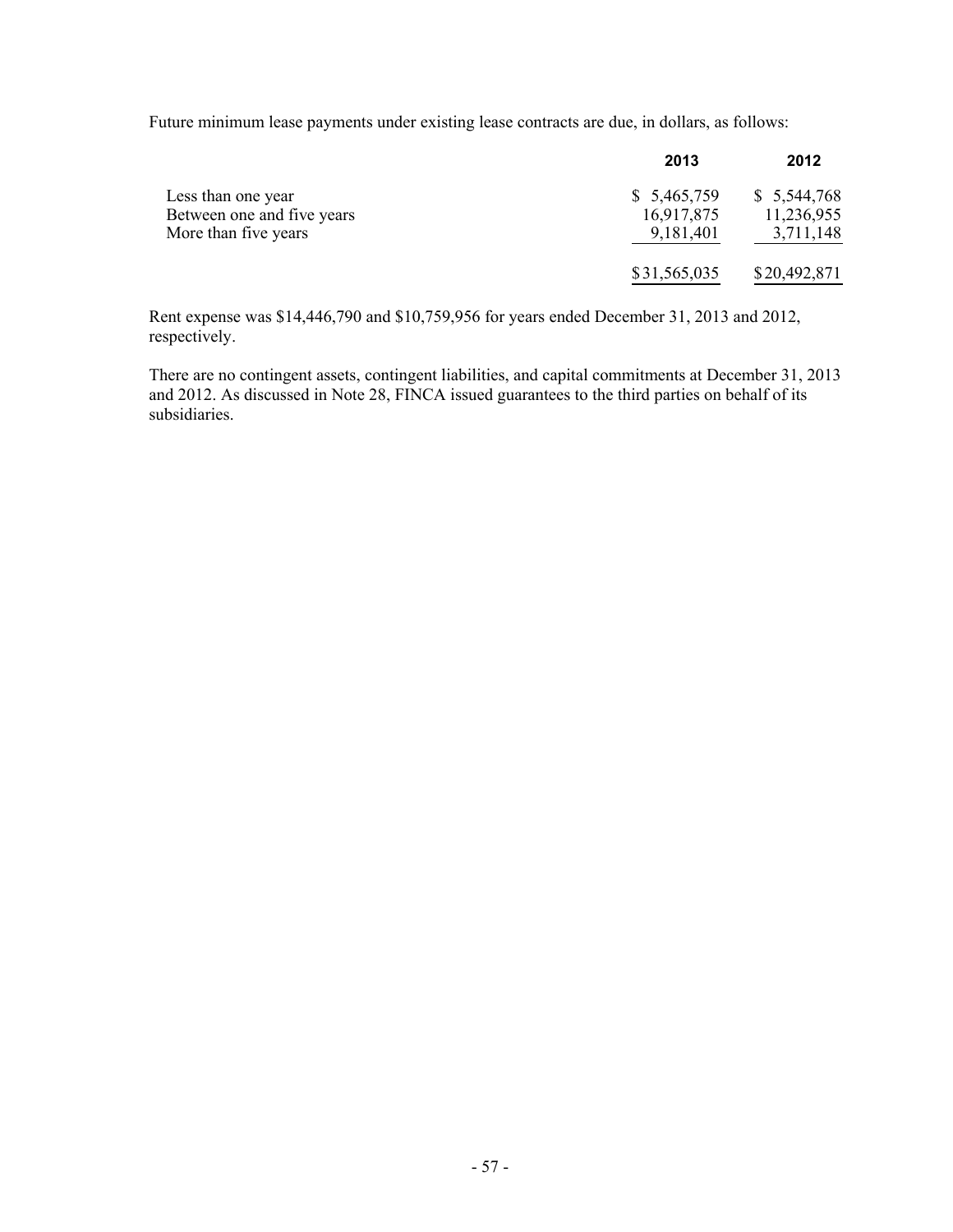#### **27. FINCA ENTITIES**

Through its headquarters, foreign representative offices and branches, controlled Subsidiaries and affiliates, FINCA operates in 26 countries. All subsidiaries and affiliates are controlled by FINCA directly or through FMH. The significant operating Subsidiaries and controlled affiliates of FINCA are listed below:

| Americas                                                                         |                                                                                                                                                                                                                                                                                                                                                                                |
|----------------------------------------------------------------------------------|--------------------------------------------------------------------------------------------------------------------------------------------------------------------------------------------------------------------------------------------------------------------------------------------------------------------------------------------------------------------------------|
| Ecuador<br>El Salvador                                                           | Banco para la Asistencia Comunitaria, FINCA S.A. Joint Stock Company<br>Asociación de Fomento Integral Comunitaria de El Salvador Not-for-profit Association<br>FINCA S.A. de C.V.                                                                                                                                                                                             |
| Guatemala                                                                        | Fundación Internacional para la Asistencia Comunitaria de Guatemala Foundation<br>FINCA S.A.                                                                                                                                                                                                                                                                                   |
| Haiti<br>Honduras                                                                | FINCA HAITI Non-Governmental Organization<br>Sociedad Financiera FINCA Honduras, S.A. Joint Stock Company<br>Fundación Internacional para la Asistencia Comunitaria de Honduras Not-for-profit Organization                                                                                                                                                                    |
| Mexico                                                                           | <b>SOFOM</b><br>Mexico SAPI                                                                                                                                                                                                                                                                                                                                                    |
| Nicaragua                                                                        | Fundación Integral Comunitaria, A.C. Civil Association<br>Financiera FINCA Nicaragua, S.A. Joint Stock Company<br>Fundación Internacional para la Asistencia Comunitaria de Nicaragua Not-for-profit Foundation                                                                                                                                                                |
| Africa                                                                           |                                                                                                                                                                                                                                                                                                                                                                                |
| Congo<br>Malawi<br>Tanzania<br>Uganda<br>Zambia                                  | FINCA DR CONGO SARL Limited Liability Joint Stock Company<br>FINCA Limited Company Limited by Shares<br>FINCA Tanzania Limited Company Limited by Shares<br>Foundation for International Community Assistance Uganda Limited Company Limited by Shares<br>Foundation for International Community Assistance-Zambia Limited Company Limited by Shares                           |
| Eurasia                                                                          |                                                                                                                                                                                                                                                                                                                                                                                |
| Armenia<br>Azerbaijan<br>Georgia<br>Kosovo<br>Kyrgyzstan<br>Russia<br>Tajikistan | FINCA Universal Credit Organization Closed Joint Stock Company<br>FINCA Azerbaijan Limited Liability Company<br>JSC FINCA Bank Georgia Closed Joint Stock Company<br>FINCA International, Inc. (Branch)<br>FINCA Micro-Credit Company Closed Joint Stock Company<br>FINCA CJSC Closed Joint Stock Company<br>FINCA Micro-Credit Deposit Organization Limited Liability Company |
| <b>Middle East</b>                                                               |                                                                                                                                                                                                                                                                                                                                                                                |
| Jordan<br>Afghanistan<br>Pakistan                                                | FINCA Jordan Specialized Micro Loans Company<br>FINCA Afghanistan Joint Stock Company Limited by Shares<br>FINCA Microfinance Bank Ltd.                                                                                                                                                                                                                                        |
| Non-microfinance subsidiaries                                                    |                                                                                                                                                                                                                                                                                                                                                                                |
| Netherlands<br>Netherlands<br><b>USA</b>                                         | FINCA Network Support Services BV.<br>FINCA Microfinance Cooperatief U.A.<br><b>FINCA Services USA LLC</b>                                                                                                                                                                                                                                                                     |
| <b>Charitable affiliates</b>                                                     |                                                                                                                                                                                                                                                                                                                                                                                |
| United Kingdom<br>Canada                                                         | <b>FINCA UK</b><br><b>FINCA Canada</b>                                                                                                                                                                                                                                                                                                                                         |

Non-controlling interest is attributable to:

• Non-controlling shareholders of FMH holding 39.09% of shares and voting rights. Assets and liabilities attributable to FMH non-controlling shareholders are \$431.8 and \$311.0 million, respectively. Net income for the year 2013 is \$1,606,508 and accumulated net income is \$8,285,116.